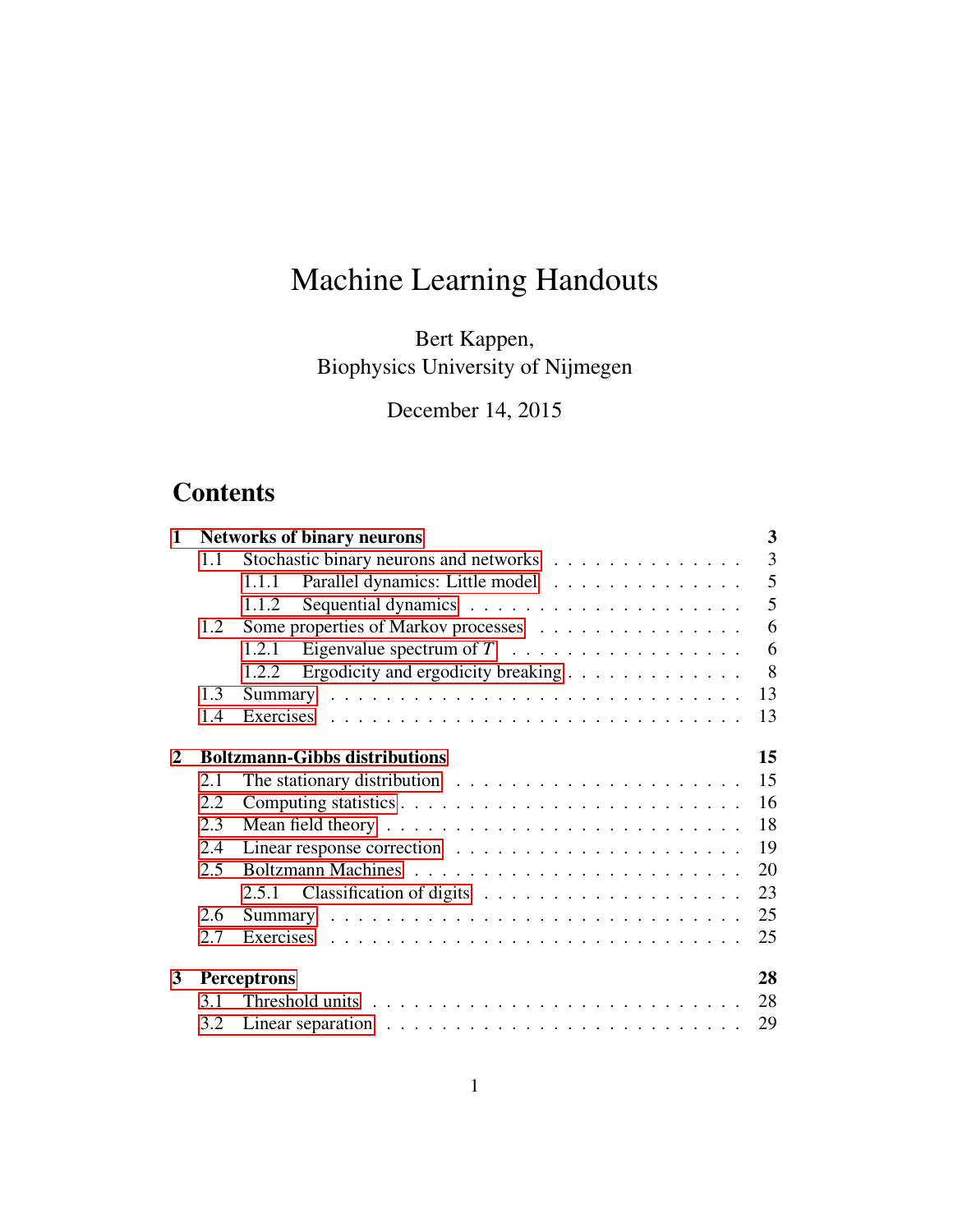|  | 3.3.1 Convergence of Perceptron rule 33 |  |
|--|-----------------------------------------|--|
|  |                                         |  |
|  | 3.4.1 Gradient descent learning 35      |  |
|  |                                         |  |
|  |                                         |  |
|  |                                         |  |
|  |                                         |  |
|  |                                         |  |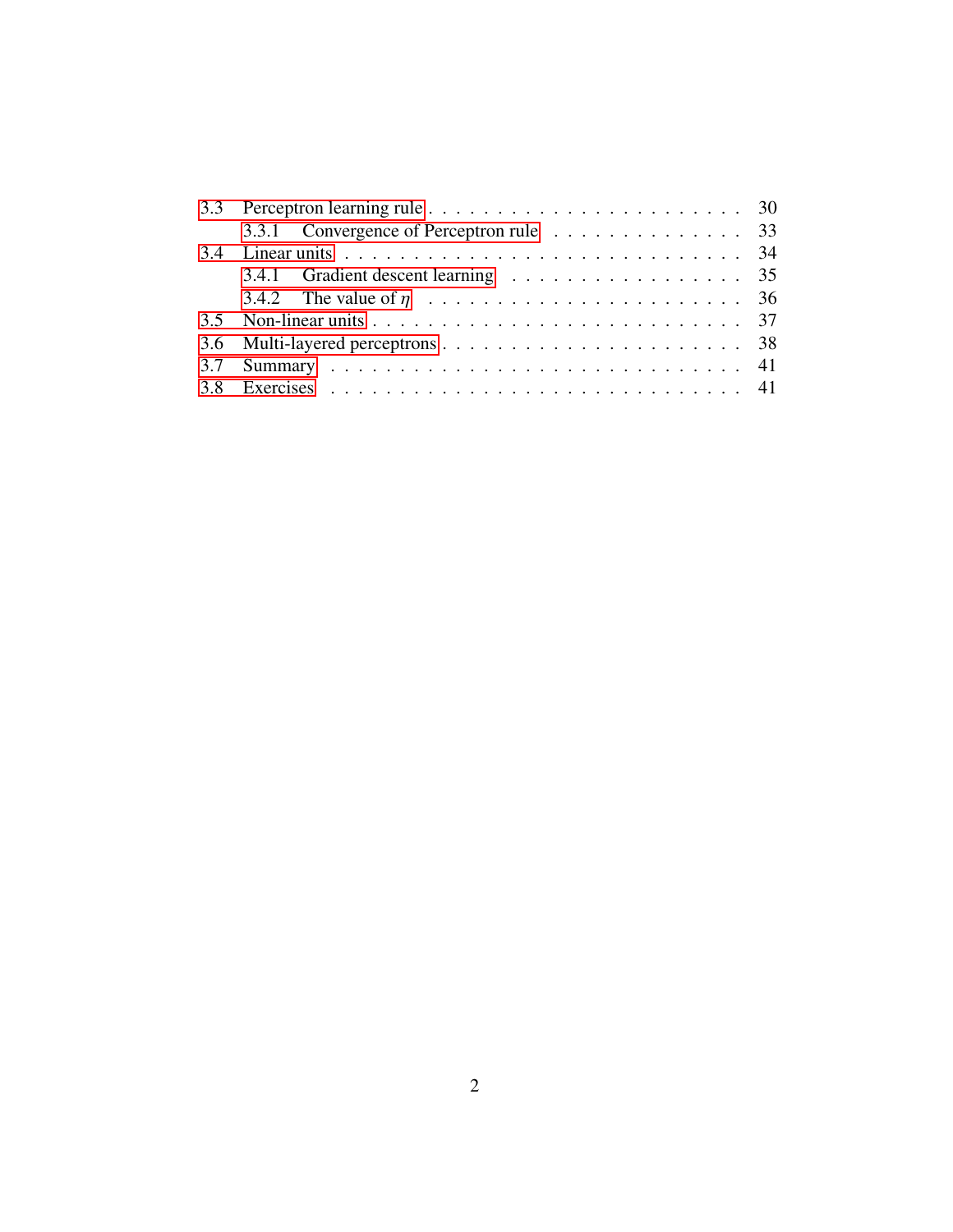## <span id="page-2-0"></span>1 Networks of binary neurons

#### <span id="page-2-1"></span>1.1 Stochastic binary neurons and networks

We have seen that even for a very simple neuron model, such as the integrateand-fire model, the relation between the stochastic input and the output can be too complex to be described in analytical form. Therefore, in order to study the behavior of networks of neurons we may try to find a more compact description of a neuron which ignores its internal details but retains some of its input-output behavior. Let us look again at fig. ??Left C, which shows the output frequency of a biologically realistic compartmental model of a layer 5 pyramidal cell as a function of a constant input current. A very simple model that captures this relation is to state that in each small but finite time interval ∆*t* the neuron can either emit one spike or no spike. Thus, the output of the neuron is described by a binary stochastic variable  $y = 0, 1$  which defines the number of spikes in  $\Delta t$ . The probability of  $y = 1$  is then proportional to the firing frequency of the neuron, which as we see in fig. ??Left C is a non-linear function of the input current *I*:

$$
p(y=1) = \sigma(I)
$$

A common choice for  $\sigma$  is the sigmoid function  $\sigma(x) = \frac{1}{2}$ <br>of the discretization of time in intervals of size At the n  $\frac{1}{2}(1 + \tanh(x))$ . As a result of the discretization of time in intervals of size ∆*t*, the maximal firing frequency is clearly  $1/\Delta t$ . In fig. [1,](#page-3-0) we show that the curves of fig. ??Left C can be reproduced approximately in the binary neuron model. But it should be understood that whereas real neurons adapt their firing rate through time, the firing rate of the binary neuron is constant for any value of *I* and  $\Delta t$ .

Suppose that we have a network of binary neurons and consider neuron *i*. The current  $I_i$  represents the total current input to the neuron and consists of current contributions  $I_{ij}$  from all neurons that make synaptic contacts onto the neuron and that have recently fired (we will ignore temporal delays in the propagation of action potentials). Therefore, we may write

$$
I_i(t) = \sum_{j \neq i} I_{ij} y_j(t) + \Theta_i
$$

where  $\Theta_i$  is a free parameter that must be adjusted such that  $\sigma(\Theta_i)$  is equal to the firm a rate of the neuron in the absence of any input to labels the discretized time firing rate of the neuron in the absence of any input. *t* labels the discretized time in units of  $\Delta t$ . The probability of firing of neuron *i* at the next time step is thus dependent on  $y(t) = (y_1(t), \ldots, y_n(t))$  which we call the *state* of the network at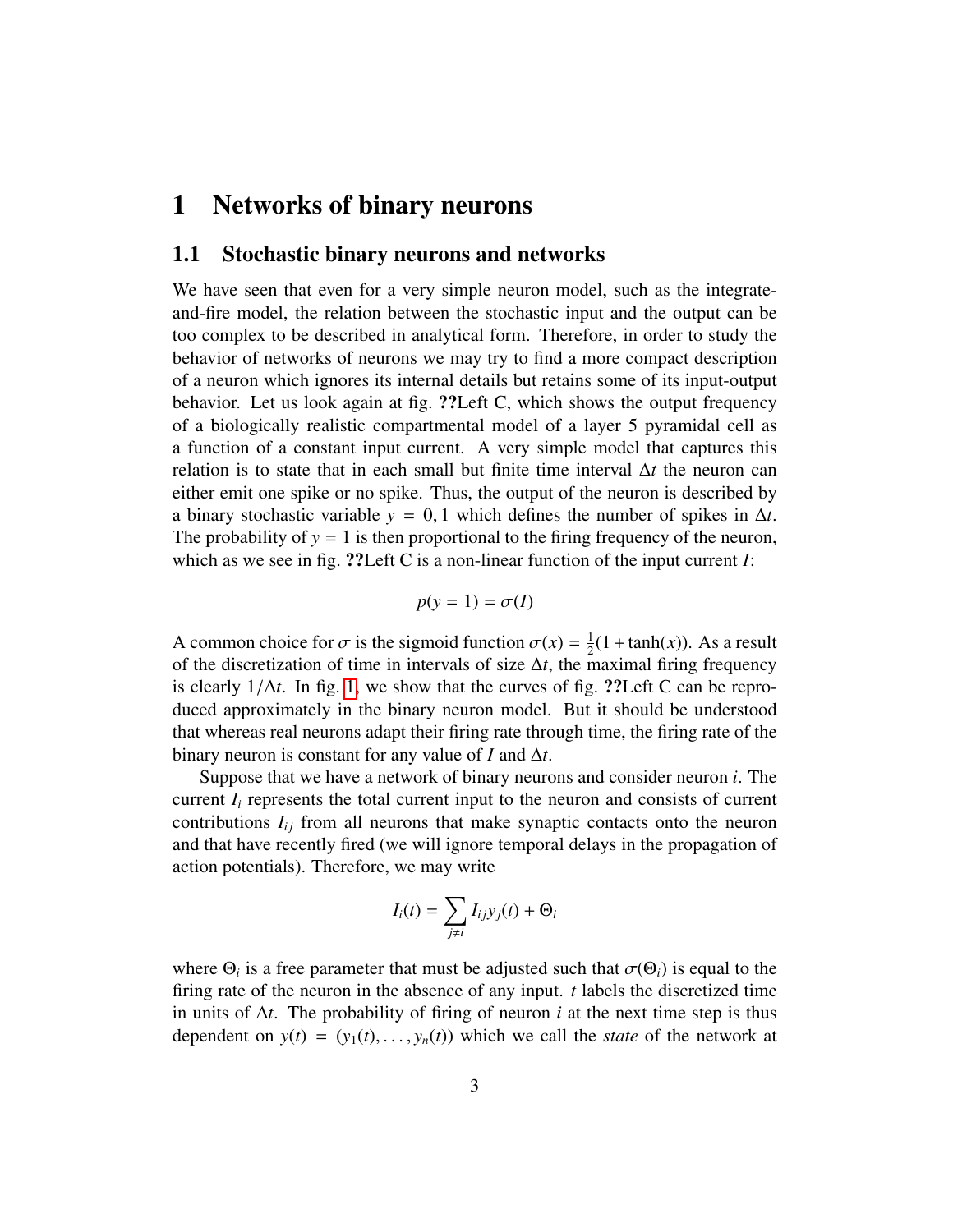

<span id="page-3-0"></span>Figure 1: In the binary neuron model, the firing frequency of the neuron is a non-linear function of the input current.

time *t* (*n* is the number of neurons in the network), or

<span id="page-3-1"></span>
$$
p(y_i = 1, t + 1 | y(t)) = \sigma(\sum_{j \neq i} I_{ij} y_j(t) + \Theta_i)
$$
 (1)

For our subsequent analysis, we will find it useful to replace the binary variables  $y_i = 0$ , 1 by the variables  $s_i = \pm 1$  using the relation  $y_i = \frac{1}{2}$  $\frac{1}{2}(y_i + 1)$  $\frac{1}{2}(y_i + 1)$  $\frac{1}{2}(y_i + 1)$ . Then eq. 1 becomes

<span id="page-3-2"></span>
$$
p(s'_{i}, t + 1 | \mathbf{s}, t) = \sigma(s'_{i} h_{i}(\mathbf{s}(t))
$$
  
\n
$$
h_{i}(\mathbf{s}) = \sum_{j \neq i} w_{ij} s_{j} + \theta_{i}
$$
  
\n
$$
w_{ij} = \frac{1}{2} I_{ij}
$$
  
\n
$$
\theta_{i} = \Theta_{i} + \frac{1}{2} \sum_{j \neq i} I_{ij}
$$
\n(2)

In Eq. [2,](#page-3-2) we have made use of the property  $\sigma(x) + \sigma(-x) = 1$ , which allows us to write the probability for both  $s'_i = \pm 1$  in one expression and  $\mathbf{s} = (s_1, \dots, s_n)$ .<br>Note that Eq. 2 does not explicity depend on time, but only implicitly through the Note, that Eq. [2](#page-3-2) does not explicity depend on time, but only implicitly through the dependence of s on time.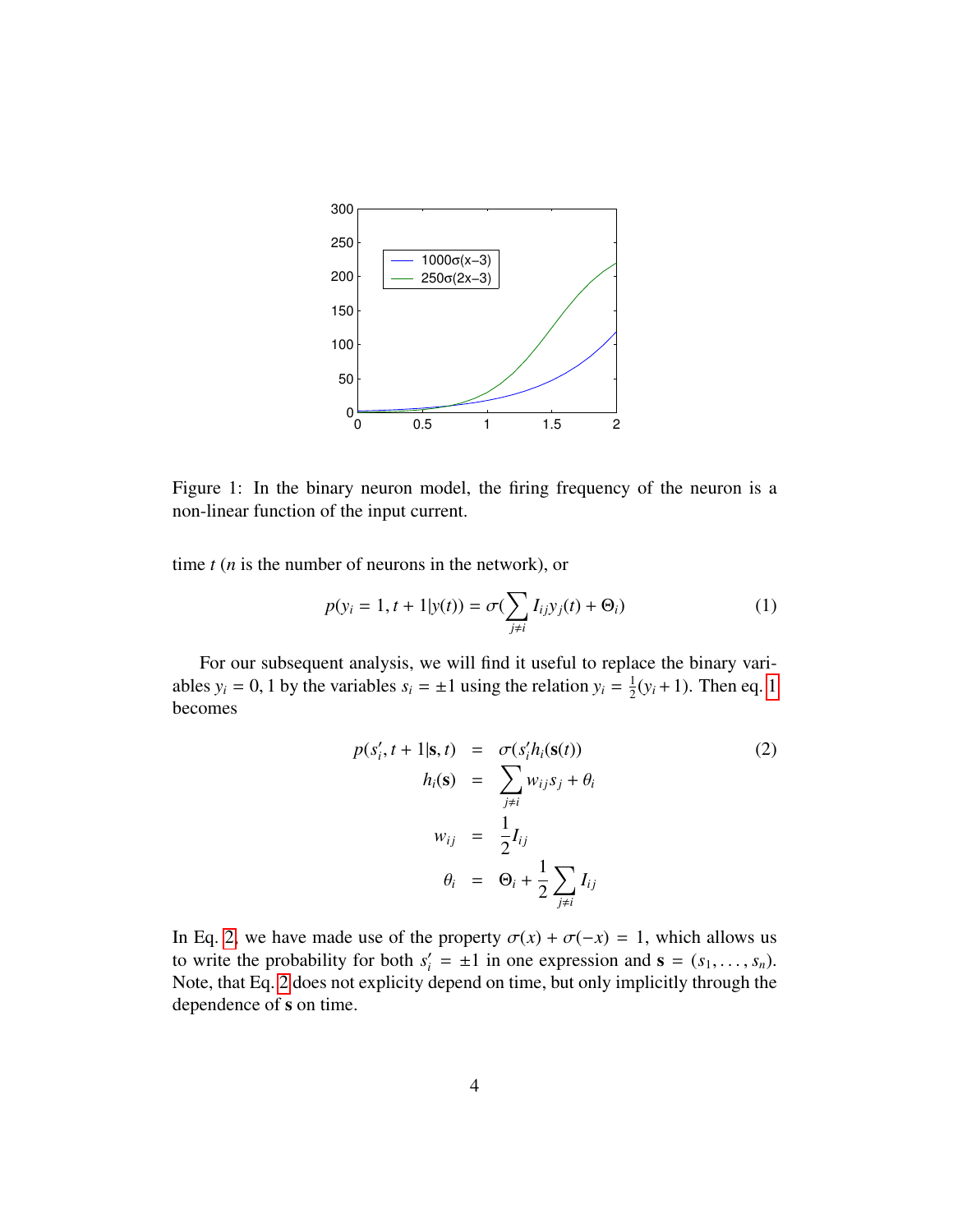#### <span id="page-4-0"></span>1.1.1 Parallel dynamics: Little model

Eq. [2](#page-3-2) describes the *conditional* probability for a single neuron to emit a spike between *t* and *t*+1, given an input activity s. In a network of neurons, this equation must be updated in parallel for all neurons. Thus, the transition probability from a state **s** at time *t* to a state **s'** at time  $t + 1$  is given by

<span id="page-4-3"></span>
$$
T(\mathbf{s}'|\mathbf{s}) = \prod_{i} p(s'_i, t+1|\mathbf{s}, t)
$$
 (3)

with  $p(s)$  $\tau_i'$ ,  $t+\tau|\mathbf{s}, t$ ) given by Eq. [2.](#page-3-2) *T* denotes the probability to observe the network  $\mathbf{s}'$  given the fact that it was in state  $\mathbf{s}$  at the previous time step. Since the in state s', given the fact that it was in state s at the previous time step. Since the dynamics is stochastic, the network will in general not be found in any one state but instead in a superposition of states. Therefore, the fundamental quantity to consider is  $p_t(s)$ , denoting the probability that the network is in state s at time *t*. The dynamics of the network is therefore defined as

<span id="page-4-2"></span>
$$
p_{t+1}(\mathbf{s}') = \sum_{\mathbf{s}} T(\mathbf{s}'|\mathbf{s}) p_t(\mathbf{s}). \tag{4}
$$

Eq [4](#page-4-2) is known as a first order homogeneous Markov process. The first order refers to the fact that the probability of the new state only depends on the current state and not on any past history. Homogeneous means that the transition probability is not an explicit function of time, as can be verified by Eq. [2.](#page-3-2) This Markov process was first considered by Little [?].

#### <span id="page-4-1"></span>1.1.2 Sequential dynamics

One of the drawbacks of parallel dynamics is that due to the strict discretization of time in intervals of length ∆*t*, an external clock is implicitly assumed which dictates the updating of all the neurons. There exists another stochastic dynamics which has been used extensively in the neural network literature which is called sequential Glauber dynamics. Instead of updating all neuron in parallel, one neuron is selected at random and is updated. The neurobiological motivation that is sometimes given for this dynamics is that neurons are connected with random delays [?]. However, in my view a more important reason for the popularity of sequential dynamics is that the stationary distribution is a Boltzmann-Gibbs distribution when the connectivity in the network is symmetric. This makes the connection to statistical physics immediate and allows for all the powerful machinery of mean field theory to be applied. Also, the parameters (weights and thresholds) in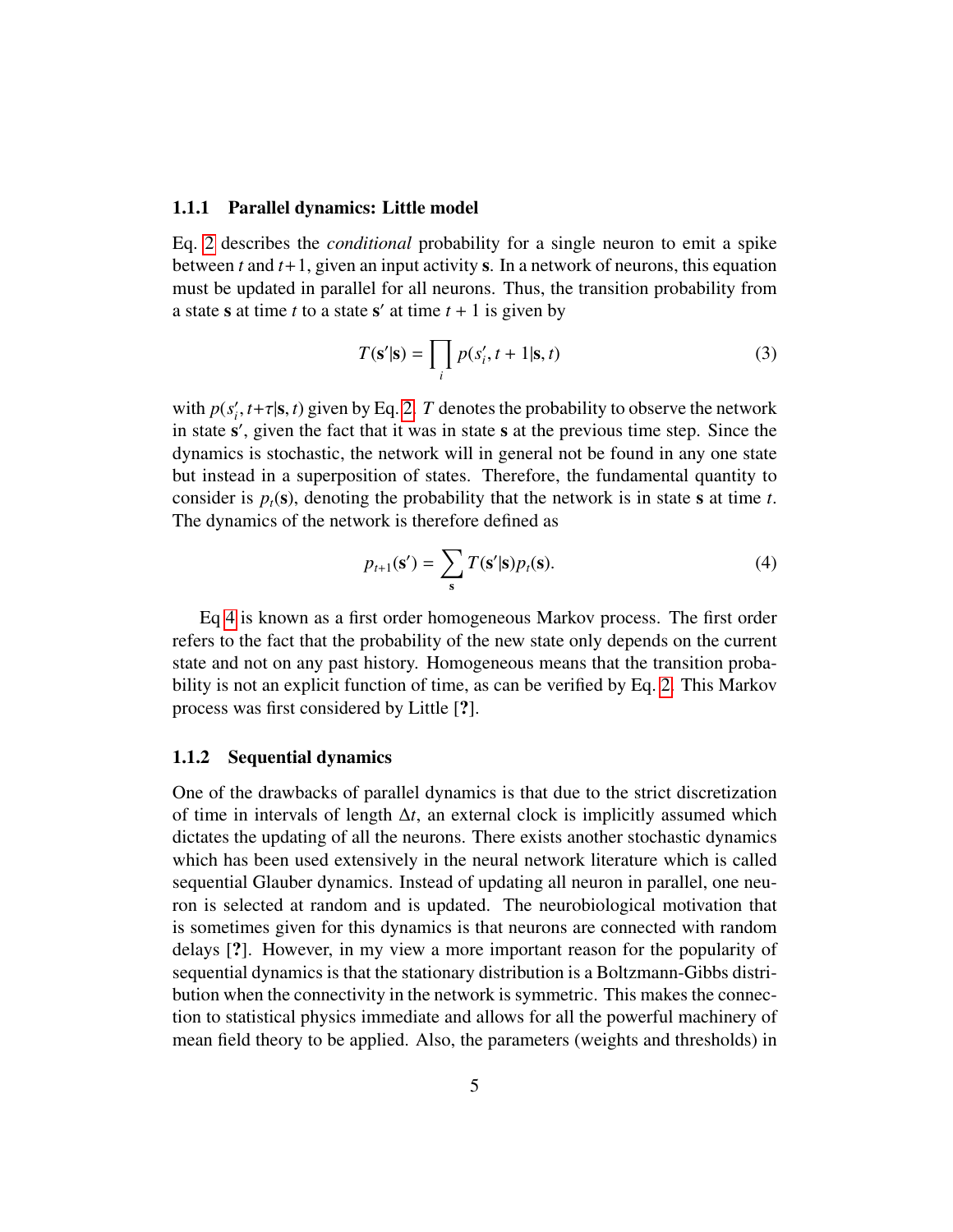the Boltzmann-Gibbs distribution can be adapted with a learning algorithm which is known as the Boltzmann Machine [?].

The sequential dynamics is defined as follows. At every iteration *t*, choose a neuron *i* at random. Update the state of neuron *i* using Eq. [2.](#page-3-2) Let s denote the current state of the network and let  $F_i$  denote a flip operator that flips the value of the *i*th neuron:  $s' = F_i s \Leftrightarrow s'_i = -s_i$  and  $s'_j = s_j$  for all  $j \neq i$ . Thus, the network can make a transition to state  $\mathbf{s}' = F_i \mathbf{s}$  with probability

<span id="page-5-2"></span>
$$
T(\mathbf{s}'|\mathbf{s}) = \frac{1}{n}p(s'_i, t + \tau|\mathbf{s}, t), \quad \text{if } \mathbf{s}' = F_i \mathbf{s} \tag{5}
$$

and zero if s' differs more thane one bit from s.  $p(s)$  $\tau_i', t + \tau | \mathbf{s}, t$ ) is again given<br>om choice of the neurons by Eq. [2.](#page-3-2) The factor  $\frac{1}{n}$  is a consequence of the random choice of the neurons at each iteration. The probability to remain in state s is given by the equality  $\sum_{s'} T(s'|s) = 1$ , so that

<span id="page-5-3"></span>
$$
T(\mathbf{s}|\mathbf{s}) = 1 - \frac{1}{n} \sum_{i} p(s'_i, t + \tau | \mathbf{s}, t).
$$
 (6)

Eqs. [5](#page-5-2) and [6](#page-5-3) together with Eq. [4](#page-4-2) define the sequential dynamics. Note, that this dynamics allows only transitions between states s and s' that differ at most at one location, whereas the Little model allows transitions between all states.

## <span id="page-5-0"></span>1.2 Some properties of Markov processes

In this section, we review some of the basic properties of first order Markov processes. For a more thorough treatment see [?].

#### <span id="page-5-1"></span>1.2.1 Eigenvalue spectrum of *T*

Let S denote the set of all state vectors s.  $s \in S$  is a binary vector of length *n* and thus s can take on  $2^n$  different values. Therefore,  $p_t(s)$  in Eq. [4](#page-4-2) is a vector of length  $2^n$  and  $T(s'|s)$  is a  $2^n \times 2^n$  matrix. Since  $p_t(s)$  denotes a probability vector, it must satisfy  $\sum_{s} p_t(s) = 1$ . In addition,  $T(s'|s)$  is a probability vector in s' for each value of s and therefore each column must add up to one:

<span id="page-5-4"></span>
$$
\sum_{s'} T(s'|s) = 1.
$$
\n(7)

Matrices with this property are called stochastic matrices.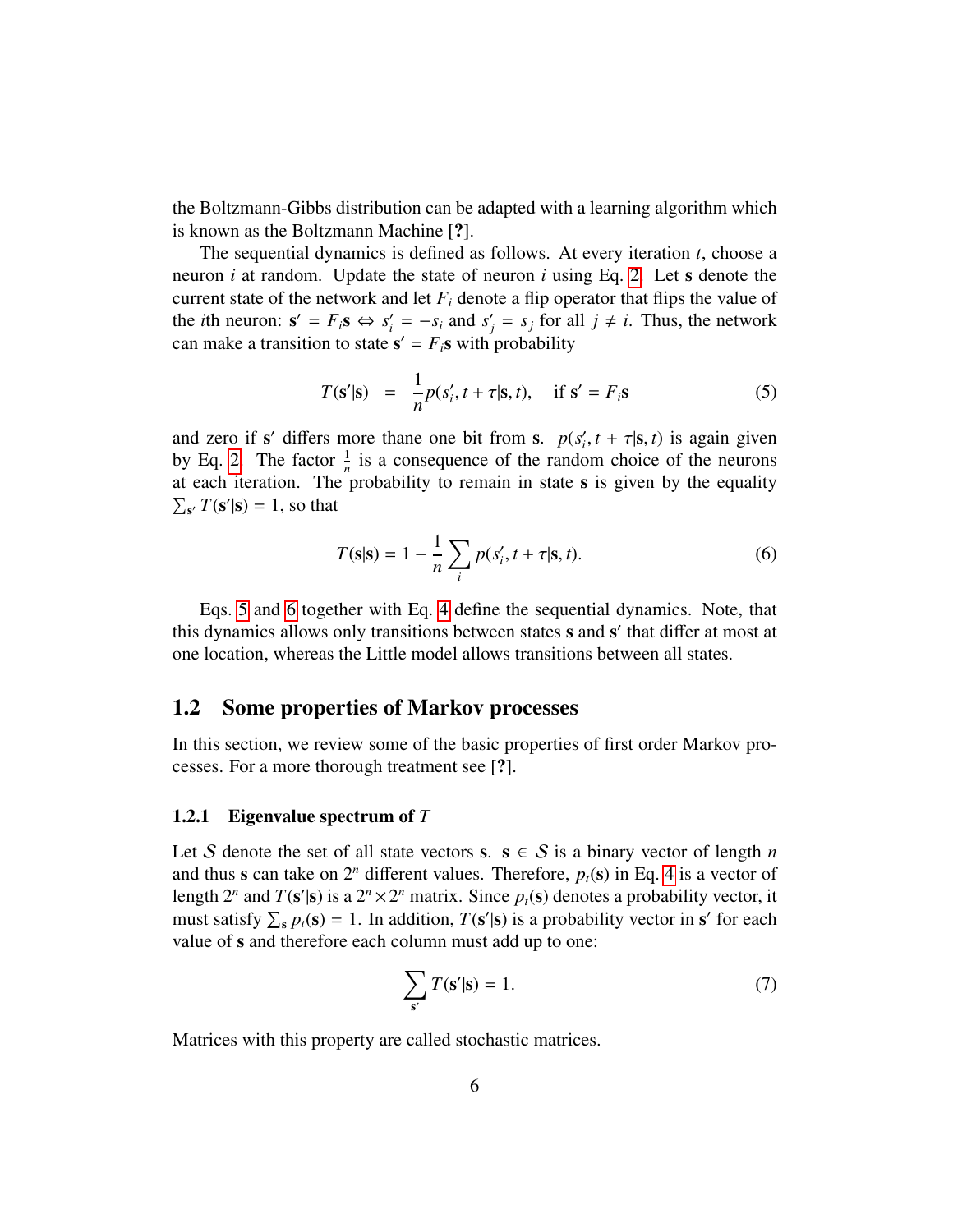Let us denote the eigenvalues and left and right eigenvectors of *T* by  $\lambda_{\alpha}$ ,  $l_{\alpha}$ ,  $r_{\alpha}$ ,  $\alpha$  =  $1, \ldots, 2^n$  $1, \ldots, 2^n$ , respectively <sup>1</sup>. In matrix notation we have

<span id="page-6-1"></span>
$$
Tr_{\alpha} = \lambda_{\alpha} r_{\alpha}
$$
  

$$
l_{\alpha}^{\dagger} T = \lambda_{\alpha} l_{\alpha}^{\dagger}
$$

Since *T* is a non-symmetric matrix, the left and right eigenvectors are different, non-orthogonal and complex valued. † denotes complex conjugation and transpose. The eigenvalues are also complex valued. Under rather general conditions each set of eigenvectors spans a non-orthogonal basis of  $C^{2^n}$ , the complex  $2^n$  dimensional space. These two bases are *dual* in the sense that:

$$
l_{\alpha}^{\dagger}r_{\beta} = \delta_{\alpha\beta}.
$$
 (8)

 $\delta_{ab}$  denotes the Kronecker delta:  $\delta_{ab} = 1$  if  $a = b$  and 0 otherwise. In Eq. [8,](#page-6-1) *a* and *b* are simple numbers, but below we wull also see cases where they are vectors, such as the state of the network. We can therefore expand  $T$  on the basis of its eigenvectors:

$$
T = \sum_{\alpha=1}^{2^n} \lambda_\alpha r_\alpha l_\alpha^\dagger
$$

If at  $t = 0$  the network is in a state  $s^0$  then we can write the probability distribution at  $t = 0$  as  $p_0(\mathbf{s}) = p_{t=0}(\mathbf{s}) = \delta_{\mathbf{s},\mathbf{s}^0}$ . The probability vector  $p_t$  at some later time t is obtained by repeated application of Eq. 4: time *t* is obtained by repeated application of Eq. [4:](#page-4-2)

<span id="page-6-2"></span>
$$
p_t = T^t p_0 = \sum_{\alpha} \lambda_{\alpha}^t r_{\alpha} (l_{\alpha}^\dagger \cdot p_0)
$$
\n(9)

where  $T^t p_0$  denotes *t* times the multiplication of the matrix *T* with the vector  $p_0$ , and the · denotes inner product. The stationary probability distribution of the stochastic dynamics *T* is given by  $p_{\infty}$  which is invariant under the operation of *T* and therefore satisfies

<span id="page-6-3"></span>
$$
Tp_{\infty} = p_{\infty}.\tag{10}
$$

Thus, the stationary distribution is a right eigenvector of *T* with eigenvalue 1.

<span id="page-6-0"></span><sup>&</sup>lt;sup>1</sup>In general, the number of eigenvalues of  $T$  can be less than  $2^n$ . However, for our purposes we can ignore this case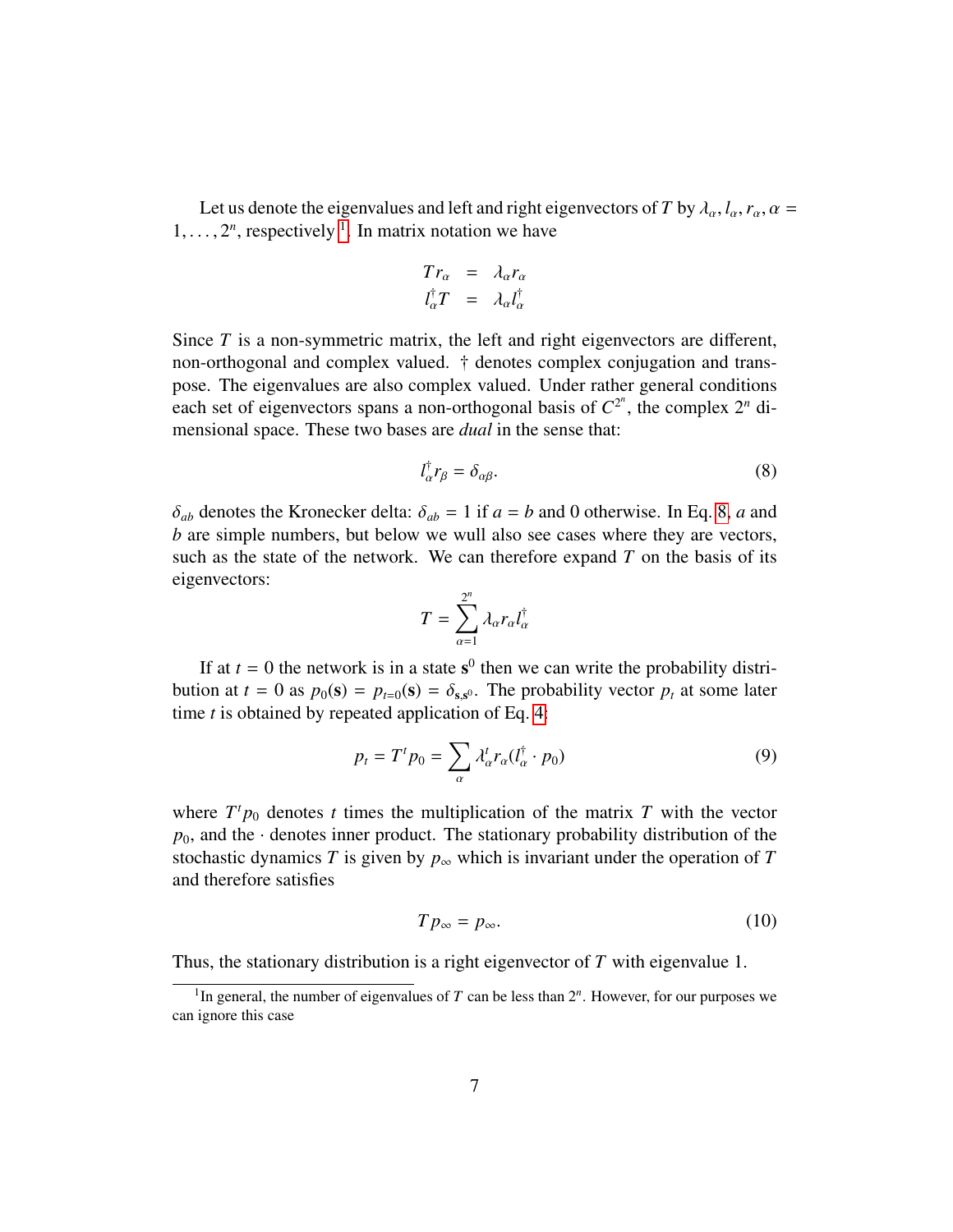#### <span id="page-7-0"></span>1.2.2 Ergodicity and ergodicity breaking

A Markov process is called *irreducible*, or *ergodic*, on a subset of states  $C \subset S$ if for any state  $s \in C$  there is a finite probability to visit any other state  $s' \in C$ . This means that for any two states  $s, s' \in C$ , there exists a number *k* and a set of intermediate states  $s - s^0 s^1$   $s^k - s'$  such that  $\prod^k T(s^i | s^{i-1}) > 0$ . In words intermediate states  $\mathbf{s} = \mathbf{s}^0, \mathbf{s}^1, \dots, \mathbf{s}^k = \mathbf{s}'$  such that  $\prod_{i=1}^k T(\mathbf{s}^i | \mathbf{s}^{i-1}) > 0$ . In words, between any two states in an irreducible set there exists a path of transitions with between any two states in an irreducible set there exists a path of transitions with non-zero probability. A subset of states  $C \subset S$  is called *closed* when the Markov process can never escape from C, once entered:  $T(s'|s) = 0$  for all  $s \in C$ ,  $s' \neg \in C$ .<br>A subset of states  $\tau$  is called *transient* when the Markov process can never enter in A subset of states  $\mathcal T$  is called *transient* when the Markov process can never enter in T, once outside:  $T(s'|s) = 0$  for all  $s \notin T$ ,  $s' \in T$ . It is a property of homogeneous first order Markov processes that one can partition the state space. Supposely into first order Markov processes that one can partition the state space  $S$  uniquely into closed irreducible subsets  $C_i$  and a transient set  $\mathcal{T}: \mathcal{S} = \mathcal{T} \cup C_1 \cup C_2 \dots$ 

For an irreducible Markov process of *periodicity d* the Perron-Frobenius theorem states that *T* has *d* eigenvalues given by

$$
\lambda_m = \exp(2\pi im/d), m = 0, \ldots, d-1,
$$

and all remaining eigenvalues of *T* are inside the unit circle in the complex plane:  $|\lambda_{\alpha}| < 1^2$  $|\lambda_{\alpha}| < 1^2$ . In particular, *T* has exactly one eigenvalue 1. Its corresponding right eigenvector is equal to the (unique) stationary distribution. Note that the left eigenvector is equal to the (unique) stationary distribution. Note, that the left eigenvector with eigenvalue 1 is  $\alpha$  (1, ..., 1) as is immediately seen from Eq. [7.](#page-5-4) The right eigenvector, in contrast, is in general difficult to compute, as will be seen later.

A non-irreducible or non-ergodic Markov process has more than one eigenvalue 1 and therefore more than one left and right eigenvector with eigenvalue

$$
(\lambda - T(s|s))l(s) = \sum_{s' \neq s} l(s')T(s'|s).
$$

Choose *s* such that  $|l(s)|$  is maximal. Then

$$
|\lambda - T(s|s)| = \frac{1}{|l(s)|} |\sum_{s' \neq s} l(s')T(s'|s)| \leq \sum_{s' \neq s} T(s'|s) = 1 - T(s|s).
$$

This statement is known as Gershgoren's Theorem. Thus,  $\lambda$  is within a circle of radius  $1 - T(s|s)$ centered at  $T(s|s)$ . We do not know which *s* maximizes  $|l(s)|$  and therefore we do not know the value of  $T(s|s)$ . However, since circles with smaller  $T(s|s)$  contain circles with larger  $T(s|s)$ ,  $\lambda$  is in the largest circle:  $|\lambda|$  < 1. This completes the proof.

<span id="page-7-1"></span> $2$  The fact that all eigenvalues are within the unit circle in the complex plane can be easily demonstrated in the following way. Let  $\lambda$  be an eigenvalue of *T* and *l* its corresponding left eigenvector. Then for all *s*,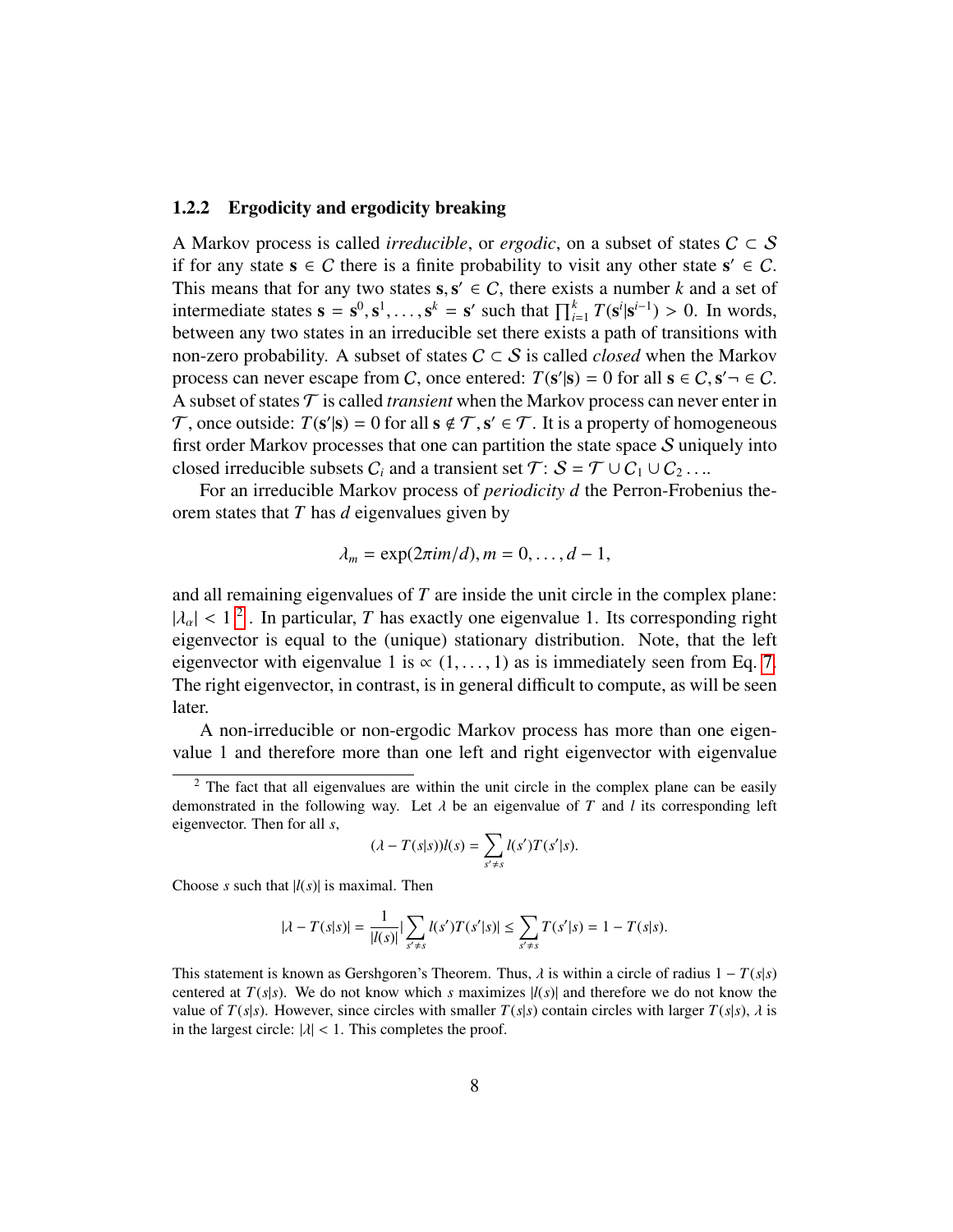1. Let us denote these eigenvectors by  $l_1, \ldots, l_k$  and  $r_1, \ldots, r_k$ , respectively. Any linear combination of the right eigenvectors linear combination of the right eigenvectors

<span id="page-8-0"></span>
$$
p_{\infty} = \sum_{\alpha=1}^{k} \rho_{\alpha} r_{\alpha} \tag{11}
$$

is therefore a stationary distribution, assuming proper normalization:  $p_{\infty}(s) \geq 0$ for all **s** and  $\sum_{s} p_{\infty}(s) = 1$ . Thus, there exists a manifold of dimension  $k - 1$  of stationary distributions.

In addition, the *k* left eigenvectors with eigenvalue 1 encode *invariants* of the Markov process in the following way. Let the state of the network at time *t* be given by  $p_t$ . Define the numbers  $L^t_\alpha = l^{\dagger}_\alpha \cdot p_t$ ,  $\alpha = 1, ..., k$  as the inner product of <br>*l* with the probability distribution at time *t*. Then it is easy to see that the *L*<sup>t</sup> are  $l_{\alpha}$  with the probability distribution at time *t*. Then it is easy to see that the  $L'_{\alpha}$  are invariant under the Markov dynamics:

$$
L_{\alpha}^{t+1} = l_{\alpha}^{\dagger} p_{t+1} = l_{\alpha}^{\dagger} T p_t = l_{\alpha}^{\dagger} p_t = L_{\alpha}^t.
$$

where the forelast step follows because  $l_{\alpha}$  is a left eigenvector of *T* with eigenvalue 1. We can thus drop the time index on  $L_{\alpha}$ . One of these invariants is the left eigenvector  $l_1 \propto (1, \ldots, 1)$  which ensures that the normalization of the probability vector  $p_t$  is conserved under the Markov process. The value of the remaining  $k - 1$  invariants are determined by the initial distribution  $p_0$ . Since their value is unchanged during the dynamics they parametrize the stationary manifold and determine uniquely the stationary distribution. We can thus compute the dependence of the stationary distribution on the initial state. Because of Eq. [8](#page-6-1) and Eq. [11,](#page-8-0) we obtain  $L_{\alpha} = l_{\alpha}^{\dagger} p_0 = l_{\alpha}^{\dagger} p_{\infty} = \rho_{\alpha}$ . Thus, the stationary state depends on the initial state as state as

<span id="page-8-1"></span>
$$
p_{\infty} = \sum_{\alpha=1}^{k} (l_{\alpha}^{\dagger} p_0) r_{\alpha}.
$$
 (12)

Note, that in the ergodic case  $(k = 1)$  the dependence on the initial state disappears, as it should, since  $l_1^{\dagger}$  $_{1}^{T}p_{0} = 1$  for any (normalized) initial distribution.

The time it requires to approach stationarity is also given by the eigenvalues of *T*. In particular, each eigenvalue whose norm  $|\lambda_{\alpha}| < 1$  corresponds to a transient mode in Eq. [9](#page-6-2) with *relaxation time*  $\tau_{\alpha} = \frac{-1}{\log \lambda}$ <br>Both concents of irreducibility and peri- $\frac{-1}{\log \lambda_{\alpha}}$ .<br>
erio

Both concepts of irreducibility and periodicity are important for neural networks and we therefore illustrate them with a number of simple examples. Consider a network of two neurons connected symmetrically by a synaptic weight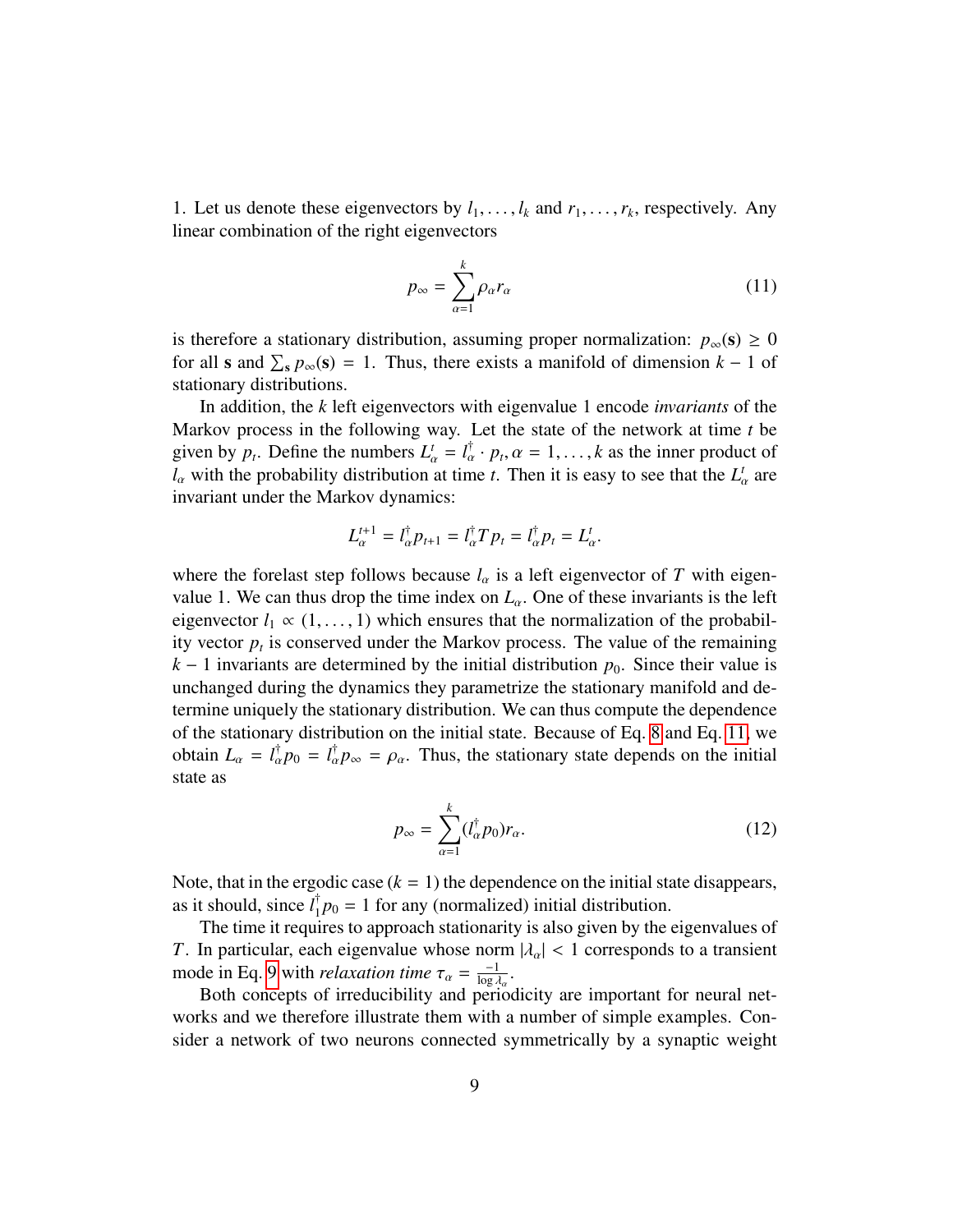$w = w_{12} = w_{21}$  and thresholds zero. First consider sequential dynamics. The network has four states, the transition matrix *T* can be computed from Eqs. [5](#page-5-2) and [6](#page-5-3) and has 4 eigenvalues. Their values as a function of *w* are plotted in Fig. [2a](#page-9-0). We



<span id="page-9-0"></span>Figure 2: Eigenvalues of *T* as a function of *w* under sequential and parallel dynamics. For large *w*, multiple eigenvalues 1 signal ergodicity breaking.

observe, that for small *w* there exists only one eigenvalue 1. Its corresponding right eigenvector is the Boltzmann-Gibbs distribution  $p(s_1, s_2) = \frac{\exp(w s_1 s_2)}{Z}$ <br>be shown below. For small weights, the dynamics is ergodic: for any initial  $\frac{\sqrt{2} \cdot \sqrt{2}}{Z}$  as will be shown below. For small weights, the dynamics is ergodic: for any initialization of the network the asymptotic stationary distribution is the Boltzmann-Gibbs distribution. The dominant relaxation time is given by the largest eigenvalue that is smaller than 1. For larger *w*, we observe that the relaxation time becomes infinite because a second eigenvalue approaches 1. This means that some transitions in the state space require infinite time and therefore ergodicity is broken. From the Boltzmann-Gibbs distribution, we see that the large weight prohibits the two neurons to have opposite value and therefore only the states  $(1, 1)$  and  $(-1, -1)$  have positive probability in this distribution. The ergodicity breaking signals the fact that transitions between  $(1, 1)$  and  $(-1, -1)$  become impossible.

Let us denote the 4 states  $(1, 1), (1, -1), (-1, 1), (-1, -1)$  by  $s^{\mu}, \mu = 1, ..., 4$ . The right eigenvectors with eigenvalue 1 are the Boltzmann-Gibbs distribution

$$
r_1(\mathbf{s}) = \frac{1}{2}(\delta_{\mathbf{s},\mathbf{s}^1} + \delta_{\mathbf{s},\mathbf{s}^4})
$$

and the vector

$$
r_2(\mathbf{s}) = \frac{1}{2}(\delta_{\mathbf{s},\mathbf{s}^1} - \delta_{\mathbf{s},\mathbf{s}^4})
$$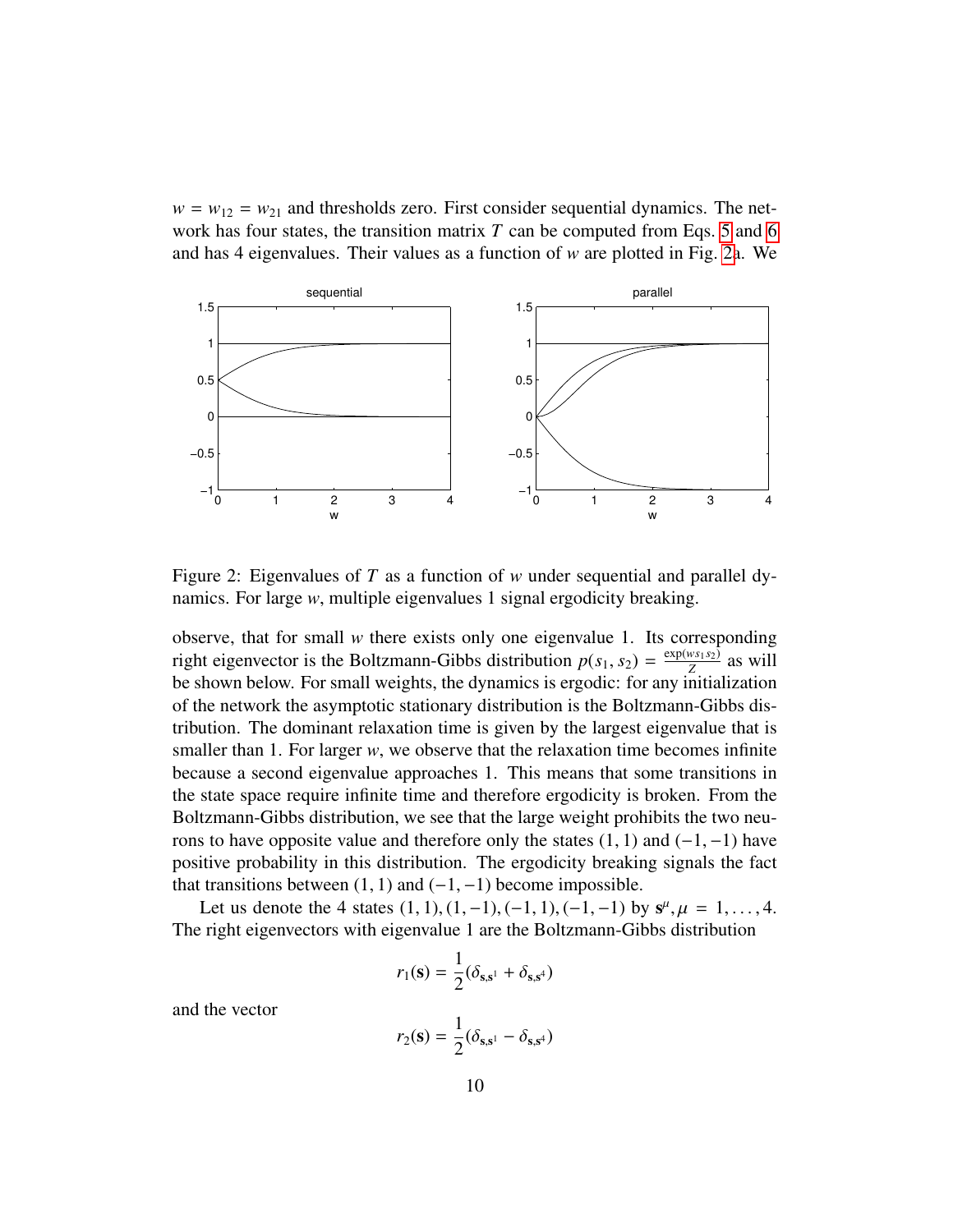The stationary distribution is no longer unique and consists of any linear combination of  $r_1$  and  $r_2$  that is normalized and positive:  $p_\infty = r_1 + \rho_2 r_2$ , with  $-1 < \rho_2 < 1$ . As a result, any convex combination  $\lambda \delta_{s,s^1} + (1 - \lambda) \delta_{s,s^4}$ , with  $0 < \lambda < 1$  is a stationary distribution stationary distribution.

As we showed above, the particular stationary distribution that is attained by the network is determined by the initial condition, in particular by the invariants  $L_{\alpha}$ . The left eigenvectors with eigenvalue 1 are

$$
l_1(\mathbf{s}) = 1
$$
  

$$
l_2(\mathbf{s}) = \delta_{\mathbf{s}, \mathbf{s}^1} - \delta_{\mathbf{s}, \mathbf{s}^4}
$$

It can be checked that the vectors  $r_\alpha$  and  $l_\alpha$  satisfy the duality relation Eq. [8.](#page-6-1) The corresponding quantities  $L_1$  and  $L_2$  are conserved and the dependence of the stationary distribution on the initial distribution is given by Eq. [12:](#page-8-1)

$$
p_{\infty} = L_1 r_1 + L_2 r_2 = \frac{1}{2} (1 + L_2) \delta_{\mathbf{s}, \mathbf{s}^1} + \frac{1}{2} (1 - L_2) \delta_{\mathbf{s}, \mathbf{s}^4}
$$

 $L_1 = 1$  for any initial distribution that is normalized, and therefore is not of interest to determine the final distribution. In particular, the 4 pure states are mapped onto:

$$
\mathbf{s}^{1} : L_{2} = 1 \rightarrow p_{\infty}(\mathbf{s}) = \delta_{\mathbf{s}, \mathbf{s}^{1}}
$$
  

$$
\mathbf{s}^{2,3} : L_{2} = 0 \rightarrow p_{\infty}(\mathbf{s}) = r_{1}(\mathbf{s})
$$
  

$$
\mathbf{s}^{4} : L_{2} = -1 \rightarrow p_{\infty}(\mathbf{s}) = \delta_{\mathbf{s}, \mathbf{s}^{4}}
$$

Since there are two eigenvalues 1, there are two ergodic components, each consisting of one state ( $s^1$  and  $s^4$ ), and the remaining two states are transient.

For the same network with parallel dynamics, the eigenvalues are depicted in Fig. [2b](#page-9-0). For small weights the network is again ergodic. The stationary distribution is given by Eq. [19](#page-15-1) and is flat: independent of *w* and s. For large weights ergodicity breaking occurs together with the occurence of a cycle of period 2 and two additional eigenvalues 1. Thus, there are three ergodic components. Two ergodic components are of period one and consist of one of the eigenvalues 1 (fixed points states  $s_1$  and  $s_4$ :  $Ts_{1,4} = s_{1,4}$ ). The third ergodic component is of period 2 and consists of the eigenvalues 1 and -1 (a limit cycle of period 2 on states  $s_2$  and  $s_3$ :  $T^2 s^2 = Ts^3 = s^2$ ).

In these two examples we have seen that all the eigenvalues of *T* are real. This is indeed in general true for both parallel and sequential dynamics when the weights are symmetric:  $-1 \le \lambda_{\alpha} \le 1$ . In addition, one can show for sequential dynamics (symmetric or asymmetric) that all eigenvalues are within the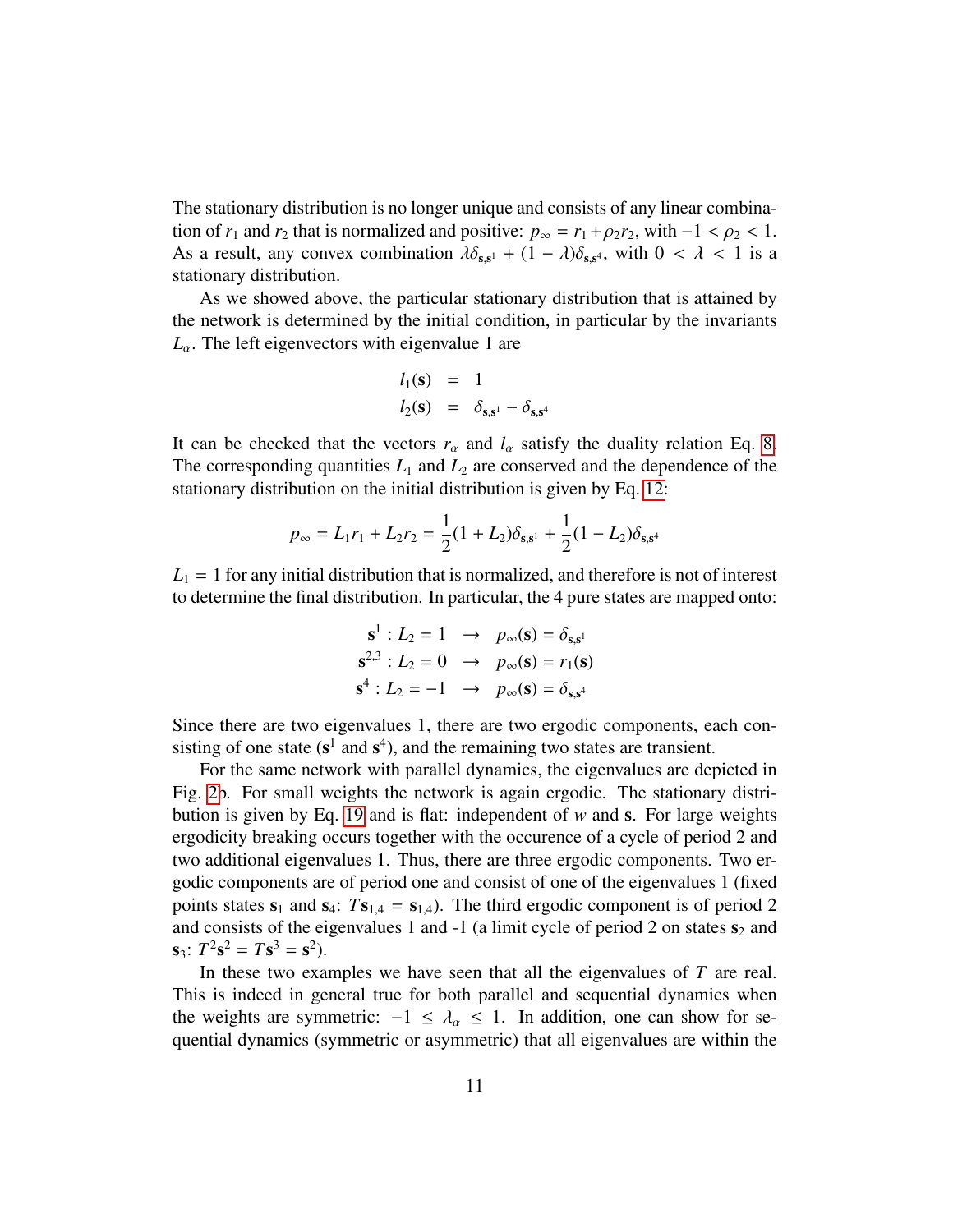

<span id="page-11-0"></span>Figure 3: Eigenvalues of the transition matrix *T* are numbers in the complex plane with  $|\lambda| \leq 1$ . There is always at least one eigenvalue  $\lambda = 1$ . When the system is ergodic, there is only one eigenvalue 1 and the stationary distribution is unique and is reached for any initial state. When ergodicity is broken, there are more eigenvalues  $\lambda = 1$  and multiple stationary distributions. The asymptotic behavior then depends on the initial state of the network. The state space is partitioned in ergodic components (plus a transition region). In addition, the ergodic components can have periodicity  $d > 1$ , leading to additional eigenvalues  $\lambda = \exp(2\pi im/d)$ ,  $m = 1, \ldots, d$ , all with  $|\lambda| = 1$ . For sequential dynamics (symmetric or asymmetric) all eigenvalues are within the circle centered at  $\frac{1}{2} + 0i$ with radius  $\frac{1}{2}$ . Therefore, sequential dynamics has always periodicity 1. When weights are symmetric, the eigenvalues are real. Therefore, parallel dynamics with symmetric weights has at most periodicity 2. Parallel dynamics with asymmetric weights can have arbitrary periodicity.

circle centered at  $\frac{1}{2} + 0i$  with radius  $\frac{1}{2}$  [?]. The proof of this last statement again uses Gershgoren's Theorem and the special property of sequential dynamics that  $T(F_i s | s) + T(s | F_i s) = \frac{1}{n}$  $\frac{1}{n}$ . As a consequence, sequential dynamics has always periodicity 1 since other eigenvalues with  $|\lambda| = 1$  are excluded. Note, that this property holds regardless of whether the network has symmetric or asymmetric connectivity. It also follows that for parallel dynamics with symmetric weights one can have at most periodicity 2 (because the eigenvalues are real). The spectrum of eigenvalues of *T* in the complex plane is sketched in fig. [3.](#page-11-0)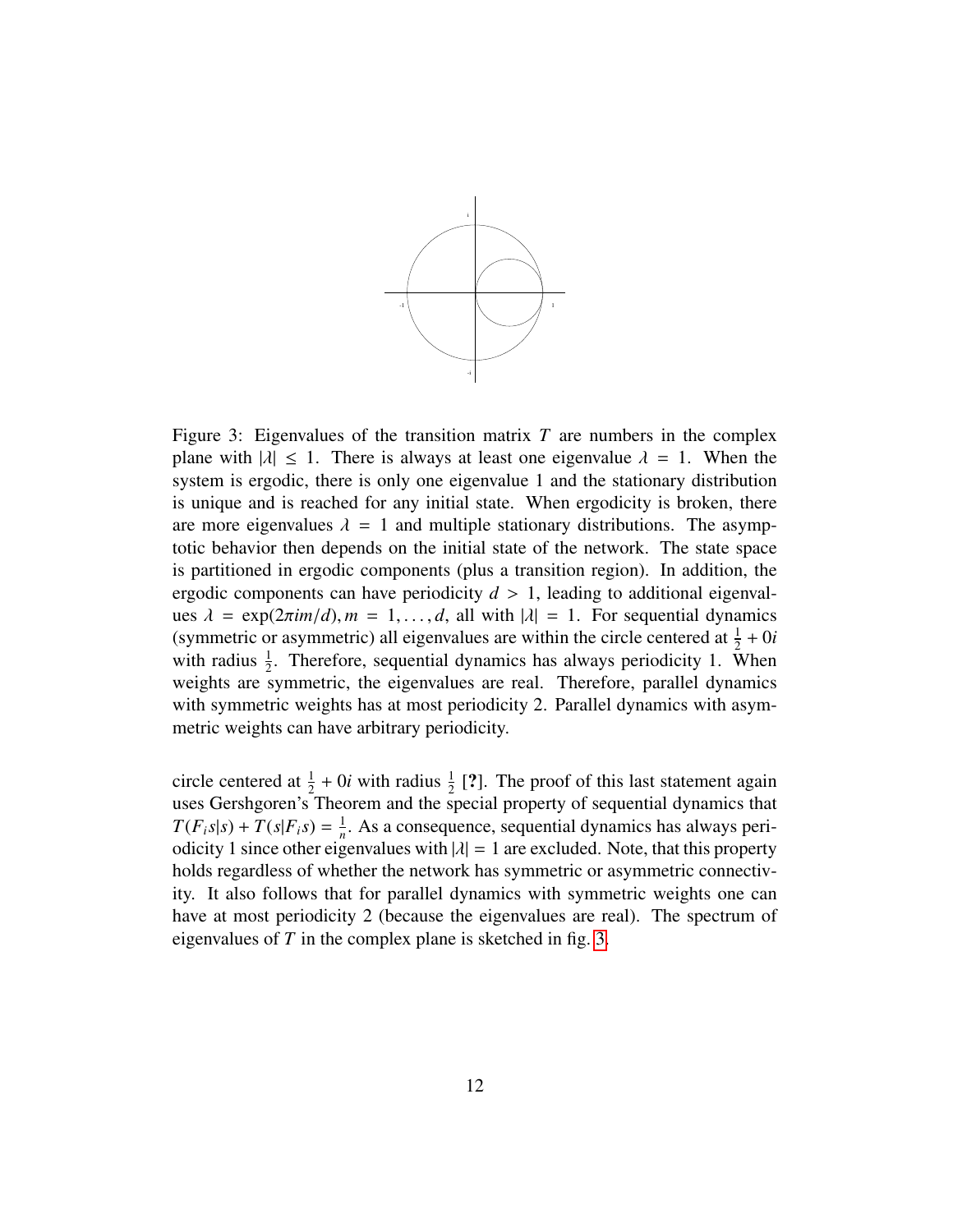## <span id="page-12-0"></span>1.3 Summary

The behavior of a network of stochastic neurons can be dscribed as a first order Markov process. The Markov process is a prescription of how the probability distribution at time *t* over all the states of the network  $s = (s_1, \ldots, s_n)$ ,  $p_t(s)$ , maps onto  $p_{t+1}(s)$ , and is given by the transition matrix  $T(s'|s)$ .

The transition matrix can be analysed in terms of its eigenvalues and eigenvectors. The right eigenvectors with eigenvalue 1 give the stationary distributions of *T*. When the Markov process is ergodic, there is a unique stationary distribution that is asymptotically reached from all initial states. Such a network has therefore no memory, because its stationary distribution contains no information about its past.

When the Markov process is non-ergodic, there are multiple stationary distributions. The asymptotic behavior of the network depends then on its initial state. Such a network can be used as a memory, where each memory corresponds to one of the ergodic components of the network. The attractor neural network that we discuss in section ?? is a concrete example. The topic of Markov processes, irreducibility and ergodicity is taken from [?, ?].

## <span id="page-12-1"></span>1.4 Exercises

- 1. (a) Compute the interspike interval distribution for the binary neuron as defined in Eq. [2.](#page-3-2)
	- (b) Show that the distribution is normalized.
	- (c) Discuss the similarities and differences between the binary neuron model and the Poisson process.
- 2. Consider a network of two neurons symmetrically connected by a synaptic weight  $w = w_{12} = w_{21}$ . Consider sequential Glauber dynamics as defined in Eqs. [5](#page-5-2) and [6.](#page-5-3)
	- (a) Write the transition matrix *T* in terms of the states  $s_1$ ,  $s_2$  and  $s'_1$  $\frac{1}{1}$ ,  $s_2'$  $\frac{1}{2}$ .
	- (b) Write *T* explicitly as a  $4 \times 4$  matrix in the limit that  $w \to \infty$ . Show that there are three eigenvalues 1.
	- (c) What are the invariants in this case?
- 3. Consider a network of two neurons symmetrically connected by a synaptic weight  $w = w_{12} = w_{21}$ . Consider parallel Glauber dynamics as defined in Eq. [3.](#page-4-3)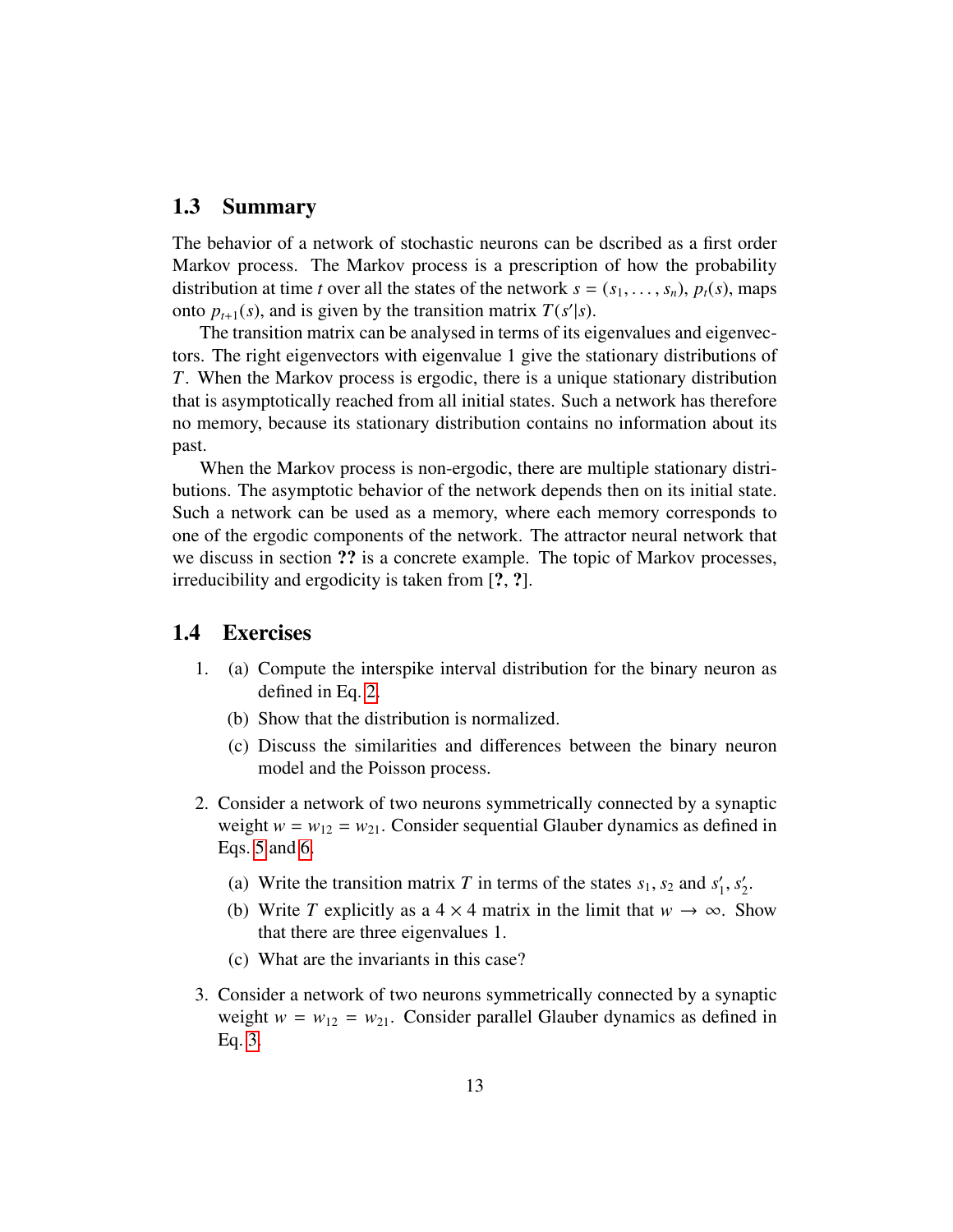- (a) Write the transition matrix *T* in terms of the states  $s_1$ ,  $s_2$  and  $s'_1$  $s'_{1}, s'_{2}$  $\frac{1}{2}$ .
- (b) Write *T* explicitly as a  $4 \times 4$  matrix in the limit that  $w \to \infty$ . Show that there are three eigenvalues 1.
- (c) What are the invariants in this case?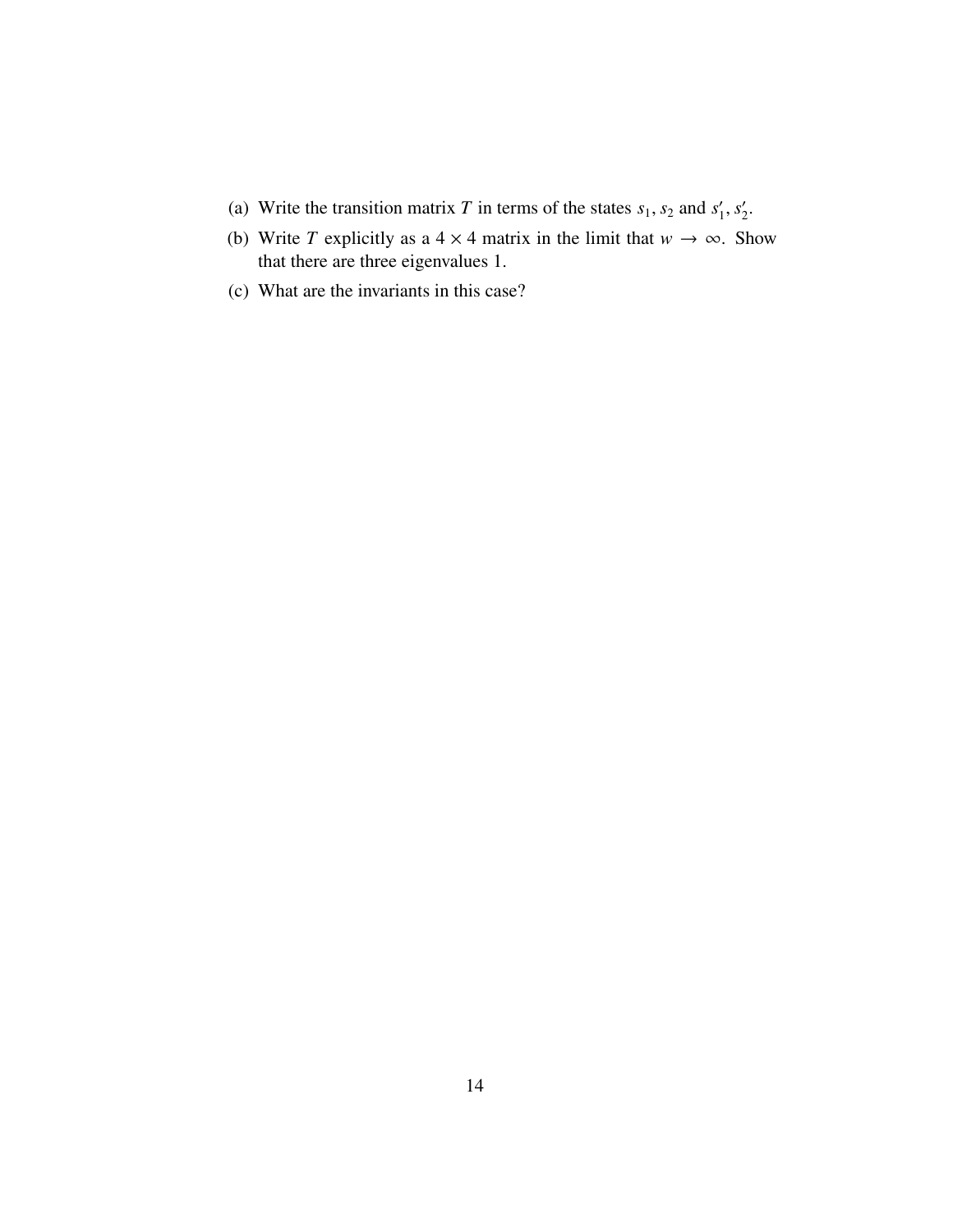## <span id="page-14-0"></span>2 Boltzmann-Gibbs distributions

If we consider a stochastic neural network with a specific connectivity matrix, what will the behavior of the network be? This is a rather difficult question to answer in general, but in some specific cases quite a lot is known. In particular for symmetrically connected networks with sequential dynamics, the equilibrium distribution is the Boltzmann-Gibbs distribution which plays a central role in statistical physics. In this section we derive the Boltzmann-Gibbs distribution. Then we indicate the computational problems associated with the computation of statistics of the Boltzmann-Gibbs distribution. We introduce the mean field theory as a simple approximation to compute the mean firing rates of the network and the linear response correction to approximately compute the correlations. We illustrate the use of these methods on Boltzmann Machines, which are Boltzmann-Gibbs distributions whose weights are thresholds are adapted through learning.

## <span id="page-14-1"></span>2.1 The stationary distribution

In the case that the synaptic connectivity is symmetric,  $w_{ij} = w_{ji}$  one can compute the stationary probability distribution for the parallel and sequential dynamics explicitly. In both cases the derivation uses the argument of detailed balance, which states that for the dynamics  $T(s'|s)$  there exists a function  $p(s)$  such that

<span id="page-14-2"></span>
$$
T(s|s')p(s') = T(s'|s)p(s) \text{ for all } s, s'. \tag{13}
$$

If detailed balance holds, it implies that  $p(s)$  is a stationary distribution of  $T$ , which is easily verified by summing both sides of Eq. [13](#page-14-2) over all states *s'* and using Eq. [7.](#page-5-4) However, the reverse is not true: many stochastic dynamics do not satisfy detailed balance and a solution to Eq. [10](#page-6-3) is then typically not available in analytical form, although its existence is dictated by the Perron-Frobenius theorem [?].

For random sequential dynamics, *T* is given by Eqs. [5](#page-5-2) and [2](#page-3-2) and the detailed balance equation reads  $T(F_i s | s) p(s) = T(s | F_i s) p(F_i s)$  for all states *s* and all neighbor states  $F_i$ *s*. It is easy to show that

<span id="page-14-4"></span>
$$
\frac{T(s|F_i s)}{T(F_i s|s)} = \exp(2(\sum_j w_{ij} s_j + \theta_i) s_i).
$$
\n(14)

Consider the distribution

<span id="page-14-3"></span>
$$
p(s) = \frac{1}{Z} \exp(\frac{1}{2} \sum_{ij} w_{ij} s_i s_j + \sum_i \theta_i s_i).
$$
 (15)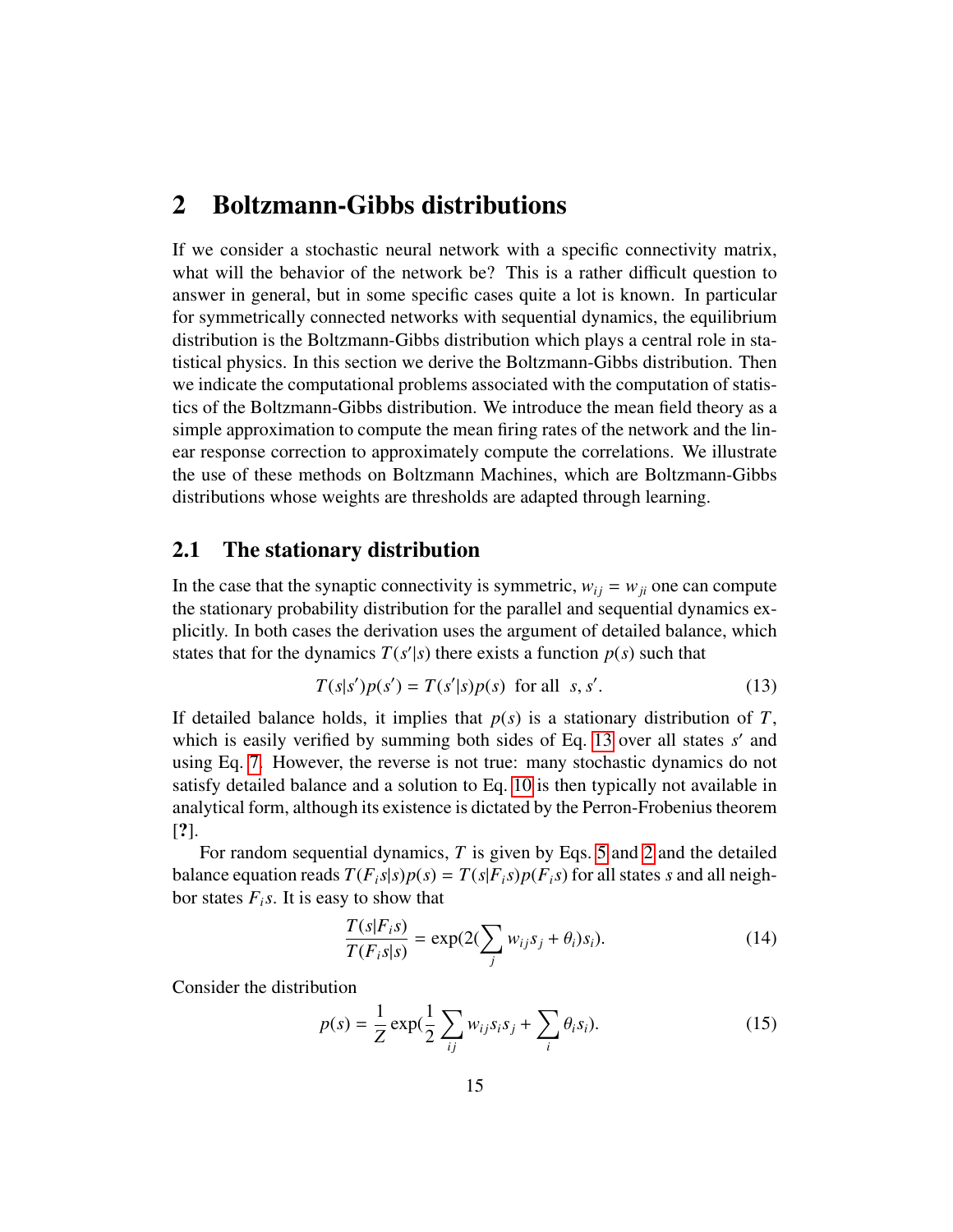*p*(*s*) is called a Boltzmann-Gibbs distribution and plays a central role in statistical physics. For this reason, the expression in the exponent is often referred to as the energy:

$$
-E(s) = \frac{1}{2} \sum_{ij} w_{ij} s_i s_j + \sum_i \theta_i s_i.
$$
 (16)

States of low energy have high probability. *Z* is a normalization constant,

<span id="page-15-3"></span>
$$
Z = \sum_{s} \exp(-E(s))
$$
 (17)

and is called the partition function.  $p(s)$  only depends on the symmetric part of the weights  $w_{ij}^s$  and

$$
\frac{p(s)}{p(F_i s)} = \exp(2(\sum_j w_{ij}^s s_j + \theta_i)s_i).
$$
\n(18)

Thus for symmetric weights, detailed balance is satisfied between all neighboring states. Since all values of *T* are zero for non-neighboring states this proves that  $p(s)$  is the equilibrium distribution. <sup>[3](#page-15-2)</sup>

## <span id="page-15-0"></span>2.2 Computing statistics

 $p(s)$  in Eq. [15](#page-14-3) and [19](#page-15-1) give an analytical expression of the stationary probability distribution of an arbitrary network with symmetric connectivity and sequential and parallel dynamics, respectively. From these equations we can compute any

$$
\frac{T(s'|s)}{T(s|s')} = \frac{\exp(\sum_{ij} w_{ij} s_j s_i' + \sum_i \theta_i s_i')}{\exp(\sum_{ij} w_{ij} s_j' s_i + \sum_i \theta_i s_i)} \prod_i \frac{\cosh(h_i(s'))}{\cosh(h_i(s))}.
$$

<span id="page-15-1"></span>
$$
p(s) = \frac{1}{Z} \exp\left(\sum_{i} \log \cosh\left(\sum_{j} w_{ij} s_j + \theta_i\right) + \sum_{i} \theta_i s_i\right).
$$
 (19)

This is the equilibrium distribution for parallel dynamics [?].

<span id="page-15-2"></span><sup>&</sup>lt;sup>3</sup> When all neurons are updated in parallel, the transition matrix is given by Eq. [3.](#page-4-3) As in the case of sequential dynamics, we can again compute the stationary distribution for symmetric weights. We use again detailed balance:

When the weights are symmetric, the term involving the double sum over *i* and and *j* cancels and the remainder is of the form  $\frac{p(s')}{p(s)}$  $\frac{p(s)}{p(s)}$ , with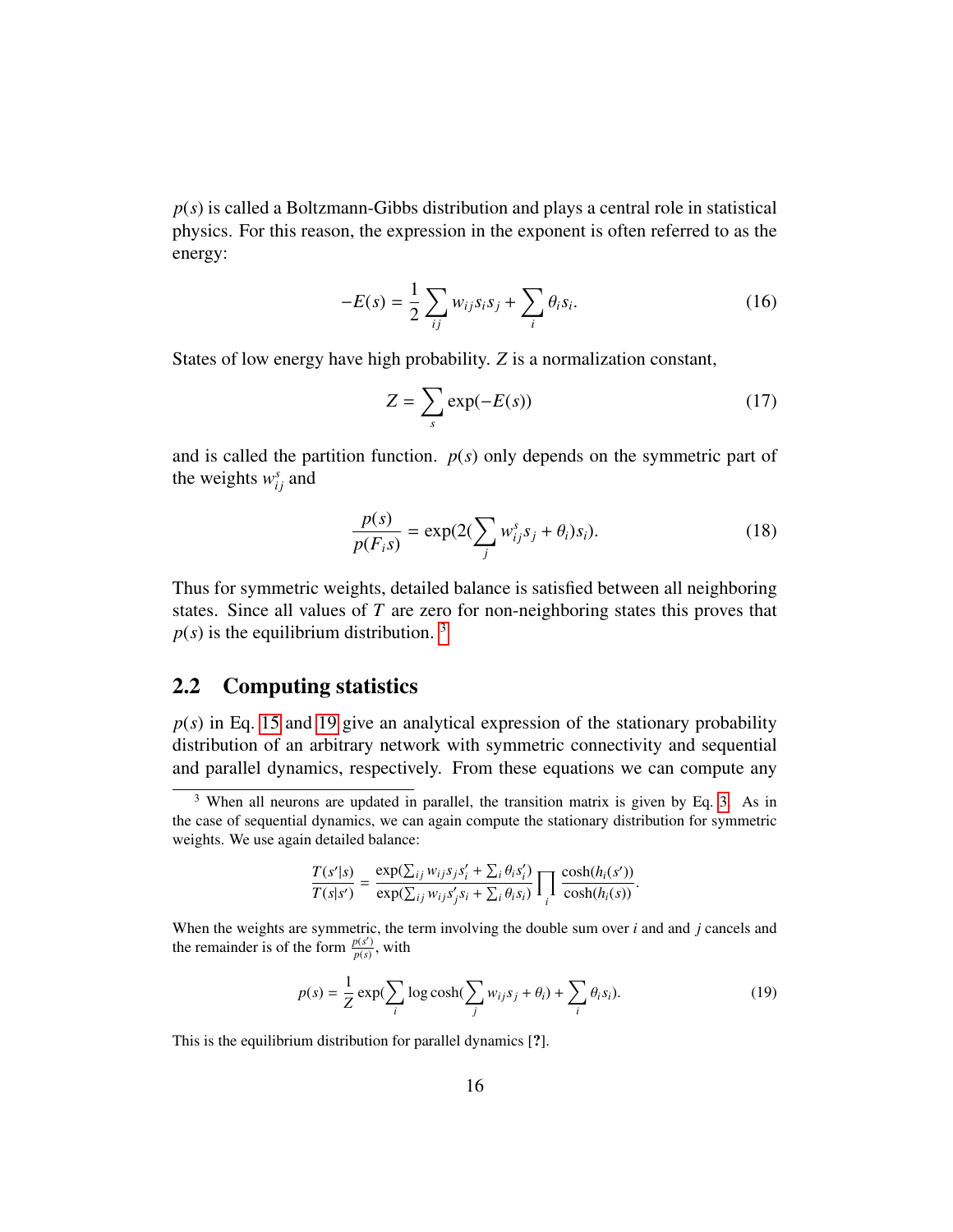interesting *statistics*, such as for instance the mean firing rate of each of the neurons:

<span id="page-16-1"></span>
$$
m_i = \langle s_i \rangle = \sum_s s_i p(s), \tag{20}
$$

and correlations between neurons:

<span id="page-16-2"></span>
$$
\chi_{ij} = \langle s_i s_j \rangle - \langle s_i \rangle \langle s_j \rangle = \sum_s s_i s_j p(s) - m_i m_j. \tag{21}
$$

However, these computations are in general too time consuming due to the sum over all states, which involves 2*<sup>n</sup>* terms.

For some distributions, the sum can be performed efficiently. For Boltzmann-Gibbs distributions, the subset of probability distributions for which the sum over states can be performed efficiently are called decimatable distributions [?]. These include factorized distributions, trees and some other special graphs as sub sets. For factorized distributions,  $p(s) = \prod_i p_i(s_i)$ , the energy only depends linearly on  $s_i$  and the sum over states can be performed by factorization:

$$
\sum_{s} \exp(\sum_{i} \alpha_{i} s_{i}) = \prod_{i} \left(\sum_{s_{i}} \exp(\alpha_{i} s_{i})\right) = \prod_{i} 2 \cosh(\alpha_{i}).
$$

From Eqs. [15](#page-14-3) and [19](#page-15-1) we infer that this corresponds to the rather uninteresting case of a network without synaptic connections. [4](#page-16-0)

In general, the sum over states can not be computed in any simple way. In this case we call the the probability distribution *intractable* and one needs to apply approximation methods to compute the partition function and statistics such as Eq. [20](#page-16-1) and [21.](#page-16-2)

$$
\sum_{s} \exp(\sum_{(ij)} w_{ij} s_i s_j) = \sum_{s} \exp(\sum_{i} w_{ip_i} s_i s_{p_i}) = \prod_{i} 2 \cosh(w_{ip_i}),
$$

<span id="page-16-0"></span><sup>&</sup>lt;sup>4</sup>The probability distribution  $p(s)$  is called a *tree* when between any two neurons in the network there exists only one path, where a path is a sequence of connections. Alternatively, one can order the neurons in the graph with labels  $1, \ldots, n$  such that neuron *i* is connected to any number of neurons with higher label but only to at most one neuron with lower label. For Boltzmann-Gibbs distributions which are trees:

where  $p_i$  labels the parent of neuron *i*. For parallel dynamics, such non-trivial decimatable structures do not exist.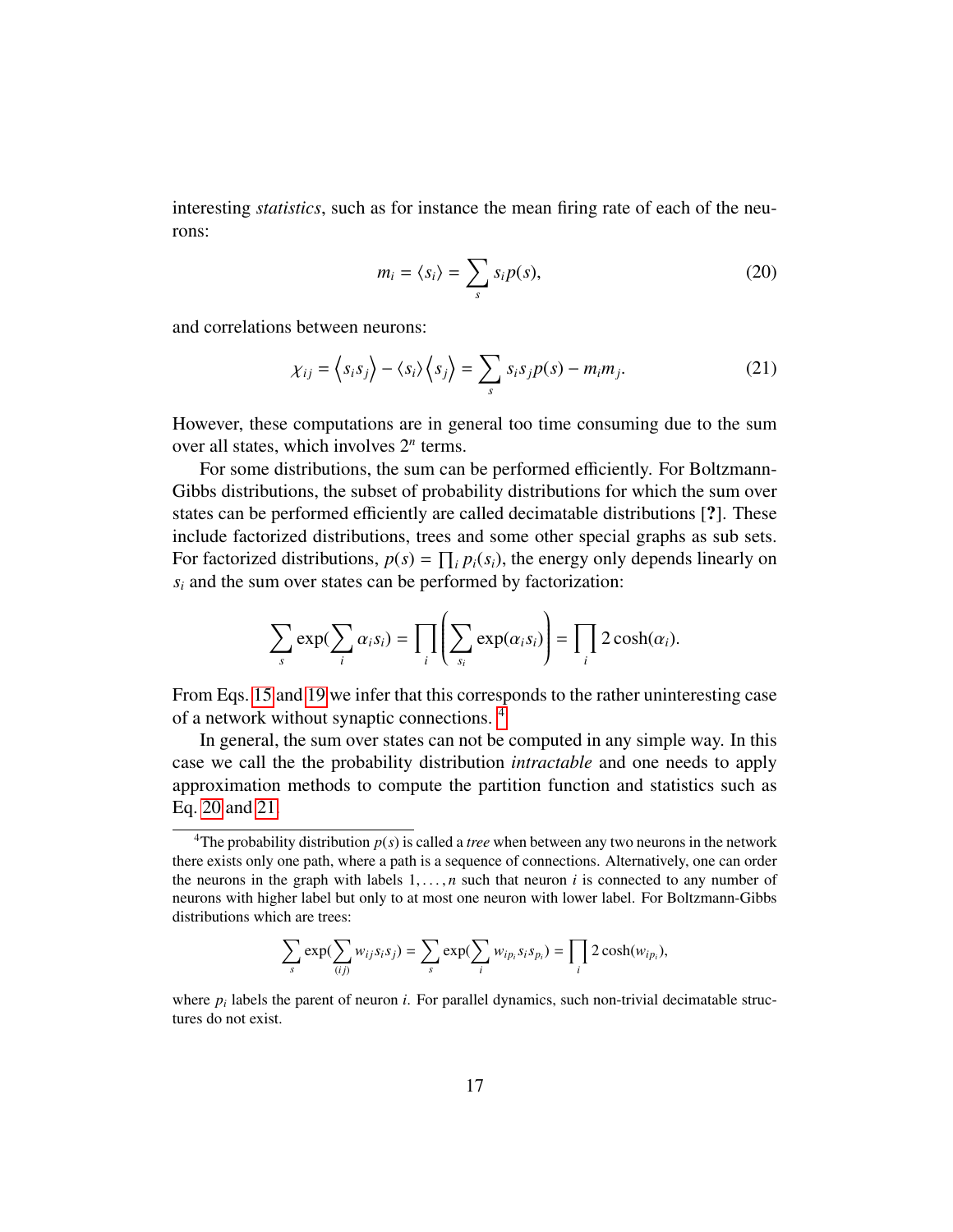

<span id="page-17-1"></span>Figure 4: Illustration of the concavity property  $f(x) \le f(x_0) + (x - x_0)f'(x_0)$  for the logarithmic function and  $x_0 = 1$ .

## <span id="page-17-0"></span>2.3 Mean field theory

In this section, we will show how to approximate *Z* in Eq. [17](#page-15-3) using the standard mean field theory. In fact this approximation is a lower bound on *Z*. As a byproduct we will obtain an estimate of the mean firing rates of the neurons as well.

We can use Eq. [17](#page-15-3) and write

<span id="page-17-2"></span>
$$
\log Z = \log \sum_{s} \exp(-E(s)) = \log \sum_{s} q(s) \frac{\exp(-E(s))}{q(s)}
$$
  
 
$$
\geq \sum_{s} q(s) \log \left( \frac{\exp(-E(s))}{q(s)} \right) = -\langle E \rangle_{q} + S_{q} = -F
$$
 (22)

*q*(*s*) is an arbitrary positive probability distribution on the state space *s*. The inequality is called Jensen's inequality and follows from the concavity of the logarithmic function and the fact that  $q(s)$  is a probability distribution:  $\sum_s q(s) = 1$ . For any concave function *f*, we have  $f(x) \le f(x_0) + (x - x_0)f'(x_0)$ , as illustrated in fig. [4.](#page-17-1) Therefore, if we chose  $x_0 = \langle x \rangle_q$ , then  $\langle f \rangle_q \le f(\langle x \rangle_q)$ . Further we have

$$
\langle E \rangle_q = \sum_s q(s)E(s)
$$

and

$$
S_q = -\sum_s q(s) \log q(s)
$$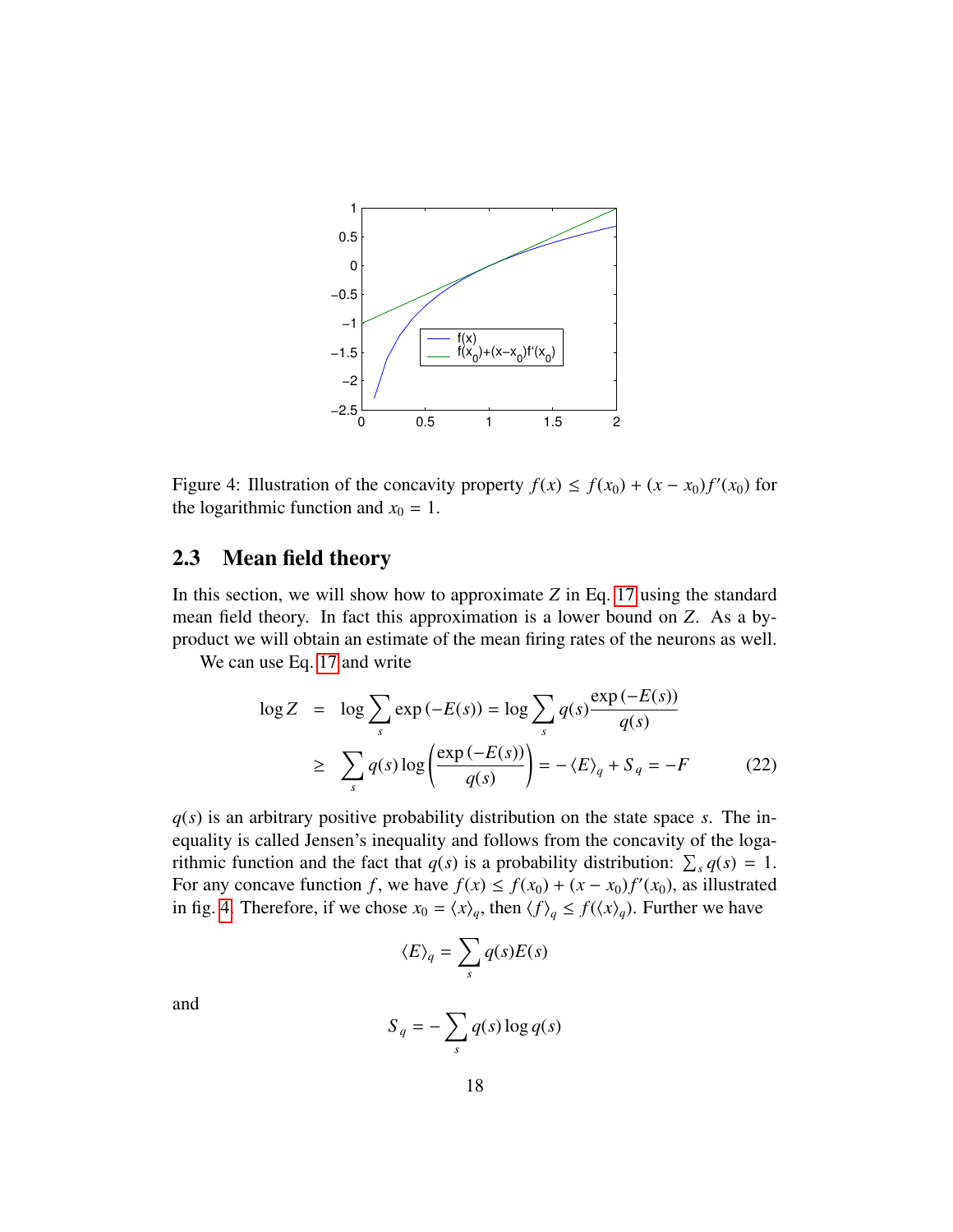is the entropy of the distribution  $q(s)$ . The bound F on log Z is called the *mean field free energy*.

Up to now, we have not specified  $q(s)$ , except that it must be a normalized probability distribution. We can in fact choose any probability distribution, but in order to make the mean field method tractable, we should choose a tractable distribution  $q(s)$ . The simples choice is to choose for  $q(s)$  a factorized distribution where all neurons are independent:

$$
q(s) = \prod_i q_i(s_i), \quad q_i(s_i) = \frac{1}{2}(1 + m_i s_i).
$$

 $m_i$  is the expectation value of  $s_i$  under the distribution  $q_i$ :  $m_i = \langle s_i \rangle_{q_i}$ . The  $m_i$ ,  $i =$ <br>
1 *n* are undetermined parameters that specify the distribution *a* uniquely. *F* 1, ..., *n* are undetermined parameters that specify the distribution *q* uniquely. *F* is now given by

<span id="page-18-2"></span>
$$
F = -\frac{1}{2} \sum_{ij} w_{ij} m_i m_j - \sum_i \theta_i m_i + \frac{1}{2} \sum_i \left( (1 + m_i) \log(\frac{1}{2}(1 + m_i)) + (1 - m_i) \log(\frac{1}{2}(1 - m_i)) \right)
$$
(23)

From Eq. [22,](#page-17-2) we have  $F \ge -\log Z$ , for any choice of  $m_i$ . We get the tightest bound on log *Z* by minimizing *F* wrt *m<sup>i</sup>* :

$$
\frac{\partial F}{\partial m_i} = \sum_j w_{ij} m_j + \theta_i - \tanh^{-1}(m_i)
$$

Setting <sup>∂</sup>*<sup>F</sup>*  $\frac{\partial F}{\partial m_i} = 0$  we obtain

<span id="page-18-1"></span>
$$
m_i = \tanh(\sum_{j=1}^n w_{ij} m_j + \theta_i)
$$
 (24)

These equations are called the *mean field equations*. They consist of *n* non-linear equations with *n* unknown, which has te be solved selfconsistently. The solution *m<sup>i</sup>* provides us with an approximation to the mean firing rates of the intractable Boltzmann distribution Eq. [20:](#page-16-1)

$$
m_i = \langle s_i \rangle_q \approx \langle s_i \rangle_p
$$

### <span id="page-18-0"></span>2.4 Linear response correction

We can also compute the correlations in the mean field approximation. The crucial observation is that both the mean firing rates and the correlations can be computed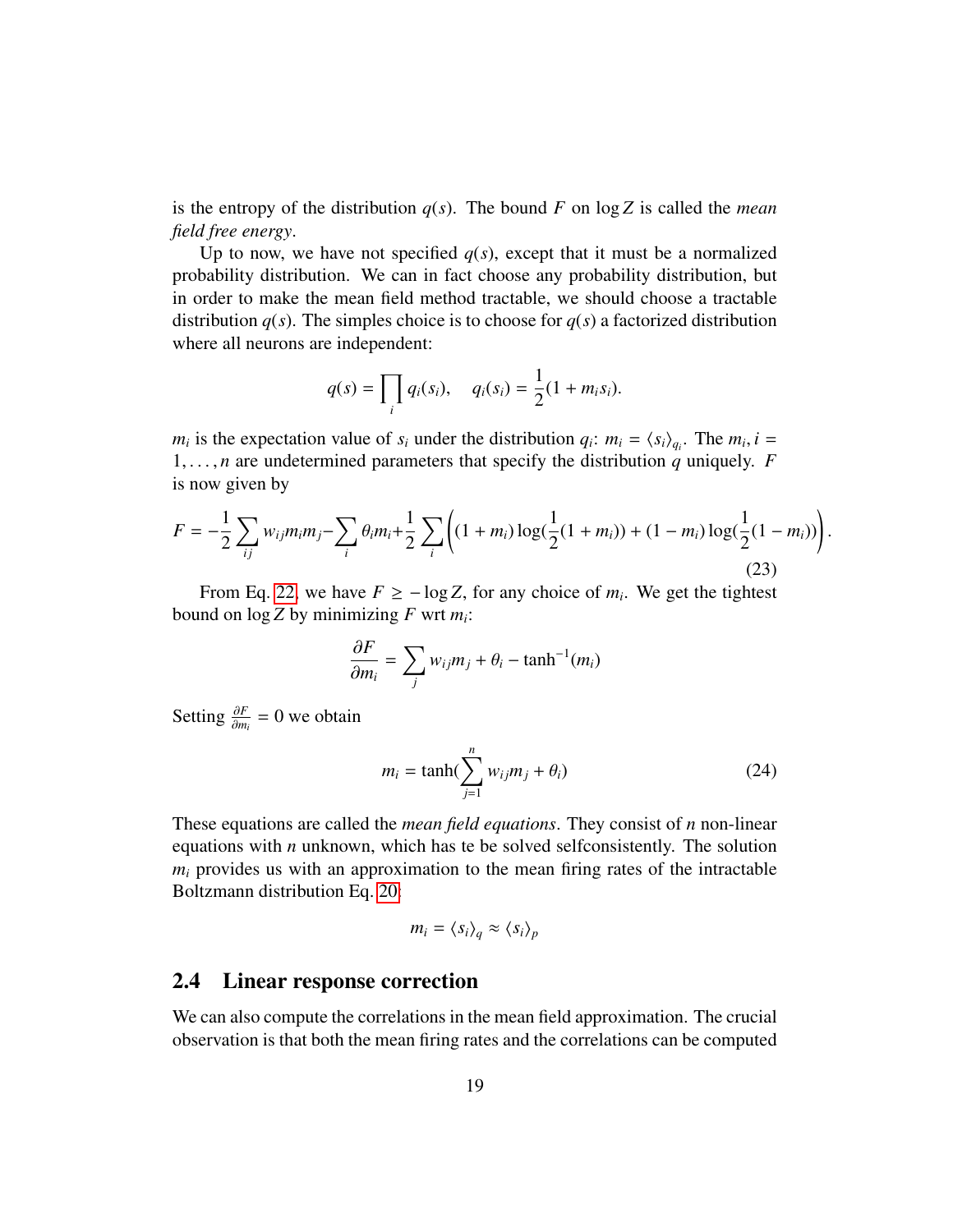as derivatives of the partition function:

$$
\langle s_i \rangle = \frac{\partial \log Z}{\partial \theta_i}
$$

$$
\chi_{ij} = \frac{\partial^2 \log Z}{\partial \theta_i \partial \theta_j}
$$

with the correlations  $\chi_{ij}$  defined in Eq. [21.](#page-16-2) Combining these two expressions, we can relate the correlations to the mean firing rates as

<span id="page-19-1"></span>
$$
\chi_{ij} = \frac{\partial \langle s_i \rangle}{\partial \theta_j} \approx \frac{\partial m_i}{\partial \theta_j} \tag{25}
$$

where in the last step we have used the mean field approximation for  $\langle s_i \rangle$ . Because the mean field equations give us an implicit relation between  $m_i$  and  $\theta_j$ , we can<br>derive derive

<span id="page-19-2"></span>
$$
\frac{\partial \theta_i}{\partial m_j} = \frac{\delta_{ij}}{1 - m_i^2} - w_{ij}.
$$
 (26)

Thus the correlations can be computed by inverting this matrix. This approximation to the correlations is know as the *linear response correction*.

## <span id="page-19-0"></span>2.5 Boltzmann Machines

A well-known application of the Boltzmann-Gibbs distribution are Boltzmann Machines [?]. The basic idea is to treat the distribution Eq. [15](#page-14-3) as a statistical model, and to use standard statistical tools to estimate its parameters  $w_{ij}$  and  $\theta_i$ .<br>Let us restrict ourselves to the simplest case, that all neurons receive senso

Let us restrict ourselves to the simplest case, that all neurons receive sensory input. The general case would be that only a subset of neurons (sensory neurons) receive input and the rest of the network (the hidden neurons) receive no direct input. The case with hidden neurons is somewhat more complex and is beyond the scope of these lectures.

Learning can be described in the following way. Consider a set of *P training patterns*  $s^{\mu} = (s^{\mu}_1, \ldots, s^{\mu}_n)$  *with*  $\mu = 1, \ldots, P$ *. We wish to find the value of the weights and thresholds, such that the Boltzmann-Gibbs distribution 'best' de*the weights and thresholds, such that the Boltzmann-Gibbs distribution 'best' describes these data. The standard statistics approach to this problem is to construct the *log likelihood* of the observed data

$$
L(w, \theta) = \frac{1}{P} \sum_{\mu} \log p(s_1^{\mu}, \dots, s_n^{\mu})
$$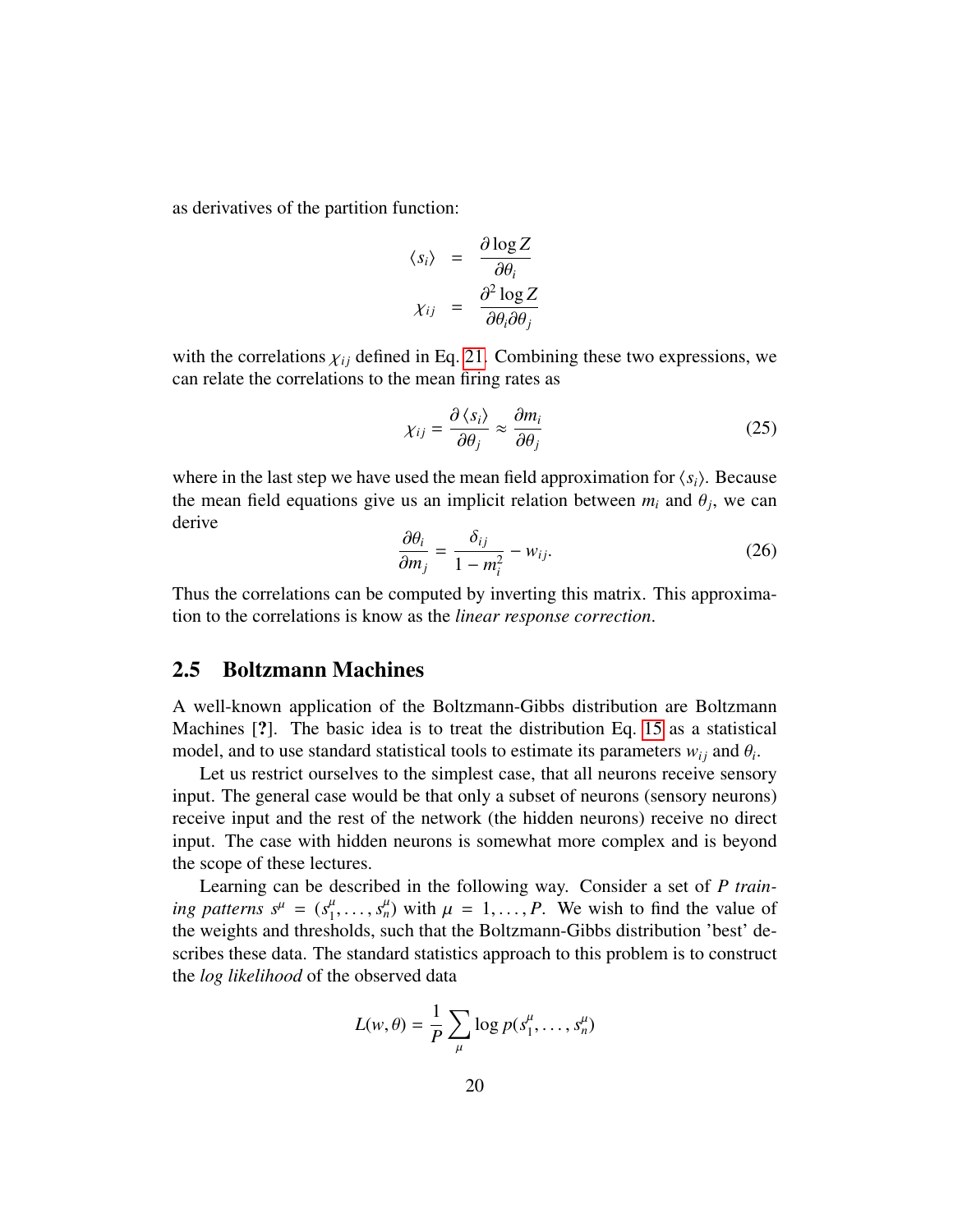and maximize this function wrt to *<sup>w</sup>* and θ.

This maximization can be easily performed by computing the gradients of *L* wrt  $w_{ij}$  and  $\theta_i$  [?, ?]:

<span id="page-20-0"></span>
$$
\frac{\partial L}{\partial \theta_i} = (\langle s_i \rangle_c - \langle s_i \rangle), \n\frac{\partial L}{\partial w_{ij}} = (\langle s_i s_j \rangle_c - \langle s_i s_j \rangle) i \neq j.
$$
\n(27)

The brackets  $\langle \cdot \rangle$  and  $\langle \cdot \rangle_c$  denote the 'free' and 'clamped' expectation values, respectively. The 'free' expectation values are defined as:

<span id="page-20-1"></span>
$$
\langle s_i \rangle = \sum_s s_i p(s) \tag{28}
$$

$$
\langle s_i s_j \rangle = \sum_s s_i s_j p(s) \tag{29}
$$

with  $p(s)$  given by Eq. [15.](#page-14-3) The 'clamped' expectation values are simply the statistics computed in the training set:

$$
\langle s_i \rangle_c = \frac{1}{P} \sum_{\mu} s_i^{\mu} \tag{30}
$$

$$
\left\langle s_i s_j \right\rangle_c = \frac{1}{P} \sum_{\mu} s_i^{\mu} s_j^{\mu} \tag{31}
$$

The simplest learning procedure is to start at  $t = 0$  with a random initial value of all weights and thresholds and to iteratively change these values in the direction of their gradients:

$$
w_{ij}(t+1) = w_{ij}(t) + \eta \frac{\partial L}{\partial w_{ij}}
$$

$$
\theta_i(t+1) = \theta_i(t) + \eta \frac{\partial L}{\partial \theta_i}
$$

with  $\eta$  a small number. This so-called gradient ascent algorithm increases the value of *L* at each step (for sufficiently small  $\eta$ ) and terminates when the gradients are zero, i.e. at a local maximum. From Eq. [27](#page-20-0) we see that at a local maximum of *L*, the first and second order statistics of the Boltzmann distribution *p* and the data are equal. It is good to be aware that there exist much more sophisticated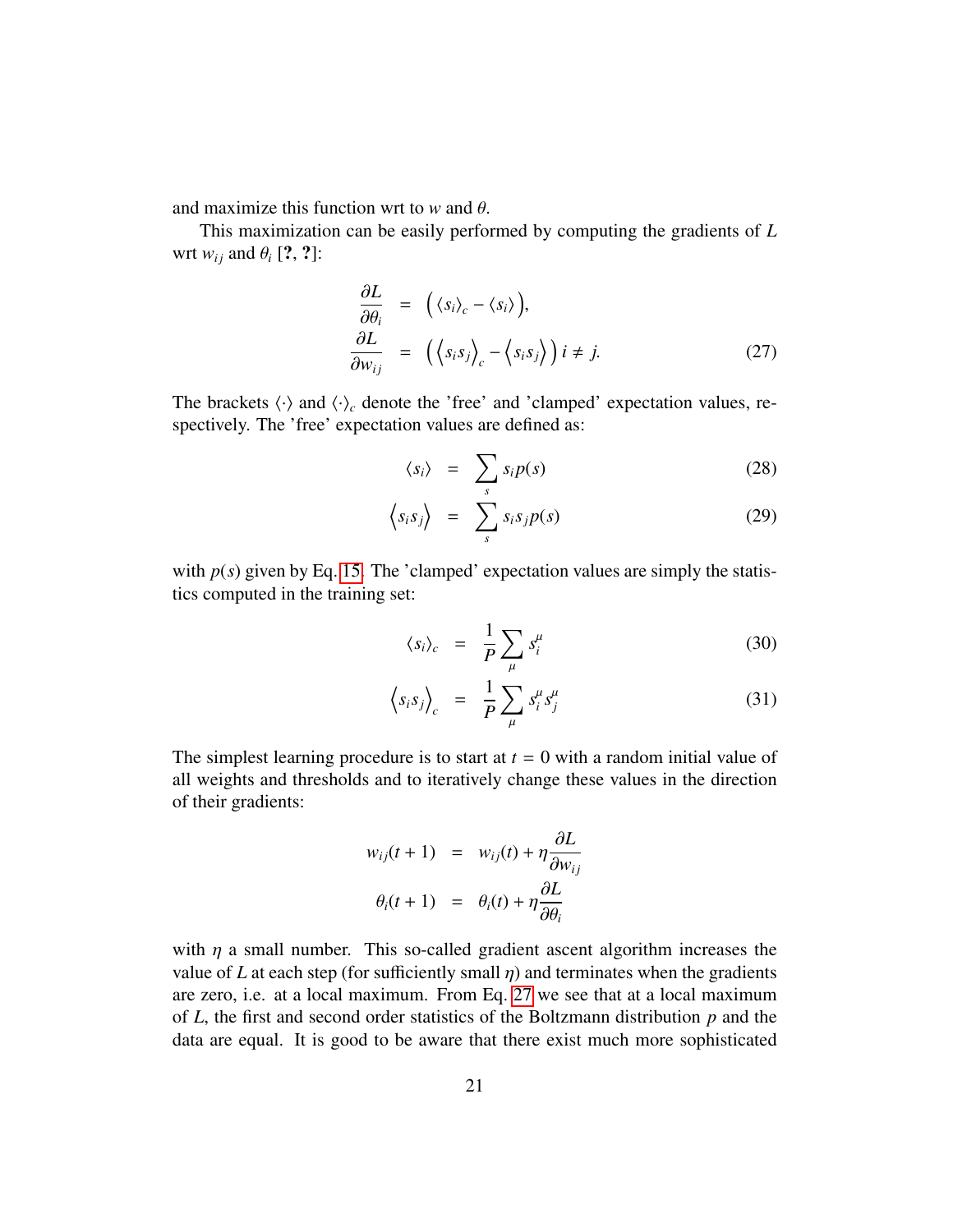methods for maximizing a function, but the gradient ascent method is probability the closest to biology.

The computation of the free expectation values is intractable, because the sums in Eqs. [29](#page-20-1) consist of  $2^n$  terms. As a result, the exact version of the BM learning algorithm can not be applied to practical problems. We can however apply the mean field approximation as discussed in the previous section. Given the weights and thresholds at iteration *t*, we compute  $\langle s_i \rangle$  from Eq. [24](#page-18-1) and  $\langle s_i s_j \rangle$  from Eqs. [25](#page-19-1) and [26](#page-19-2) and insert these values into the learning rule Eq. [27.](#page-20-0) This approach can also be applied when hidden units are present.

In the absence of hidden units we do not have to resort to an iterative learning procedure, but we can set the lhs of Eqs. [27](#page-20-0) equal to zero and solve these equations directly. In the mean field approximation, these equations read:

<span id="page-21-0"></span>
$$
m_i = \langle s_i \rangle_c \tag{32}
$$

$$
\chi_{ij} = \left\langle s_i s_j \right\rangle_c - m_i m_j, i \neq j. \tag{33}
$$

*m<sub>i</sub>* is a function of  $w_{ij}$  and  $\theta_i$  as given by the mean field equations Eqs. [24.](#page-18-1)  $\chi_{ij}$  is a function of  $w_{ij}$  and  $m_i$  as given by the linear response equations Eqs. 25 and 26. a function of  $w_{ij}$  and  $m_i$  as given by the linear response equations Eqs. [25](#page-19-1) and [26.](#page-19-2) Eqs. [32](#page-21-0) and [33](#page-21-0) are  $n + \frac{1}{2}$  $\frac{1}{2}n(n-1)$  equations with an equal number of unknowns  $w_{ij}$ and  $\theta_i$  and can be solved using standard numerical routines.

The righthandside of Eq. [33](#page-21-0) can be computed from the data, because of Eq. [32.](#page-21-0) Thus Eq. [33](#page-21-0) is an matrix equation of the form

$$
\chi = C
$$

with  $C_{ij} = \langle s_i s_j \rangle$  $\langle s_i \rangle_c \langle s_j \rangle$  $\int_{c}$ . If we invert this equation, we obtain

$$
(C^{-1})_{ij} = (\chi^{-1})_{ij} = \frac{\delta_{ij}}{1 - m_i^2} - w_{ij}
$$

where the last step is the result of Eqs [25](#page-19-1) and [26.](#page-19-2) This gives an explicit solution for  $w_{ij}$  in terms of known quantities.

However, this procedure is incorrect, because Eq. [33](#page-21-0) is only enforced offdiagnonally. By using the following trick we can however still use this approach. We introduce additional parameters, diagnonal weights  $w_{ii}$ , which we estimate in the learning process. Thus, in the mean field equations Eq. [24](#page-18-1) the sum over *j* now also contains a term  $w_{ii}m_i$ . We now need *n* additional equations for learning, for which we propose the diagonal terms of Eq. [33:](#page-21-0)  $\chi_{ii} = 1 - m_i^2$ . This equation is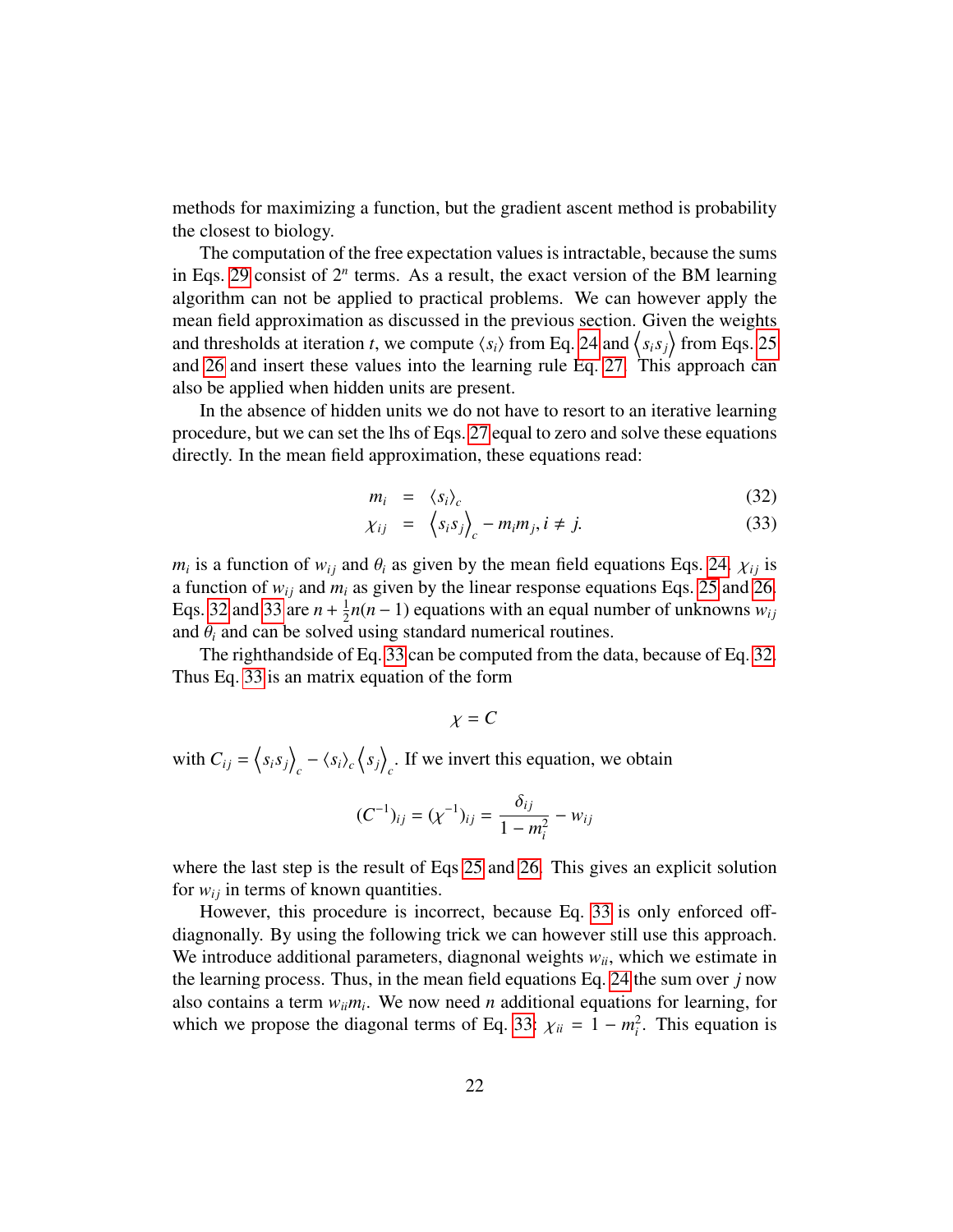true by definition for the exact  $\chi$ , but becomes an additional constraint on  $w_{ij}$  and  $\theta_i$  when  $\chi$  is the linear response approximation. Thus our basic equations become

<span id="page-22-1"></span>
$$
m_i = \tanh(\sum_{j=1}^n w_{ij} m_j + \theta_i) \tag{34}
$$

$$
\chi_{ij}^{-1} = \frac{\partial \theta_j}{\partial m_i} = \frac{\delta_{ij}}{1 - m_i^2} - w_{ij}.
$$
 (35)

From Eq. [32-](#page-21-0)[35](#page-22-1) we can compute the solution for  $w_{ij}$  and  $\theta_i$  in closed form:

$$
m_i = \langle s_i \rangle_c \tag{36}
$$

$$
C_{ij} = \left\langle s_i s_j \right\rangle_c - \left\langle s_i \right\rangle_c \left\langle s_j \right\rangle_c \tag{37}
$$

$$
w_{ij} = \frac{\partial_{ij}}{1 - m_i^2} - \left(C^{-1}\right)_{ij} \tag{38}
$$

$$
\theta_i = \tanh^{-1}(m_i) - \sum_{j=1}^n w_{ij} m_j \tag{39}
$$

#### <span id="page-22-0"></span>2.5.1 Classification of digits

We demonstrate the quality of the above mean field approximation for Boltzmann Machine learning on a digit recognition problem. The data consists of 60000 training examples and 10000 test example of handwritten digits (0-9) compiled by the U.S. Postal Service Office of Advanced Technology. The examples are preprocessed to produce  $28 \times 28$  binary images with noise added. See examples in fig. [5.](#page-23-0)

Our approach is to model each of the digits with a separate Boltzmann Machine. For each digit, we use approx. 6000 patterns for training using the approach outlined above. We thus obtain 10 Boltzmann distributions, each with its own parameters  $W^{\alpha} = (w_{ij}^{\alpha}, \theta_i^{\alpha}), \alpha = 1, ..., 10.$ <br>We then test the performance of the

*i* i given  $w = (w_{ij}^2, \theta_i^2), \alpha = 1, ..., 10$ .<br>We then test the performance of these models on a classification task using 500 of the 10000 test patterns. We classify each pattern *s* to the model  $\alpha$  with the highest probability:

class(s) = 
$$
\arg\max_{\alpha} p_{\alpha}(s)
$$
,  $p_{\alpha}(s) = \frac{1}{Z(W_{\alpha})} \exp(\frac{1}{2} \sum_{i,j} w_{ij}^{\alpha} s_i s_j + \theta_i^{\alpha} s_i)$ 

The normalization  $Z(W^{\alpha})$  is intractable and depends on  $\alpha$  and therefore affects classification. We use its mean field approximation  $\log Z \approx -E$  with E given by classification. We use its mean field approximation  $\log Z \approx -F$ , with *F* given by Eq. [23.](#page-18-2)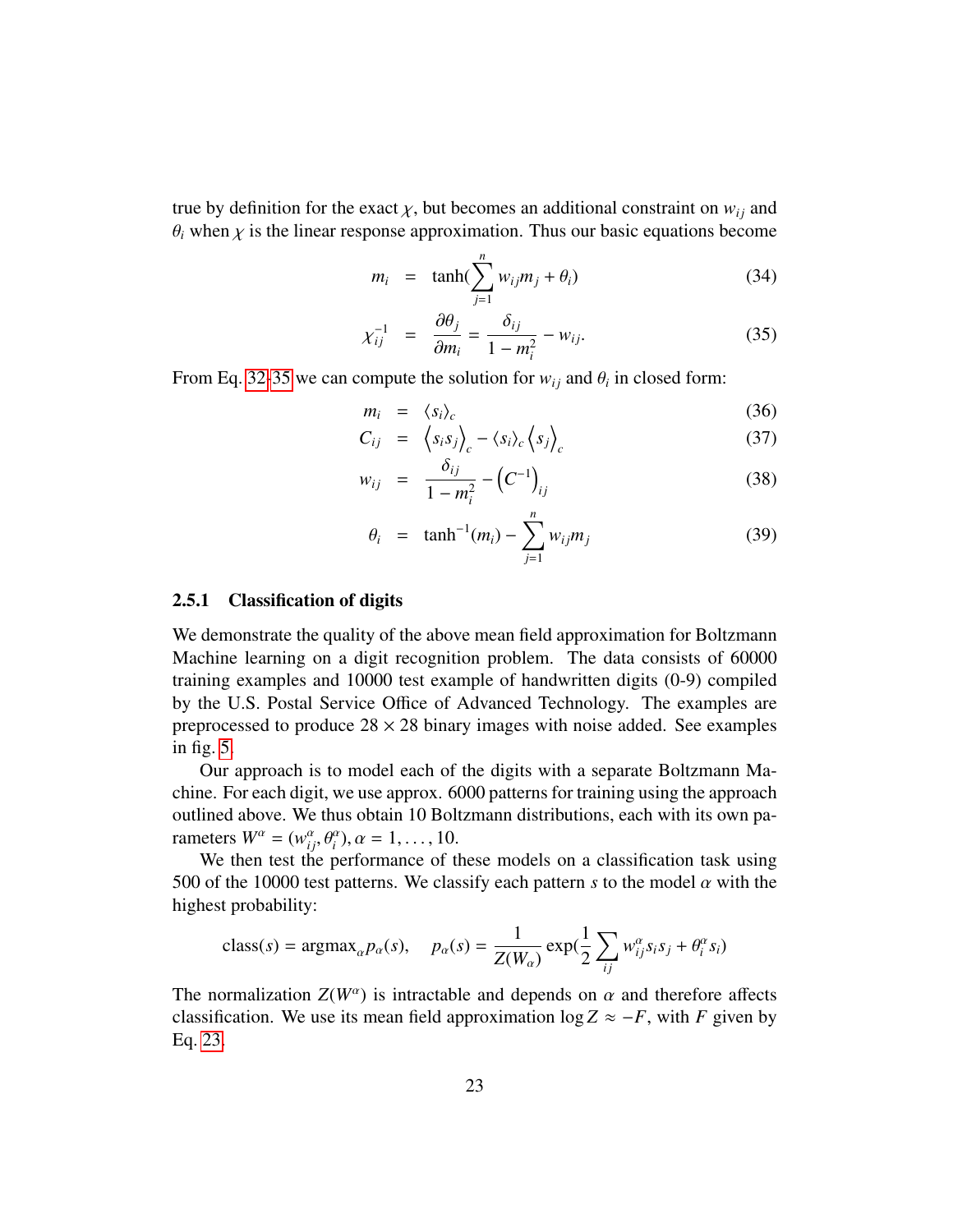

<span id="page-23-0"></span>Figure 5: Sample of 60000 training patterns and 10000 test patterns of the  $28 \times$ 28 handwritten digits of the U.S. Postal Service Office of Advanced Technology. Patterns are binary and 10 % pixel noise is added.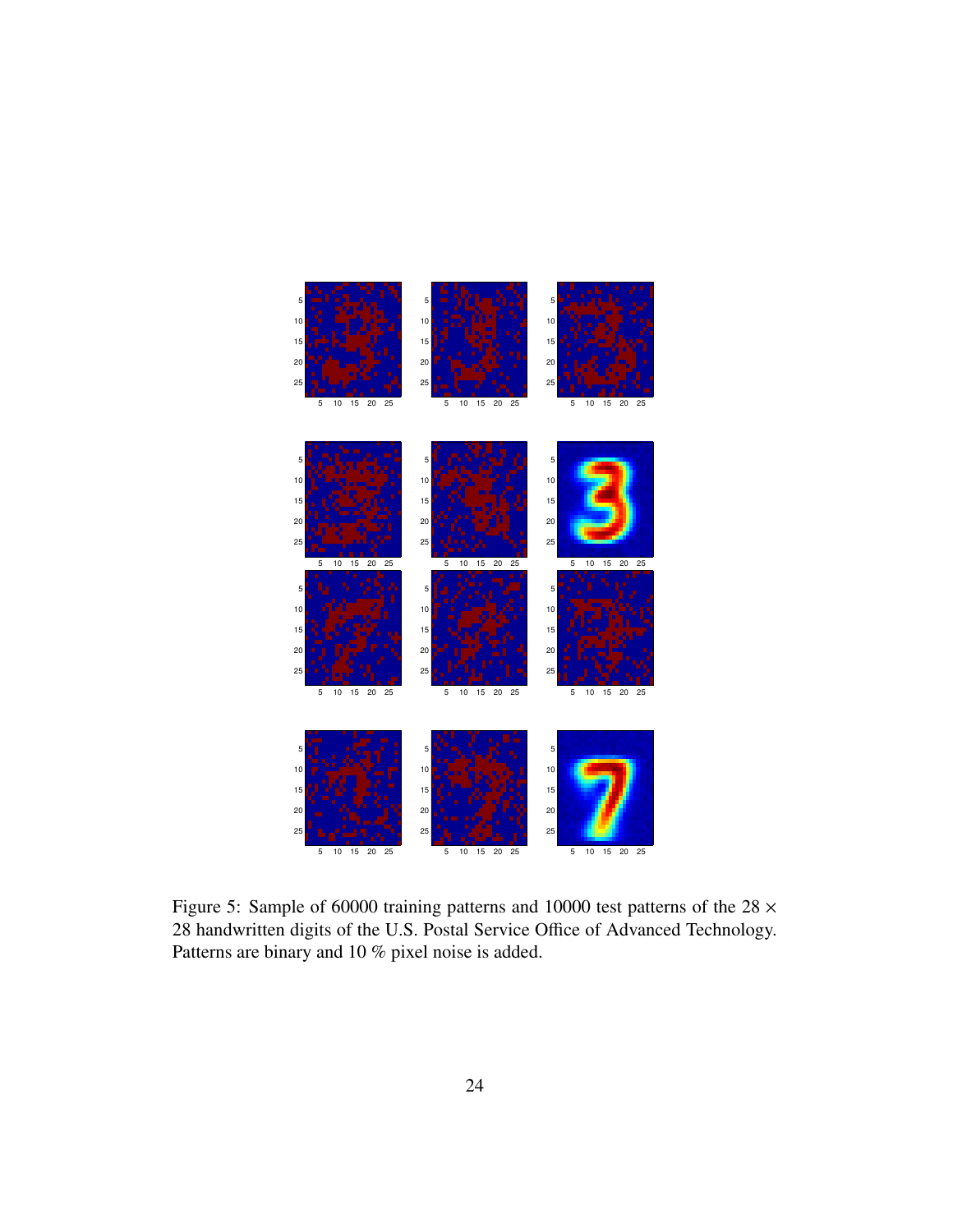Test the performance on 500 of the 10000 test patterns classifies 45 incorrect. Compare with simple template matching on the mean image yields 123 errors.

## <span id="page-24-0"></span>2.6 Summary

The Boltzmann-Gibbs distribution is the stationary distribution of the stochastic neural network, when using sequential dynamics and symmetric weights. The symmetric weights is a severe restriction, and is clearly not true for the synaptic connectivity in the brain. However, if we view the binary neurons as describing the average behavior of groups of neurons, as is customary in the connectionists approach, symmetric connectivity is not so bad. It is often observed that the timedelayed correlation between neurons shows a peak at delay zero, indication that the 'effective' connectivity is symmetric.

For non-symmetric networks the theoretical analysis is much harder and fewer results are known. Most of the results have been obtained with numerical simulations. It appears that when a sufficient amount of asymmetry is introduced, the network dynamics is dominated by periodic orbits of different length. Thus asymmetric networks are radically different from symmetric networks. The differences between symmetric and asymmetric networks are discussed in [?].

Despite the fact that the stationary distribution can be given in a closed form mathematical formula, the computation of any statistics of this distribution, such as means and correlations is intractable. The mean field method, as introduced in this chapter, allows to compute these quantities approximately. There exist more powerful approximate methods. For a discussion of the extensions of mean field theory see [?] and [?], as well as other contributions to that book.

Because the computation of means and correlations in stochastic is intractable, also any learning method is intractable. The Boltzmann Machine learning paradigm is the simplest learning method for stochastic neural networks.

## <span id="page-24-1"></span>2.7 Exercises

- 1. (a) Derive Eq. [14.](#page-14-4)
	- (b) Show that the detailed balance does not hold when the weights of the neural network are not symmetric  $(w_{ij} \neq w_{ji})$ . In other words, show that te Boltzmann distribution is not the stationary distribution of the Glauber dynamics with asymmetric weights.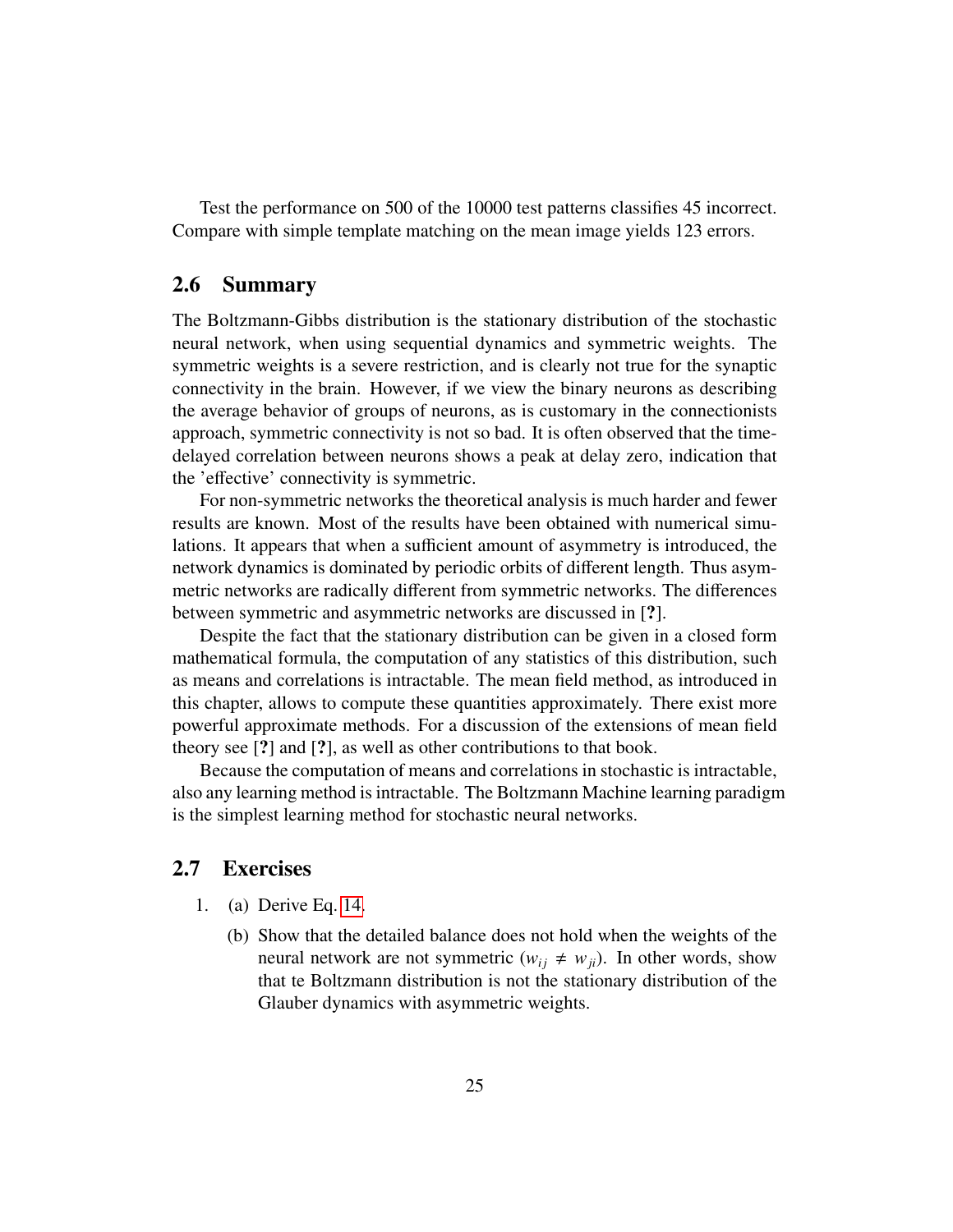2. Study the accuracy of the mean field and linear response method for a Boltzmann distribution on 2 neurons with equal threshold  $\theta_1 = \theta_2 = \theta$  and connected by a weigth *w*:

$$
p(s_1, s_2) = \frac{1}{Z} \exp(ws_1s_2 + \theta(s_1 + s_2))
$$

- (a) Give an expression for the mean field equations to approximately compute the firing rates for this network.
- (b) Solve the mean field equations numerically for  $\theta = w$  and various values of *w* and compare the mean field approximation with the exact result.
- (c) Compute the linear response estimate of the correlations and compare with the exact values.
- 3. Work out analytically the result of mean field learning with linear response correction for the case of two neurons and a data set consisting of three patterns  $(1, -1)$ ,  $(1, 1)$ ,  $(-1, -1)$ .
- 4. Take home computer exercise. The objective is to 1) make you familiar with the mean field approximation and the linear response correction and 2) to numerically compare the accuracy of a Monte Carlo sampling method with the mean field method.
	- Write a program that can compute means and correlations in an Ising model of *n* binary neurons using a Metropolis Hastings (MH) method. Use  $s_i = \pm 1$  coding. Choose the coupling matrix 1) with random positive entries (ferromagnetic case) and 2) with random entries of either sign (frustrated case). Choose the thresholds  $\theta_i = 0$ .
	- Write a program that can compute means and correlations in the same Ising model using the mean field theory and linear response correction.
	- We will rely on the results of the MH method to be an good approximation of the exact result. To demonstrate the reliability of the MH method, show that the results of different MH runs with different initializations are identical within the errors of individual runs. Note, how the required length of the MH run depends on the *n*, on the size of the weights and on whether the weights are ferromagnetic or frustrated.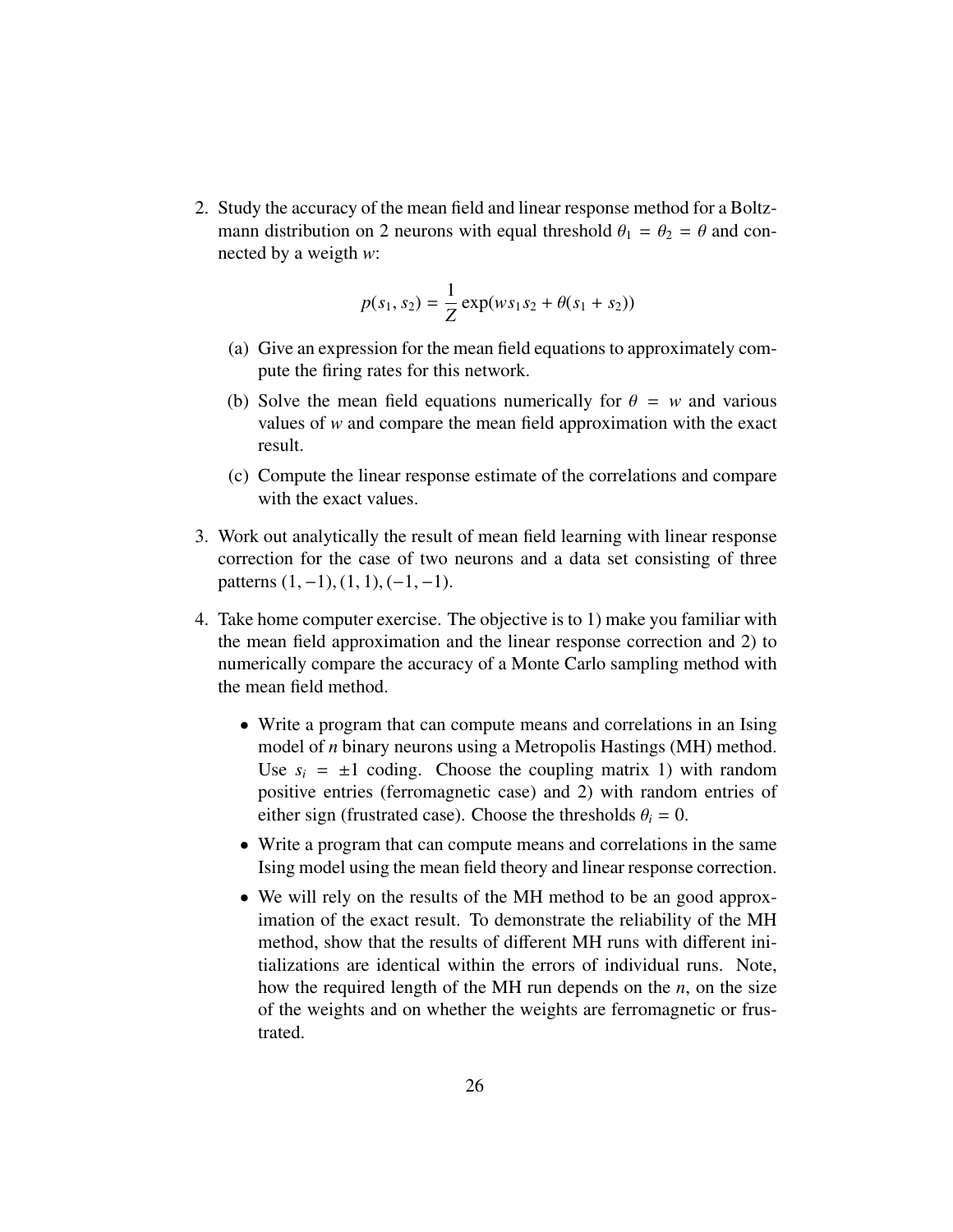• Compare the quality of of the mean field approximation of the means and correlations as a function of *n*, size of the weights for the ferromagnetic and frustrated case.

Provide plots and texts for all your results and conclusions.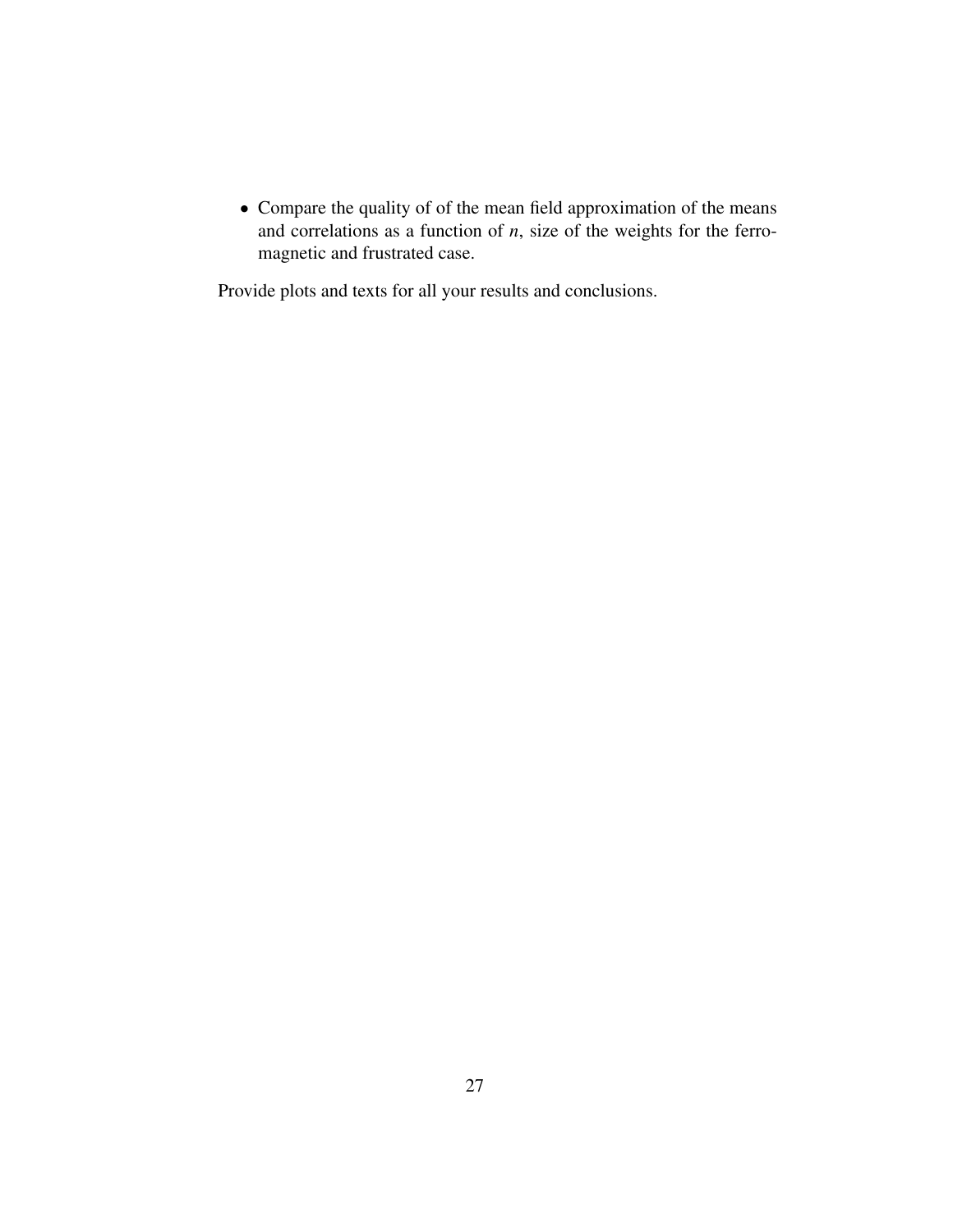

Figure 6: A) Simple Perceptron B) Multi-layered Perceptron

## <span id="page-27-2"></span><span id="page-27-0"></span>3 Perceptrons

Perceptrons are feed-forward neural networks. Examples are given in Fig. [6.](#page-27-2) Consider a simple perceptron with one output:

$$
o = g(h) = g\left(\sum_{j=1}^{n} w_j \xi_j - \theta\right) = g\left(\sum_{j=0}^{n} w_j \xi_j\right)
$$

with weights  $w_j$  and inputs  $\xi_j$ .  $\xi_0 = -1$  and  $\theta = w_0$ . *g* is a non-linear function.<br>Learning: Given a number of input-output pairs  $(\xi^\mu, \xi^\mu)$ ,  $\mu = 1$ . *P* find

Learning: Given a number of input-output pairs  $({\xi}^{\mu}, {\zeta}^{\mu}), \mu = 1, \dots, P$ , find  $w_j$ <br>h that the perceptron output *o* for each input pattern  ${\xi}^{\mu}$  is equal to the desired such that the perceptron output *o* for each input pattern  $\xi^{\mu}$  is equal to the desired<br>output  $\zeta^{\mu}$ . output  $\zeta^{\mu}$ :

$$
o^{\mu} = g\left(\sum_{j=0}^{n} w_j \xi_j^{\mu}\right) = \zeta^{\mu}, \ \mu = 1, \dots, P
$$

## <span id="page-27-1"></span>3.1 Threshold units

Consider the simplest case of binary threshold neurons:

$$
g(h) = sign(h)
$$

Then, the learning condition becomes

$$
sign(w \cdot \xi^{\mu}) = \zeta^{\mu}, \ \mu = 1, \dots, P
$$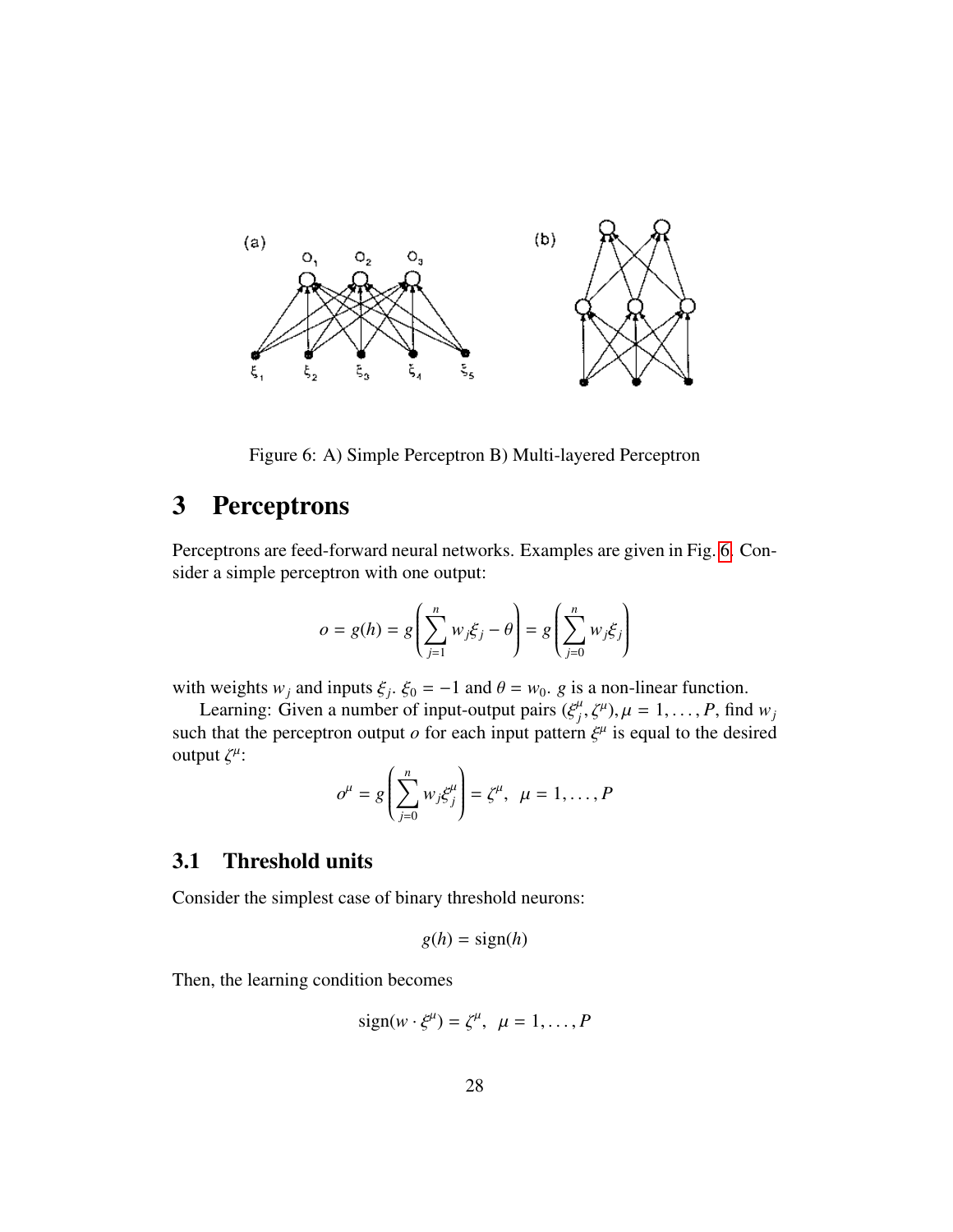

Since  $\zeta^{\mu} = \pm 1$ , we have

$$
sign(w \cdot \xi^{\mu} \zeta^{\mu}) = 1 \quad \text{or} \quad w \cdot x^{\mu} > 0
$$

with  $x_j^{\mu} = \xi_j^{\mu} \xi^{\mu}$ .

## <span id="page-28-0"></span>3.2 Linear separation

Classification depends on sign of  $w \cdot \xi$ . Thus, decision boundary is hyper plane:

$$
0 = w \cdot \xi = \sum_{j=1}^{n} w_j \xi_j - \theta
$$

Perceptron can solve linearly separable problems. An example of a linearly separable problem is the AND problem: The output of the perceptron is 1 if all inputs are 1, and -1 otherwise (see Fig. [7\)](#page-29-1).

By definition, problems that are not linearly separable need more than one separating hyper plane to separate the two classes. An example of a non-linearly separable problem is the XOR problem: The output is equal to the product of the input values (see Fig. [7A](#page-29-1)). Other problems that are not linearly separable occur when three or more input patterns are linearly dependent (see Fig. [7B](#page-29-1)).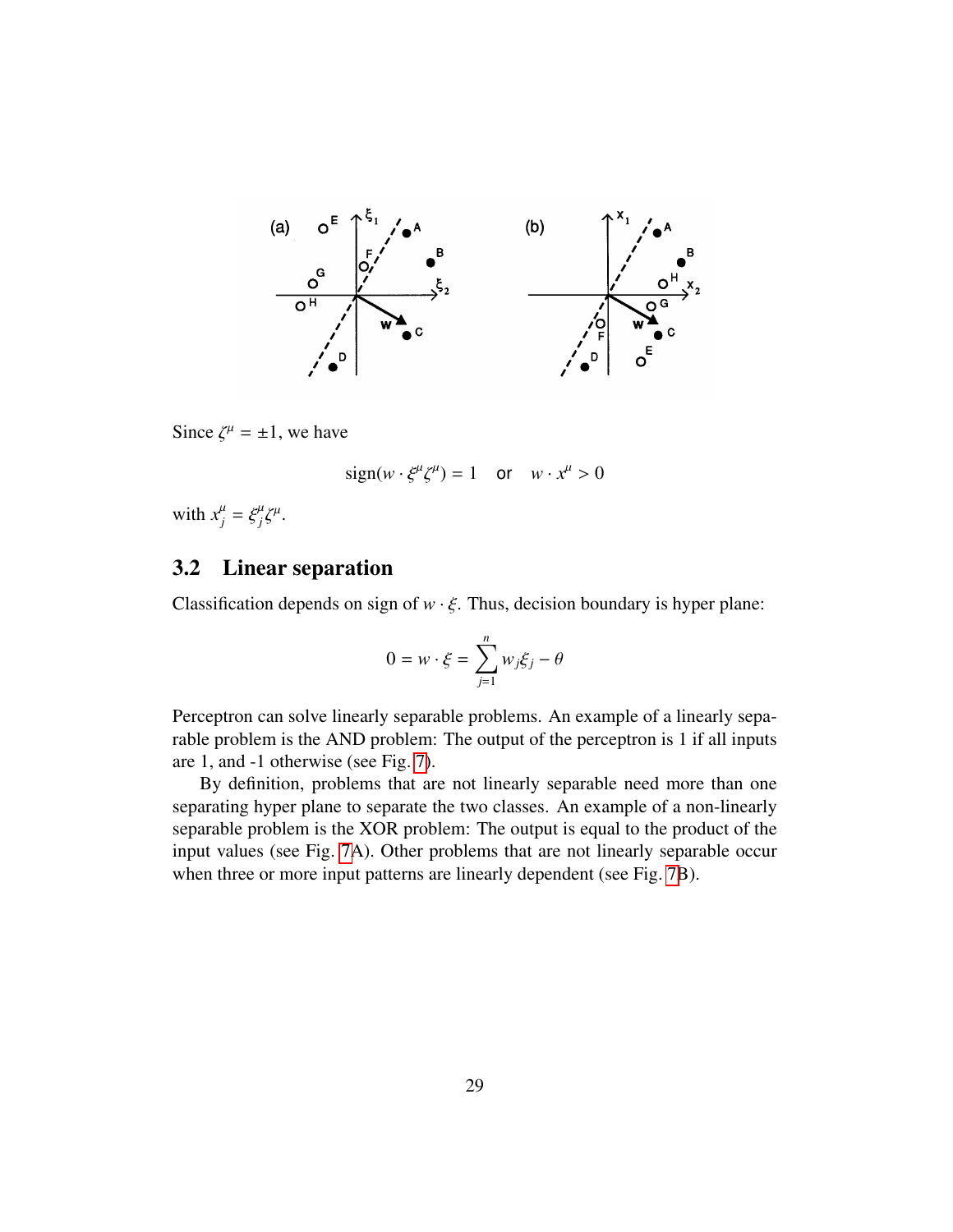

<span id="page-29-1"></span>Figure 7: The AND problem for two inputs is linearly separable.



## <span id="page-29-0"></span>3.3 Perceptron learning rule

We have seen that the desired weight vector satisfies

<span id="page-29-3"></span>
$$
w \cdot x^{\mu} > 0, \quad \text{all patterns} \tag{40}
$$

We define the following perceptron learning rule:

<span id="page-29-2"></span>
$$
w_j^{\text{new}} = w_j^{\text{old}} + \Delta w_j
$$
  
\n
$$
\Delta w_j = \eta \Theta(-w \cdot x^{\mu}) \xi_j^{\mu} \xi^{\mu} = \eta \Theta(-w \cdot x^{\mu}) x^{\mu}
$$
 (41)

 $\eta$  is the learning rate. This learning rule is Hebbian in the sense that the change in weight is proportional to the product of input and output activity. The function  $Θ$  is 1 for positive arguments and zero otherwise: When presenting pattern  $\mu$ , learning only occurs, when the condition  $w \cdot x^{\mu} > 0$  is not satisfied for that pattern.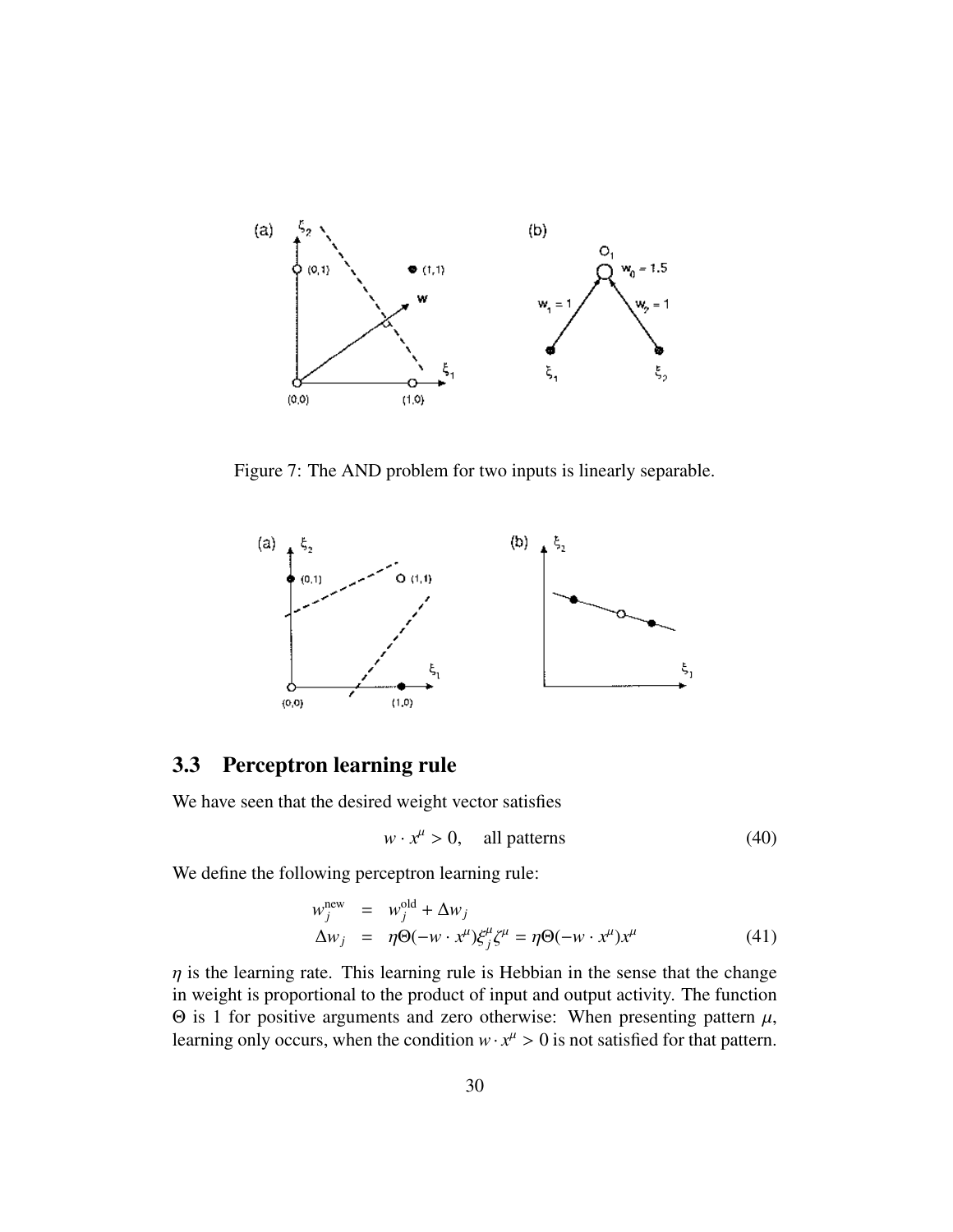

<span id="page-30-0"></span>Figure 8: The perceptron learning rule in action. Learning rule Eq. [41](#page-29-2) is applied to all patterns in some random or given order. Learning stops, when a weight configuration is found that has positive inner product with all training patterns.

In Fig. [8](#page-30-0) we show the behavior of the perceptron learning rule with  $\eta = 1$ . The dataset consists of three data patterns  $x^1$ ,  $x^2$  and  $x^3$ . The initial weight vector is *w*.<br>Presenting pattern  $x^1$ , we note that  $w$ ,  $x^1 < 0$  and therefore learning occurs. The Presenting pattern  $x^1$ , we note that  $w \cdot x^1 < 0$  and therefore learning occurs. The resulting weight vector is  $w' = w + x^1$ . Presenting pattern  $x^2$  and  $x^3$  also result in resulting weight vector is  $w' = w + x^1$ . Presenting pattern  $x^2$  and  $x^3$  also result in learning steps and we end up in weight configuration w'''. This weight vector has positive inner product with all training patterns and learning terminates.

Depending on the data, there may be many or few solutions to the learning problem, or non at all! In Fig. [9](#page-31-0) we give examples of two data sets and their solutions Eq. [40.](#page-29-3) In Fig. [9A](#page-31-0) there are more admissible weight vectors and they can have a larger inner product with all training patterns than in Fig. [9B](#page-31-0). We define the quality of the solution *w* by the pattern that has the smallest inner product with *w*. Since the solution does not depend on the norm of *w*, we define the quality as

$$
D(w) = \frac{1}{\|w\|} \min_{\mu} w \cdot x^{\mu}
$$

The best solution is given by  $D_{\text{max}} = \max_{w} D(w)$ .

In Fig. [10,](#page-31-1) we illustrate this for a given data set and two admissible solutions *w* and *w*' and their values of *D* respectively. Since  $D(w') > D(w)$ , *w*' is the preferred solution solution.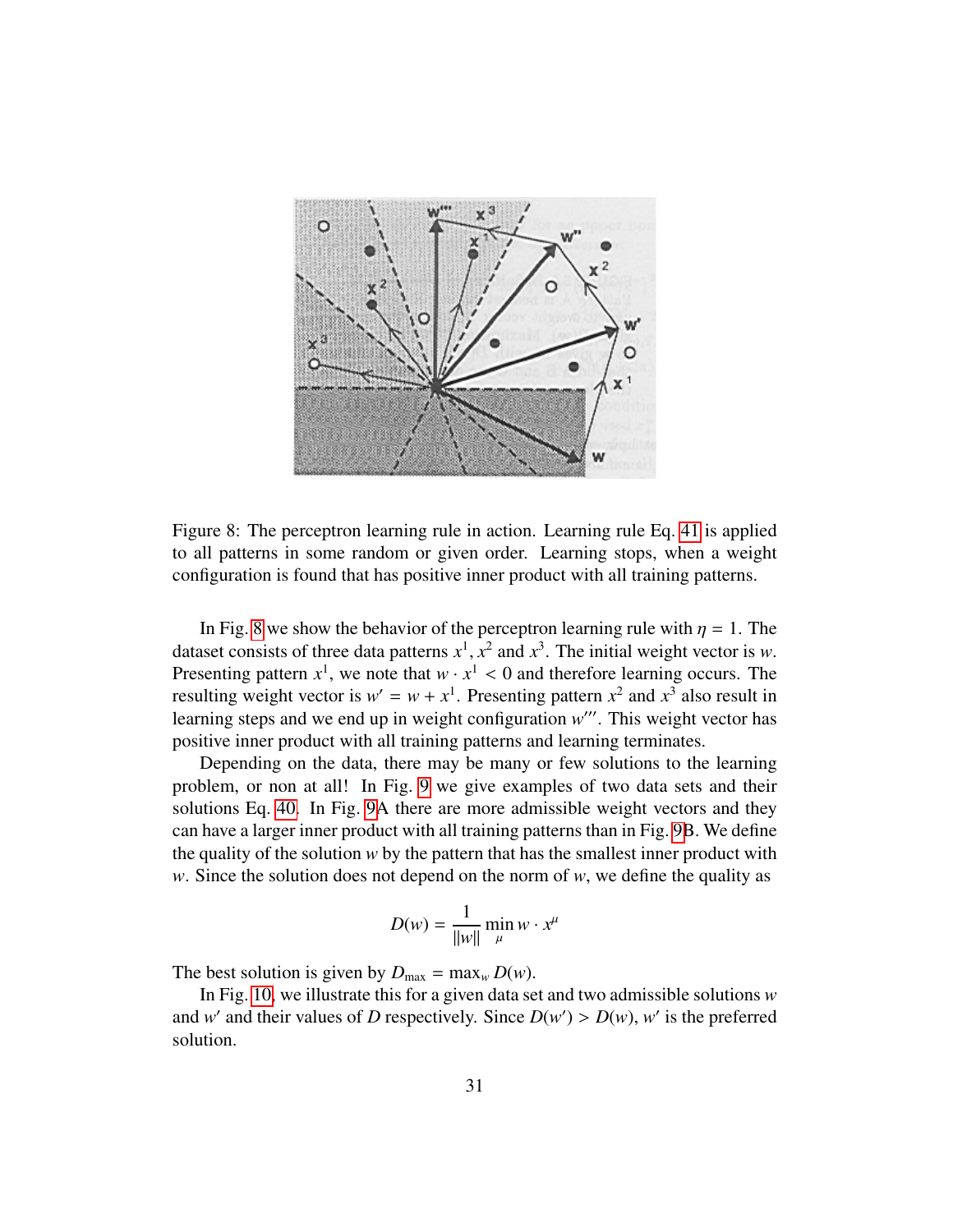

<span id="page-31-0"></span>Figure 9: Two examples of data sets and the sets of *w* that satisfy condition Eq. [40.](#page-29-3) A) Many solutions B) Few solutions.



<span id="page-31-1"></span>Figure 10: Two admissible solutions  $w$  and  $w'$  and their values of  $D$  respectively. Since  $D(w') > D(w)$ , w' is the preferred solution.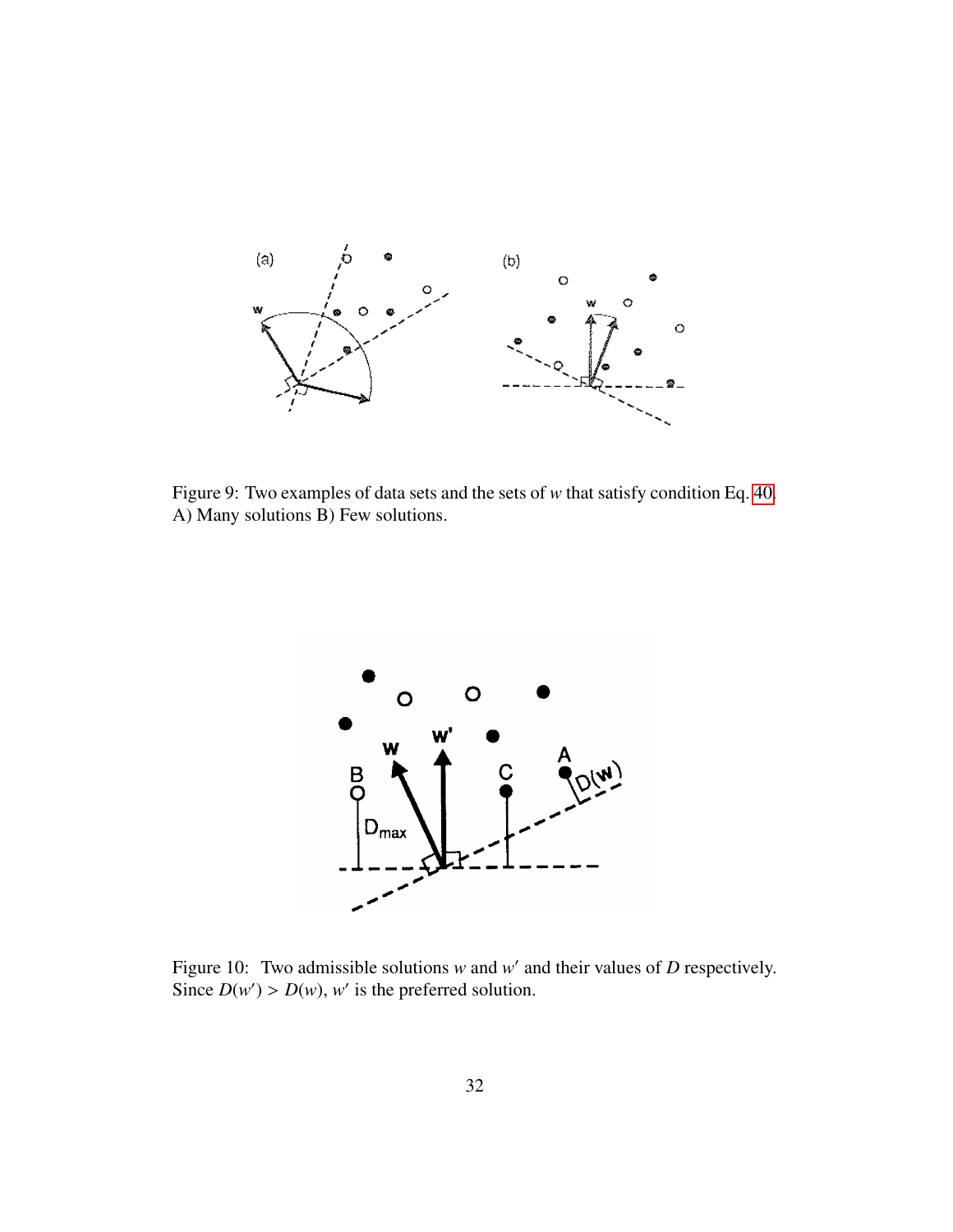If we can find a *w* such that  $D(w) > 0$  the problem is linearly separable and learnable by the perceptron learning rule. If the problem is not linearly separable not such solution exists.

#### <span id="page-32-0"></span>3.3.1 Convergence of Perceptron rule

In this section we show that if the problem is linearly separable, the perceptron learning rule converges in a finite number of steps. We start with initial value  $w = 0$ . At each iteration, *w* is updated only if  $w \cdot x^{\mu} < 0$ . After some number of iterations, let  $M^{\mu}$  denote the number of times pattern *u* has been used to update *w*. iterations, let  $M^{\mu}$  denote the number of times pattern  $\mu$  has been used to update *w*. Thus,

$$
w=\eta\sum_\mu M^\mu x^\mu
$$

 $M = \sum_{\mu} M^{\mu}$  is the total number of iterations in which the weight vector is updated. If the learning rule converges, it means that *M* is finite and does not grow indefinitely.

The proof goes as follows. Assume that the problem is linearly separable, so that there is a solution  $w^*$  with  $D(w^*) > 0$ . We will show that

$$
O(\sqrt{M}) \le \frac{w \cdot w^*}{\|w\| \|w^*\|} \le 1
$$

where the second inequality follows simply from the definition of the inner product, and we will show the first inequality below. Thus, *M* can not grow indefinitely and the perceptron learning rule converges in a finite number of steps.

The proof of the first inequality is elementary:

$$
w \cdot w^* = \eta \sum_{\mu} M^{\mu} x^{\mu} \cdot w^* \ge \eta M \min_{\mu} x^{\mu} \cdot w^* = \eta M D(w^*) ||w^*||
$$
  

$$
\Delta ||w||^2 = ||w + \eta x^{\mu}||^2 - ||w||^2 = 2\eta w \cdot x^{\mu} + \eta^2 ||x^{\mu}||^2 \le \eta^2 ||x^{\mu}||^2 = \eta^2 N
$$

The inequality in the second line makes use of the fact that for each training pattern where learning takes place  $w \cdot x^{\mu} < 0$ . The norm of *w* is thus bounded by

$$
||w||^2 \leq \eta^2 NM
$$

Combining these two inequality, we obtain Thus,

<span id="page-32-1"></span>
$$
\frac{w \cdot w^*}{|w||w^*|} \ge \sqrt{M} \frac{D(w^*)}{\sqrt{N}} \tag{42}
$$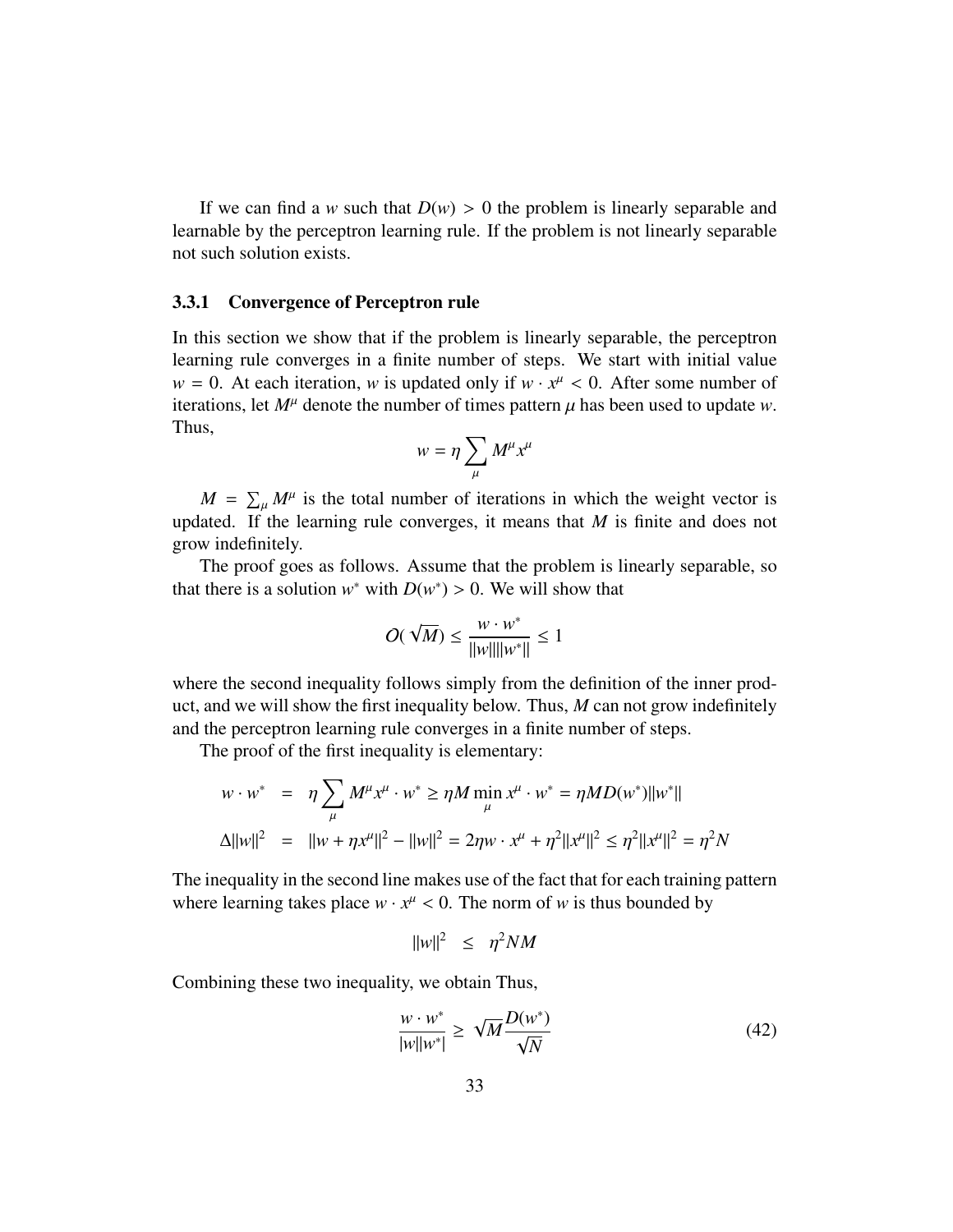which completes the proof. Note, that the proof makes essential use of the existence of *w*<sup>\*</sup> with  $D(w^*) > 0$ . If  $D(w^*) < 0$  the bound Eq. [42](#page-32-1) becomes a trivial statement and does not yield a bound on *M* statement and does not yield a bound on *M*.

If the problem is linearly separable, we can in conclude that the number of weight updates:

$$
M \leq \frac{N}{D^2(w^*)}
$$

where *N* is some trivial constant. We see that convergence takes longer for harder problems (for which  $D(w^*)$  is closer to zero).

## <span id="page-33-0"></span>3.4 Linear units

We now turn to a possibly simpler case of linear units:

$$
o^\mu = \sum_j w_j \xi^\mu_j
$$

Desired behavior is that the perceptron output equals the desired output for all patterns:  $o^{\mu} = \zeta^{\mu}, \mu = 1, ..., P$ . In this case, we can compute an explicit solution for the weights. It is given by for the weights. It is given by

<span id="page-33-1"></span>
$$
w_j = \frac{1}{N} \sum_{\rho \nu} \zeta^{\rho} \left( Q^{-1} \right)_{\rho \nu} \xi_j^{\nu}, \quad Q_{\rho \nu} = \frac{1}{N} \sum_j \xi_j^{\rho} \xi_j^{\nu} \tag{43}
$$

 $Q$  is a matrix with dimension  $P \times P$  and contains the inner products between the input patterns.

To verify that Eq. [43](#page-33-1) solves the linear perceptron problem, we simply check for one of the input patterns  $(\xi^{\mu})$  whether it gives the desired output:

$$
\sum_{j} w_{j} \xi_{j}^{\mu} = \frac{1}{N} \sum_{\rho, u, j} \zeta^{\rho} (Q^{-1})_{\rho \nu} \xi_{j}^{u} \xi_{j}^{\mu}
$$

$$
= \sum_{\rho, u} \zeta^{\rho} (Q^{-1})_{\rho \nu} Q_{\nu \mu}
$$

$$
= \sum_{\rho} \zeta^{\rho} \delta_{\rho \mu} = \zeta^{\mu}
$$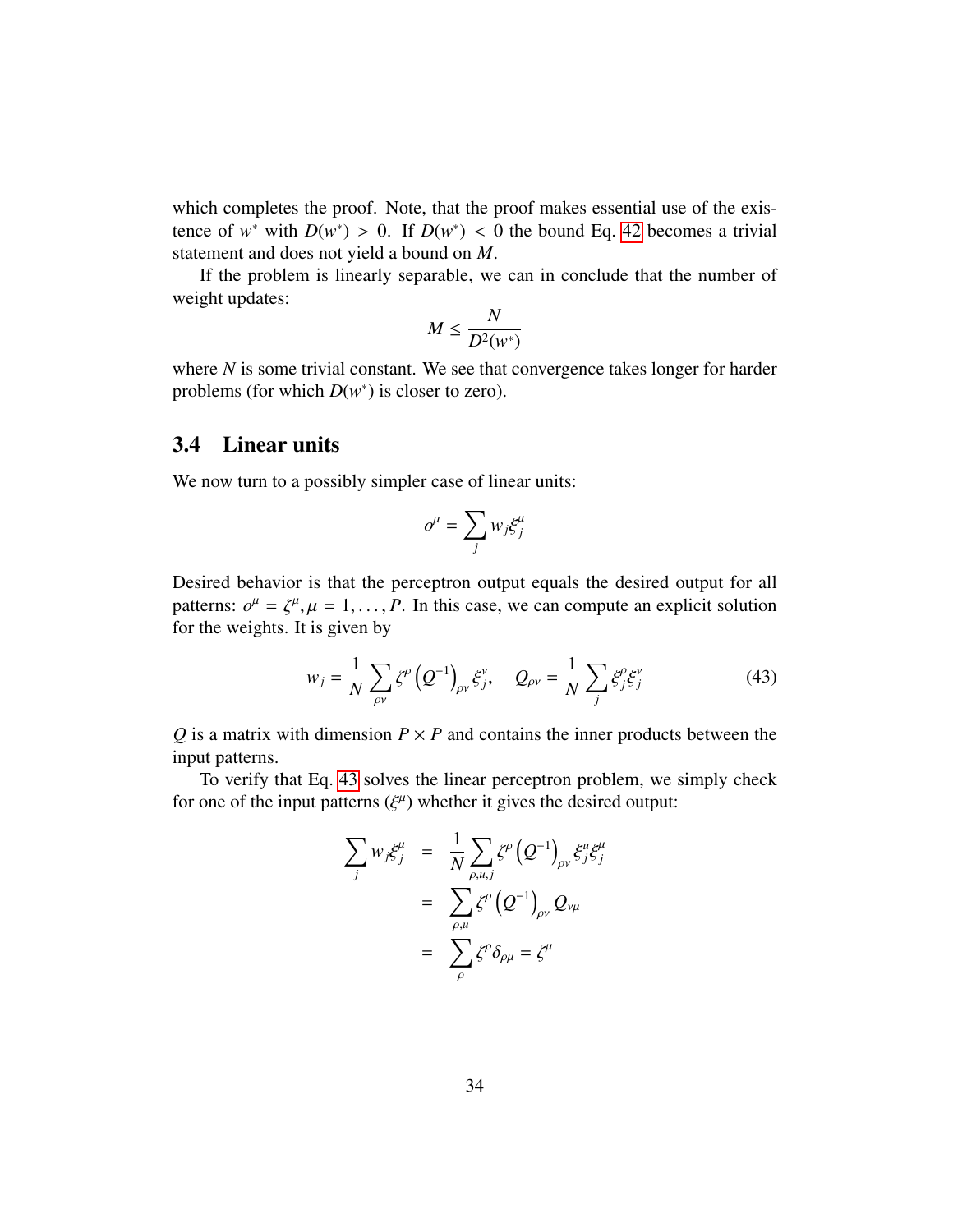For this solution to exist, *Q* must be invertible which means that *Q* must be of maximal rank (rank *P*). Therefore  $P \le N$ .

When *P* < *N* the solution  $w_j = \frac{1}{N}$  $\frac{1}{N} \sum_{\rho \nu} \zeta^{\rho} \left( Q^{-1} \right)_{\rho \nu} \xi^u_j$  is not unique. In fact, there exists a linear space of dimension  $N - P$  of solutions *w*. Namely, let

$$
w_j^0 = \frac{1}{N} \sum_{\rho \nu} \zeta^{\rho} (Q^{-1})_{\rho \nu} \xi_j^u
$$
  

$$
w_j = w_j^0 + \xi^{\perp}
$$

with  $\xi^{\perp}$  an *n*-dimensional vector that is perpendicular to all training patterns:  $\xi^{\perp} \perp$ <br> $\iota \xi^{\mu}$ . Then the output of the perceptron is unaffected by  $\xi^{\perp}$ . { $\xi^{\mu}$ }. Then the output of the perceptron is unaffected by  $\xi^{\perp}$ :

$$
\zeta^{\mu} = \sum_j w_j \xi_j^{\mu} = \sum_j (w_j^0 + \xi_j^{\perp}) \xi_j^{\mu} = \sum_j w_j^0 \xi_j^{\mu}
$$

#### <span id="page-34-0"></span>3.4.1 Gradient descent learning

Often  $P > N$ , and thus patterns are linearly dependent. In general, one can define a learning rules through a cost function, that assigns a cost or quality to each possible weight vector. A common cost function is the quadratic cost:

$$
E(w) = \frac{1}{2} \sum_{\mu} \left( \zeta^{\mu} - \sum_{j} w_{j} \zeta_{j}^{\mu} \right)^{2}
$$

which is minimized when the actual perceptron output  $\sum_j w_j \xi_j^\mu$  is as close as pos-<br>sible to the desired output  $\ell^\mu$  for all patterns u sible to the desired output  $\zeta^{\mu}$  for all patterns  $\mu$ .

$$
\sum_\mu \alpha^\mu \xi^\mu_j = 0
$$

This implies that

$$
\sum_{\mu} \alpha^{\mu} \zeta^{\mu} = \sum_{\mu j} w_j \alpha^{\mu} \xi_j^{\mu} = 0
$$

<span id="page-34-1"></span><sup>&</sup>lt;sup>5</sup>In addition, the input patterns must be linearly independent. If the input patterns are linearly dependent, solution Eq. [43](#page-33-1) does not exist unless the corresponding outputs are also linearly dependent. Linear dependence of the inputs implies that there exists  $\alpha^{\mu}$  such that

in other words, that the outputs cannot be chosen at freely. For problems with linearly dependent inputs and matched linearly dependent output Eq. [43](#page-33-1) can be used by restricting the training set to a linearly independent subset that spans the training set, and computing *Q* for this subset.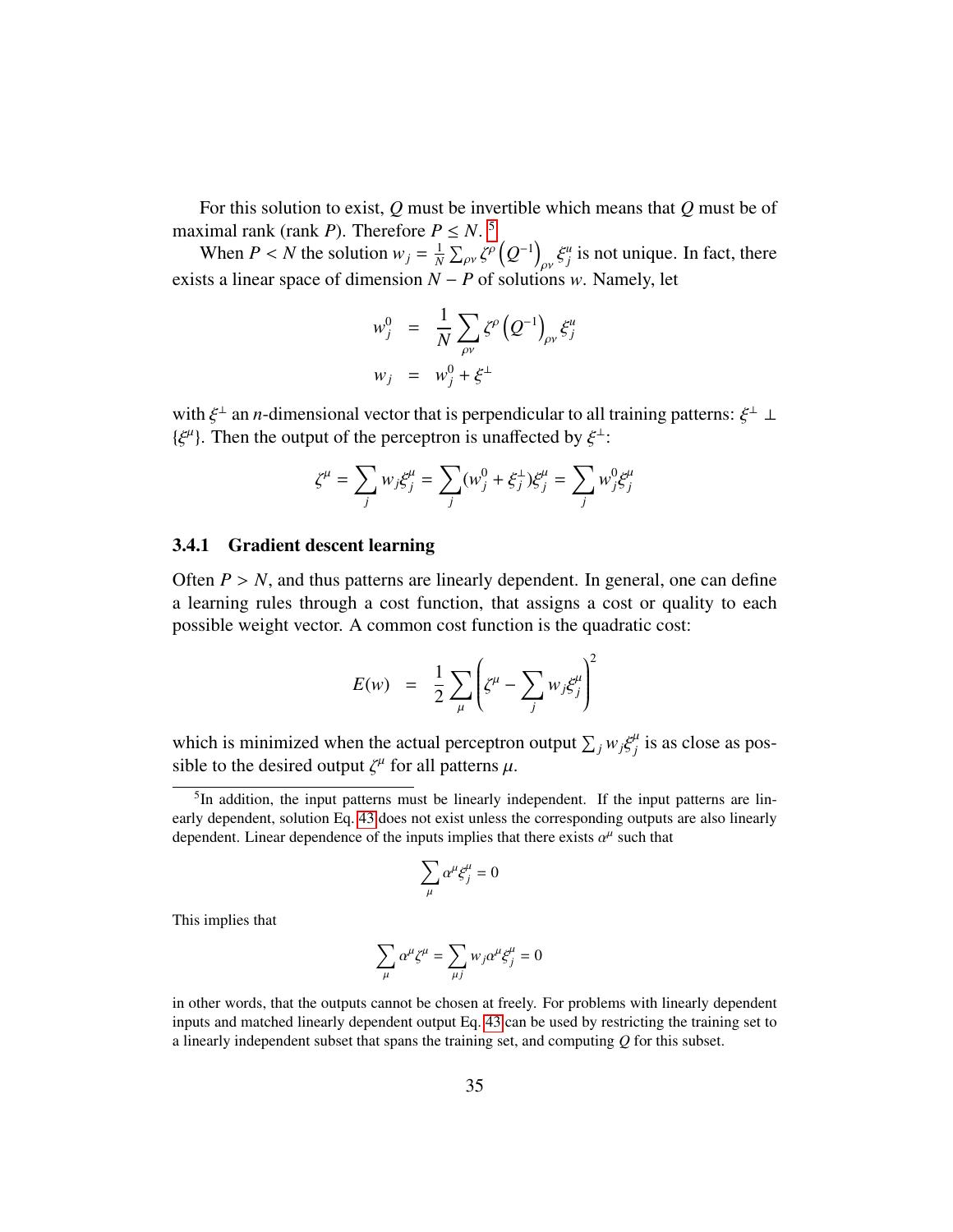The cost function can be minimized by the so-called gradient descent procedure. We start with an initial random value of the weight vector *w* and we compute the gradient in this point:

$$
\frac{\partial E}{\partial w_i} = -\sum_{\mu} \left( \zeta^{\mu} - \sum_j w_j \xi_j^{\mu} \right) \xi_i^{\mu}
$$

We change *w* according to the 'learning rule'

<span id="page-35-1"></span>
$$
w_i = w_i + \Delta w_i \qquad \Delta w_i = -\eta \frac{\partial E}{\partial w_i}
$$
 (44)

and repeat this until the weights do not change any more.

When  $\eta$  is sufficiently small, it is easy to verify that this gradient descent procedure converges. The proof consists of two observations. One is that for small  $\eta$ ,  $E(w)$  decreases in each step, and the other is that  $E(w)$  is bounded from below, so that it has a smallest value. Therefore *E* cannot continue decreasing indefinitely and must converge to some stationary value (see Exercises).

#### <span id="page-35-0"></span>3.4.2 The value of  $\eta$

What is a good value form  $\eta$ ? Clearly, when  $\eta$  is very small, convergence is guaranteed, but in practice it may take a very long time. If  $\eta$  is too large, however, convergence is no longer guaranteed. The problem is further complicated by the fact that the optimal choice of  $\eta$  is different for different components of the weight vector *w*. This is illustrated in Fig. [11,](#page-36-1) where *E* as a function of *w* is drawn. This valley has a unique minimal value for *E*, but the curvature in two directions is very different. In the long (flat) direction, large steps can be made, but in the orthogonal direction only small steps are allowed. We can analyze the problem, by assuming that the energy has the form

$$
E(w) = \frac{1}{2} \sum_{i} a_i (w_i - w_i^*)^2 + E_0
$$

with  $w^*$  the location of the minimum, and  $a_i$  the curvatures in the two directions  $i = 1, 2$ . Eq. [44](#page-35-1) becomes

$$
\Delta w_i = -\eta \frac{\partial E}{\partial w_i} = -2\eta a_i (w_i - w_i^*) = -2\eta a_i \delta w_i
$$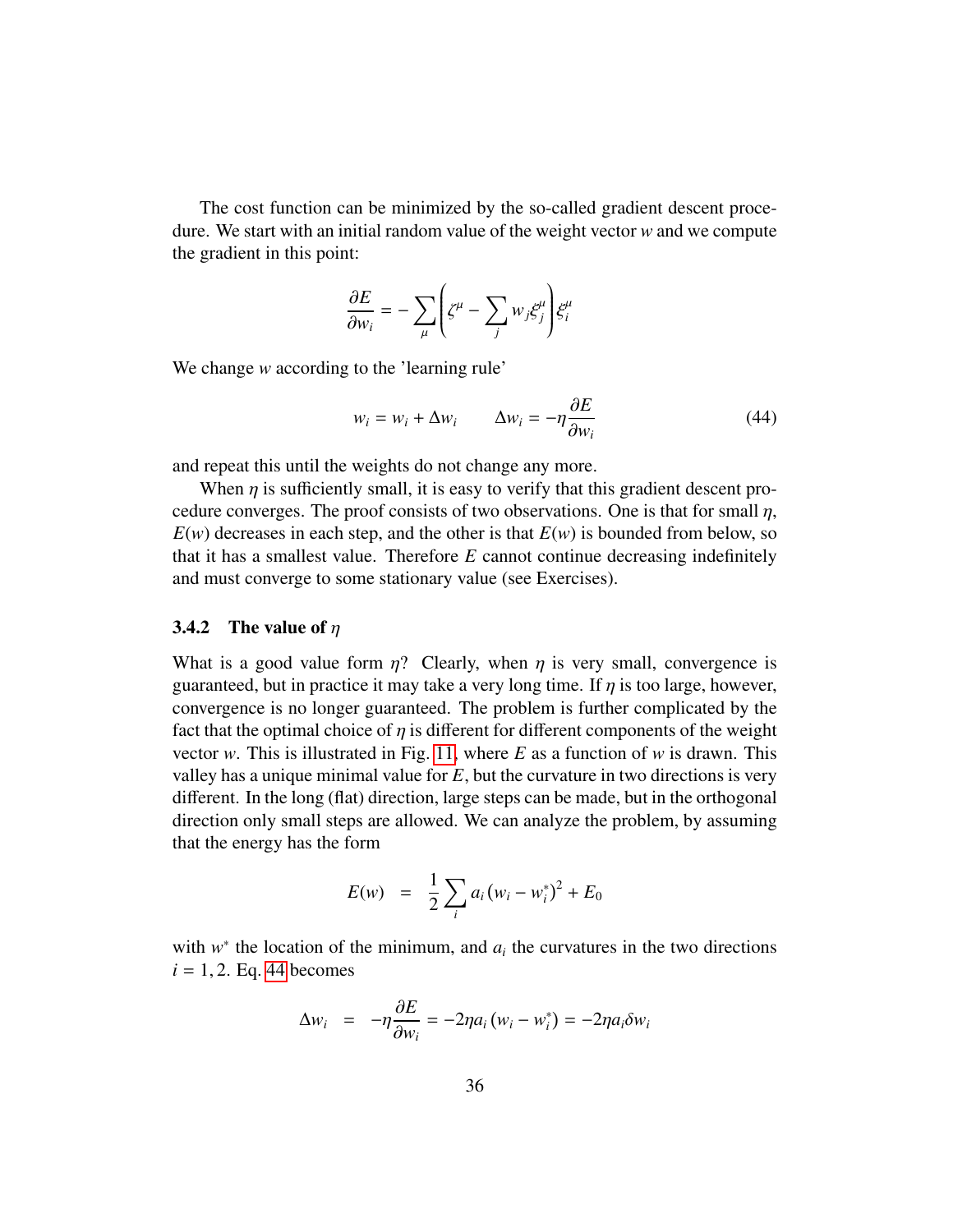

<span id="page-36-1"></span>Figure 11: Cost landscape *E*(*w*) with different curvatures in different directions.

with  $\delta w_i = w_i - w_u^*$ . The effect of learning step on  $\delta w_i$  is

$$
\delta w_i^{\text{new}} = w_i^{\text{new}} - w_i^* = w_i^{\text{old}} - 2\eta a_i \delta w_i^{\text{old}} - w_i^* = (1 - 2\eta a_i) \delta w_i^{\text{old}}
$$

thus,  $\delta w_i$  converges asymptotically to zero iff

<span id="page-36-2"></span>
$$
|1 - 2\eta a_i| < 1. \tag{45}
$$

We must find an  $\eta$  that satisfies Eq. [45](#page-36-2) for all *i*. When  $1 - 2\eta a_i < 0$ ,  $\delta w_i$  changes sign in each iteration. The behavior is illustrated in Fig. [12](#page-37-1) with  $E(w_1, w_2) =$  $w_1^2 + 20w_2^2$  $2<sup>2</sup>$  for different values of  $\eta$ .

## <span id="page-36-0"></span>3.5 Non-linear units

We can extend the gradient descent learning rule to the case that the neuron has a non-linear output:

$$
o^{\mu} = g(h^{\mu}), \quad h^{\mu} = \sum_{j} w_{j} \xi^{\mu}
$$

We use again the quadratic cost criterion:

$$
E_1(w) = \frac{1}{2} \sum_{\mu} (\zeta^{\mu} - \sigma^{\mu})^2
$$
  

$$
\Delta w_i = -\eta \frac{\partial E}{\partial w_i} = \sum_{\mu} (\zeta^{\mu} - \sigma^{\mu}) g'(h^{\mu}) \xi_i^{\mu}
$$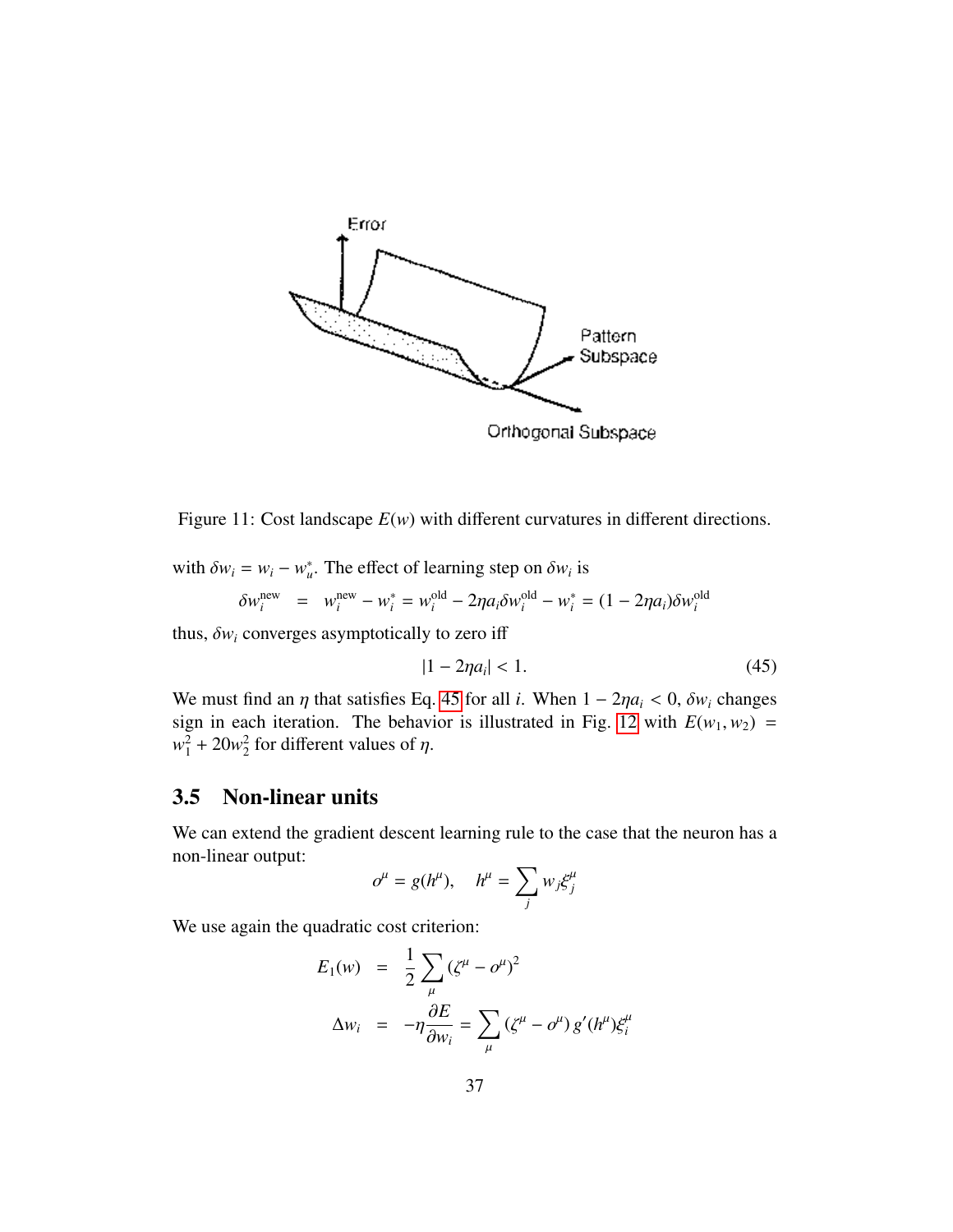

<span id="page-37-1"></span>Figure 12: Behavior of the gradient descent learning rule Eq. [44](#page-35-1) for the quadratic cost function  $E(w_1, w_2) = w_1^2 + 20w_2^2$  $^{2}_{2}$  for  $\eta = 0.02, 0.0476, 0.049, 0.0505$ .

When the function *g* is a monotonous function, it is invertible and one could also formulate a different cost criterion by observing the identity

$$
\zeta^{\mu} = g(h^{\mu}) \Leftrightarrow g^{-1}(\zeta^{\mu}) = h^{\mu}
$$

$$
E_2(w) = \frac{1}{2} \sum_{\mu} \left( g^{-1}(\zeta^{\mu}) - h^{\mu} \right)^2
$$

Note, that  $E_2$  has a quadratic dependence on  $w$ , as in the linear case (but with transformed targets  $g^{-1}(\zeta^{\mu})$  instead of  $\zeta^{\mu}$ ). In general, optimizing either  $E_1$  or  $E_2$ <br>vield different optimal solutions yield different optimal solutions.

## <span id="page-37-0"></span>3.6 Multi-layered perceptrons

The gradient descent learning procedure can be trivially extended to the perceptron with multiple layers and multiple outputs as shown in Fig. [6B](#page-27-2). In addition to the input variables  $\xi_k$  and the output variable  $o_i$ , we have a layer of hidden vari-<br>ables *y*, for which no training data are observed. The value of the hidden variables ables  $v_j$  for which no training data are observed. The value of the hidden variables is computed in terms of the input variables, and the outputs are computed in terms of the hidden variables:

<span id="page-37-2"></span>
$$
o_i = g\left(\sum_j w_{ij} v_j\right) = g\left(\sum_j w_{ij} g\left(\sum_k w_{jk} \xi_k\right)\right)
$$
(46)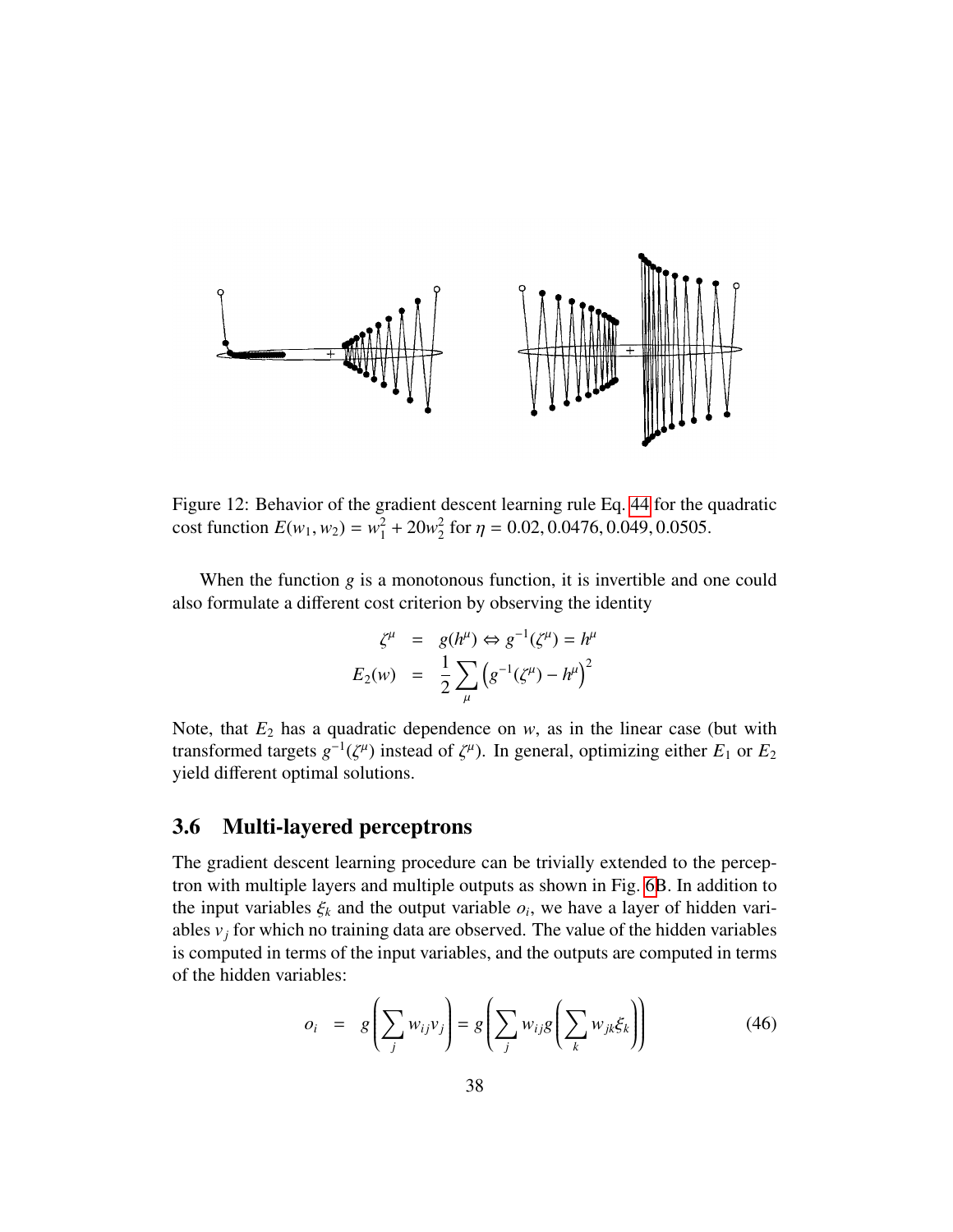The output is now a complex function of the input pattern  $\xi_k$  and the weights  $w_{jk}$ in the first layer of the network and the weights  $w_{ij}$  in the second layer of the network.

Given a set of *P* training patterns  $(\xi_k^{\mu}, \xi_i^{\mu}), \mu = 1, ..., P$ , we again use the gra-<br>of descent procedure to find the weights that minimize the total quadratic error: dient descent procedure to find the weights that minimize the total quadratic error:

<span id="page-38-0"></span>
$$
E(w) = \frac{1}{2} \sum_{i} \sum_{\mu} \left( \sigma_i^{\mu} - \zeta_i^{\mu} \right)^2
$$
 (47)

with  $o_i^{\mu}$  the output on node *i* for input pattern  $\xi^{\mu}$  as given by Eq. [46.](#page-37-2)<br>For large neural networks with many hidden units the simple or

For large neural networks with many hidden units, the simple gradient descent procedure can be quite slow. However, there exist well-known algorithms that significantly accelerate the convergence of the gradient descent procedure. One such method is the conjugate gradient method. Treatment of this method is beyond the scope of this course (see however [?] or Matlab for further details).

Note, that the optimal solution that is found depends on the number of hidden units in the network. The more hidden units, the more complex functions between input and output can be learned. So, for a given data set, we can make the error Eq. [47](#page-38-0) as small as we like by increasing the number of hidden units. In fact, one can show that the multi-layered perceptron can learn any smooth function, given a sufficiently large number of hidden units.

However, the objective of a learning algorithm is to use the neural network to predict the output on novel data, that were not previously seen. Increasing the number of hidden units does not necessarily improve the prediction on novel data. The situation is illustrated in Fig. [13](#page-39-0) for the case of one input variable and one output variable. The crosses denote the data points that were used for training and the smooth curve is the neural network solution. For a small number of hidden units, the solution may look something like Fig. [13A](#page-39-0). The solution does not pass through all the data points. For a larger number of hidden units, the solution may look something like Fig. [13B](#page-39-0). The solution does pass through all the data points and is more complex. However, the prediction of the more complex network is less accurate than the simple network for the data point indicated by the circle, which was not part of the training set. The extend to which the trained neural network is capable of predicting on novel data is called the generalization performance. The network with the optimal generalization performance must balance two opposing criteria: minimization of the error on the training data requires a large number of hidden units, but the solution should also be sufficiently smooth to give good prediction.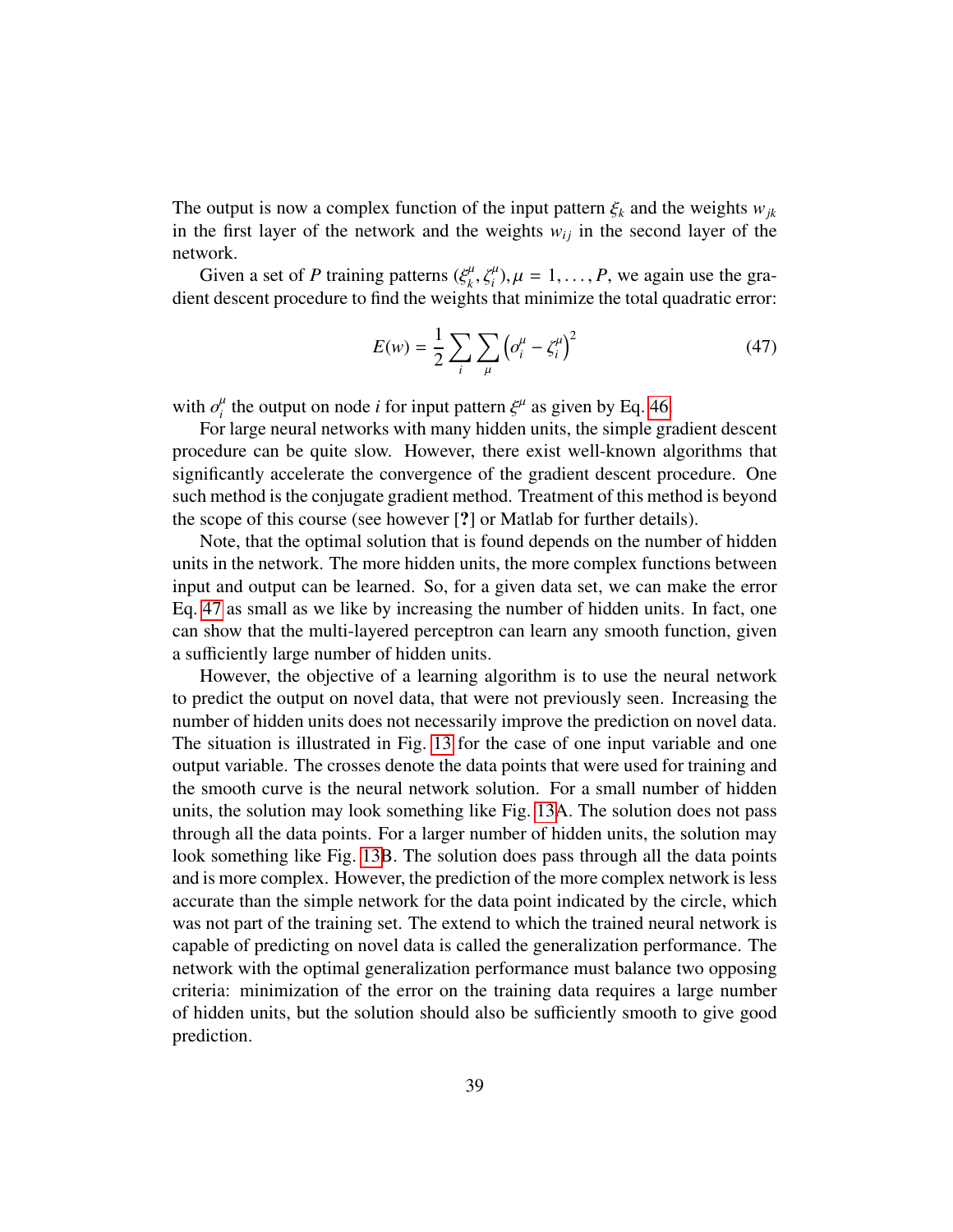

<span id="page-39-0"></span>Figure 13: Network output versus network input. A) Network with a small number of hidden units. B) Network with a large number of hidden units. Networks with more hidden units can implement more complex functions and can better fit a given training set. However, more complex networks do not necessarily generalize better on novel data.